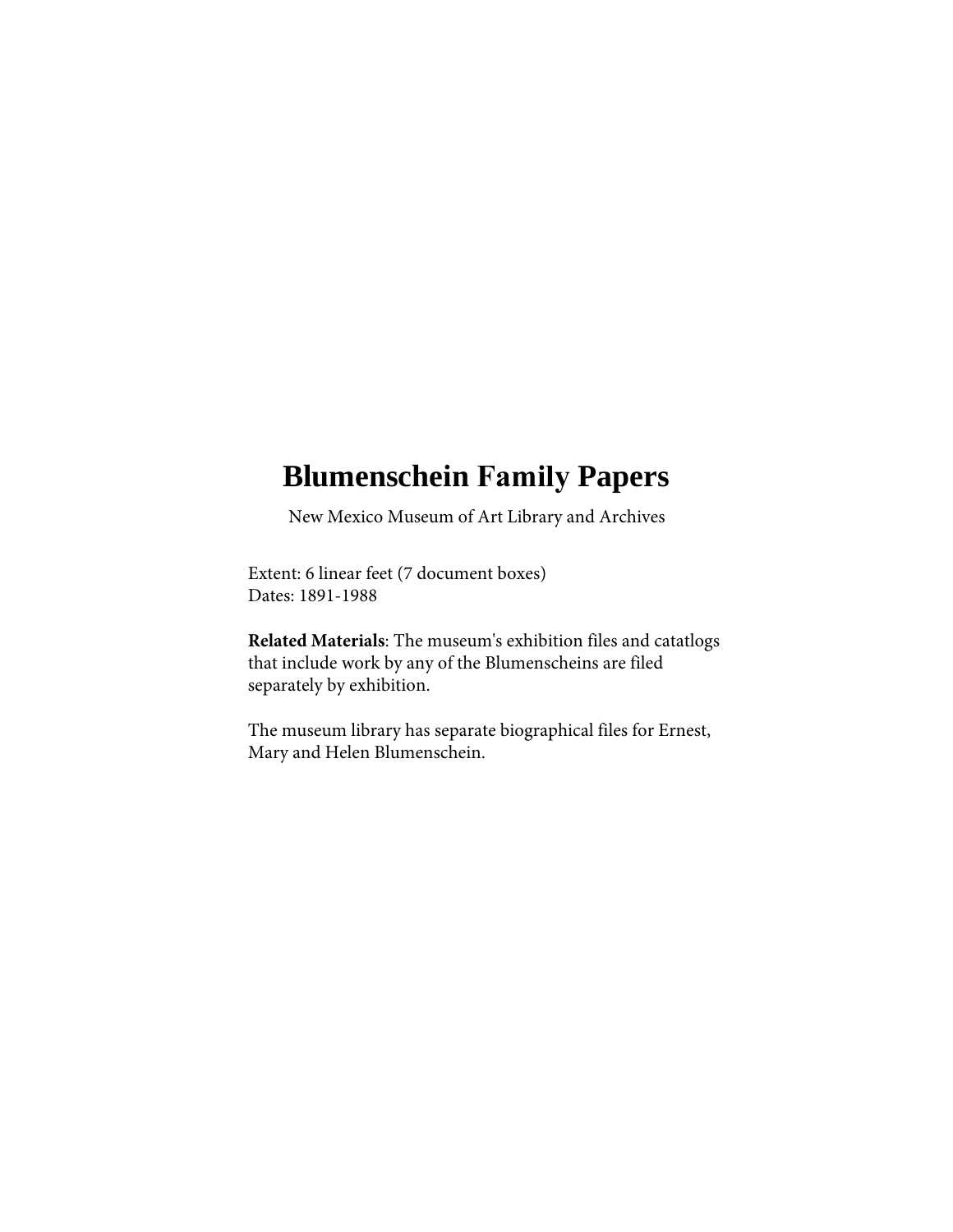### **Contents**

Biographical Note

Section I - Biographical Material

- A. [Ernest Blumenschein](#page-5-0)
- B. [Mary Greene Blumenschein](#page-5-0)
- C. [Helen Greene Blumenschein](#page-6-0)

Section II - Memberships, Contributions and Awards.

- A. [Ernest Blumenschein](#page-8-0)
- B. [Helen Greene Blumenschein](#page-8-0)

Section III - [Bank Accounts.](#page-10-0) 

- A. First State Bank of Taos, New Mexico
- B. The First National Bank of Santa Fe, New Mexico
- C. The National City Bank of New York, later The First National City Bank of New York
- D. Albuquerque National Bank
- E. First National Bank of Rio Arriba, New Mexico
- F. Check Registers
- G. First National Bank of Rio Arriba. Savings Account
- H. The First National Bank of Taos. Savings Account

Section IV - [Trusts.](#page-15-0)

- A. Rhode Island Hospital Trust Company, Trustee
- B. City Bank Farmers Trust Company, Custodian
- C. Miscellaneous

Section V - [Tax Matters.](#page-19-0)

- A. Federal Income Tax Returns
- B. New Mexico Resident Income Tax Returns
- C. Miscellaneous

Section VI - [Gallery Activities](#page-23-0)

- A. 1947 1959
- B. 1973 1987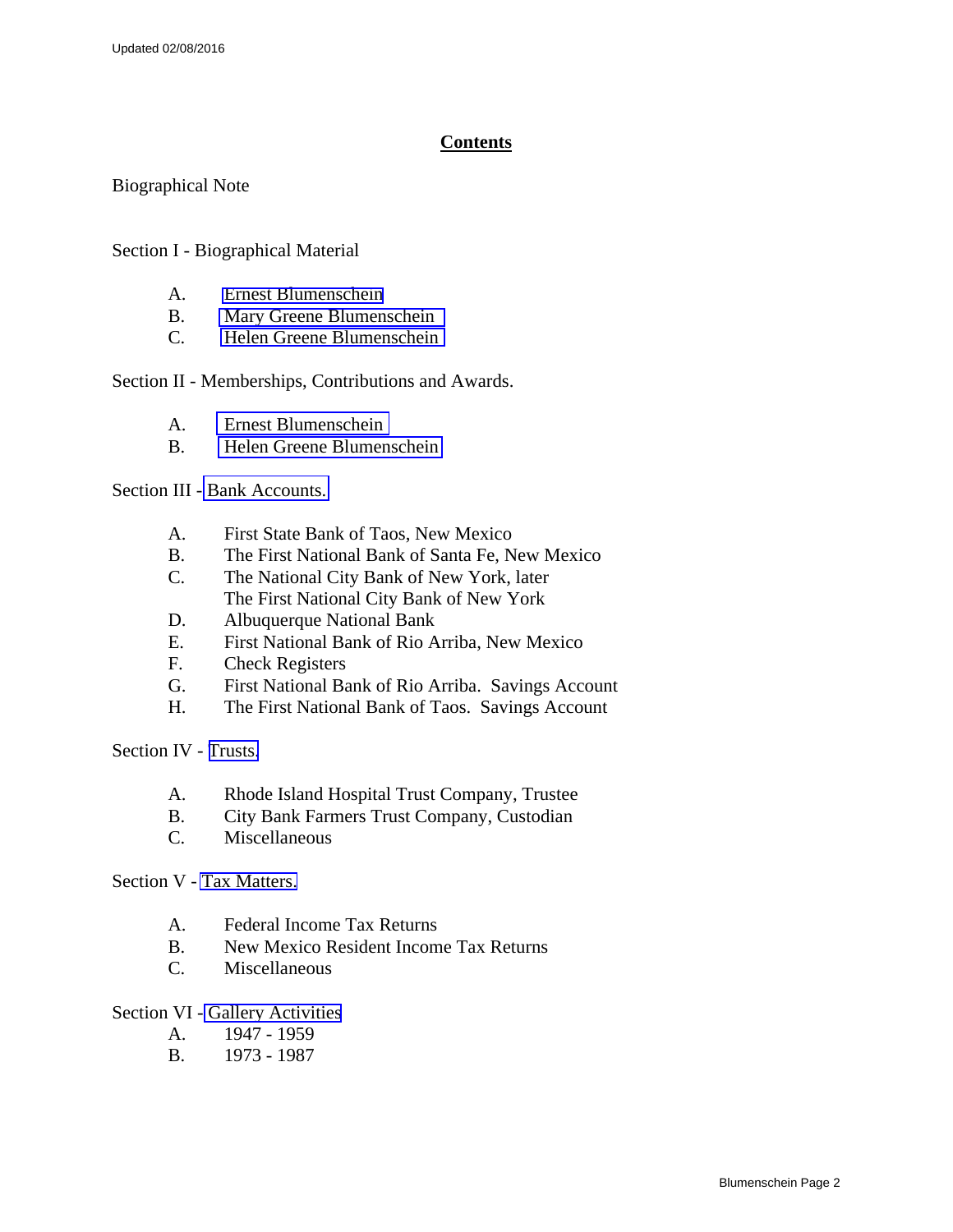Section VII - [Museums, Universities, Other Institutions.](#page-28-0) 

| A. | 1947 - 1959 |  |
|----|-------------|--|
|    |             |  |

B. 1964 - 1969

C. 1970 - 1979

D. 1980 - 1988

Section VIII - [Newspaper Clippings.](#page-33-0) 

Newspapers

Section IX - [Articles and Books.](#page-34-0) 

Articles and Books

Section X - [Letters.](#page-36-0) 

| $\mathbf{A}$ | 1891 - 1910 |
|--------------|-------------|
| <b>B.</b>    | 1930 - 1938 |
| C.           | 1941 - 1943 |
| D.           | 1944        |
| Ε.           | 1945 - 1949 |
| F.           | 1951 - 1959 |
| G.           | 1960 - 1969 |
| Η.           | 1970 - 1979 |
| I.           | 1980-1985   |
| $\mathbf{I}$ | Undated.    |

Section XI - [Postcards & Holiday Greetings.](#page-54-0) 

Postcards, etc.

Section XII - [Taos Calendars.](#page-55-0) 

Calendar, 1937; etc

Section XIII - [Odds and Ends.](#page-56-0)

Guest Book of Blumenscheins, etc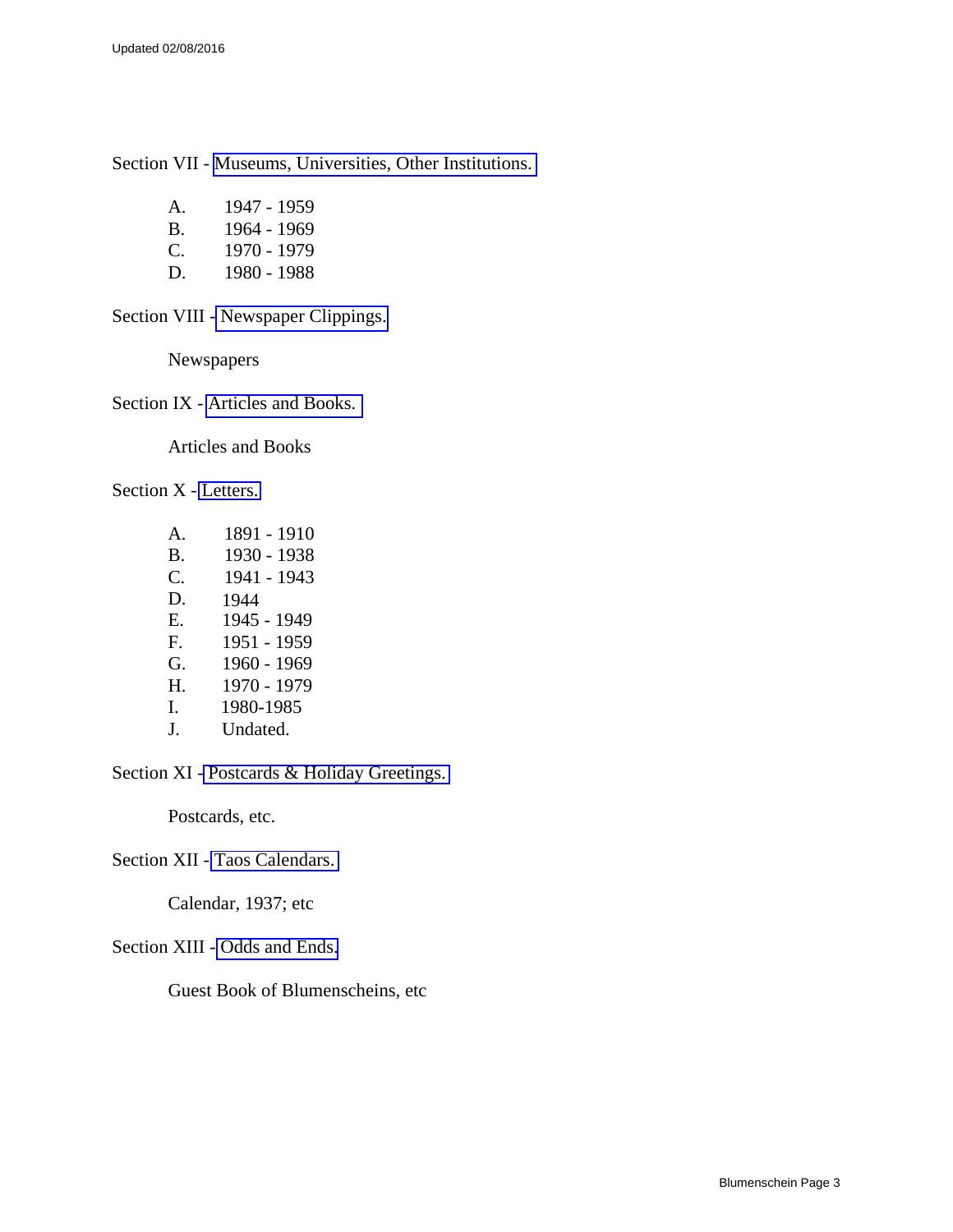## **Biographical Note**

The Blumenschein family presents a rare example of talent that reaches into the lives of all its immediate members. While this collection was made possible by donations from the Estate of Helen Greene Blumenschein [HGB], and is largely comprised of records pertaining to her activities, it touches upon her parents as well.

**Ernest L. Blumenschein** was and remains the predominant member of the family. Born in Pittsburgh, PA on May 26, 1874, he made Taos, New Mexico his home from 1919 until his death in his 86<sup>th</sup> year in 1960. He married an already famous artist, Mary Shephard Greene in Paris, France in 1905, overcoming much resistance from her mother, and considerable reluctance on the part of Ernest himself, who felt his yet underdeveloped career made it unwise for him to enter into a marriage and have to support a family.

In 1978 his father, German-born William L. Blumenschein moved the family to Dayton, Ohio, where he became the Director of the Philharmonic Chorus and an organist, positions he held for 25 years. He wrote over 150 compositions for piano, voice and the church. "Blummy," as he liked to be called, was of course, also the product of his mother, Lenora Chapin of Springfield, Massachusetts, who had studied drawings before her marriage. Regrettably, she died when her son was only four years of age.

Ernest inherited a musical talent, but abandoned that prospect in order to devote himself exclusively to the field of art. An elaboration of his life can be found in Section I, Part A, infra; in the articles and books in Section IX infra; and in the brochure produced by the Colorado Springs Fine Arts Center entitled *Ernest L. Blumenschein Retrospective*, written by William T. Hennings Jr. in 1978. A Copy is on the open shelves of the New Mexico Museum of Art library in Santa Fe, New Mexico. Ernest L. Blumenschein will be referred to for convenience simply as ELB.

**Mary Greene Blumenschein**, a most talented artist in her own right, who continued her work after her marriage to ELB, studied art at the Pratt Institute in America, and at Academie Julian in Paris, France. While ELB spent his early professional years as an illustrator, his first wife was an established painter, a difference in her mind tantamount to the class distinction between peasant and aristocrat. A fuller treatment of her life and achievements is to be found in Section I, Part B., infra. She will be referred to, again only as convenience, as MGB.

Finally, but not in diminution of her importance, we turn to **HGB**, the couple's only surviving child, born on November 21, 1909 in Brooklyn, New York (A son named Ethan Allen has been born a year earlier, but lived only a few days.) She was graduated from Parker Collegiate Institute in Brooklyn, New York, having first attended the Sisters of Loretto Catholic school in Taos, where her family had moved to when she was ten years old. Thereafter, she studied in Paris, France for two years, and then learned printmaking at the Art Students League in New York City. She joined the WAAC during World War II and ended that career as First Lieutenant.

Her various steps in the field of art were based upon her philosophical tenet, drawn from the writings of Leonardo Da Vinci, that no artist should be a specialist. The lodestar of her life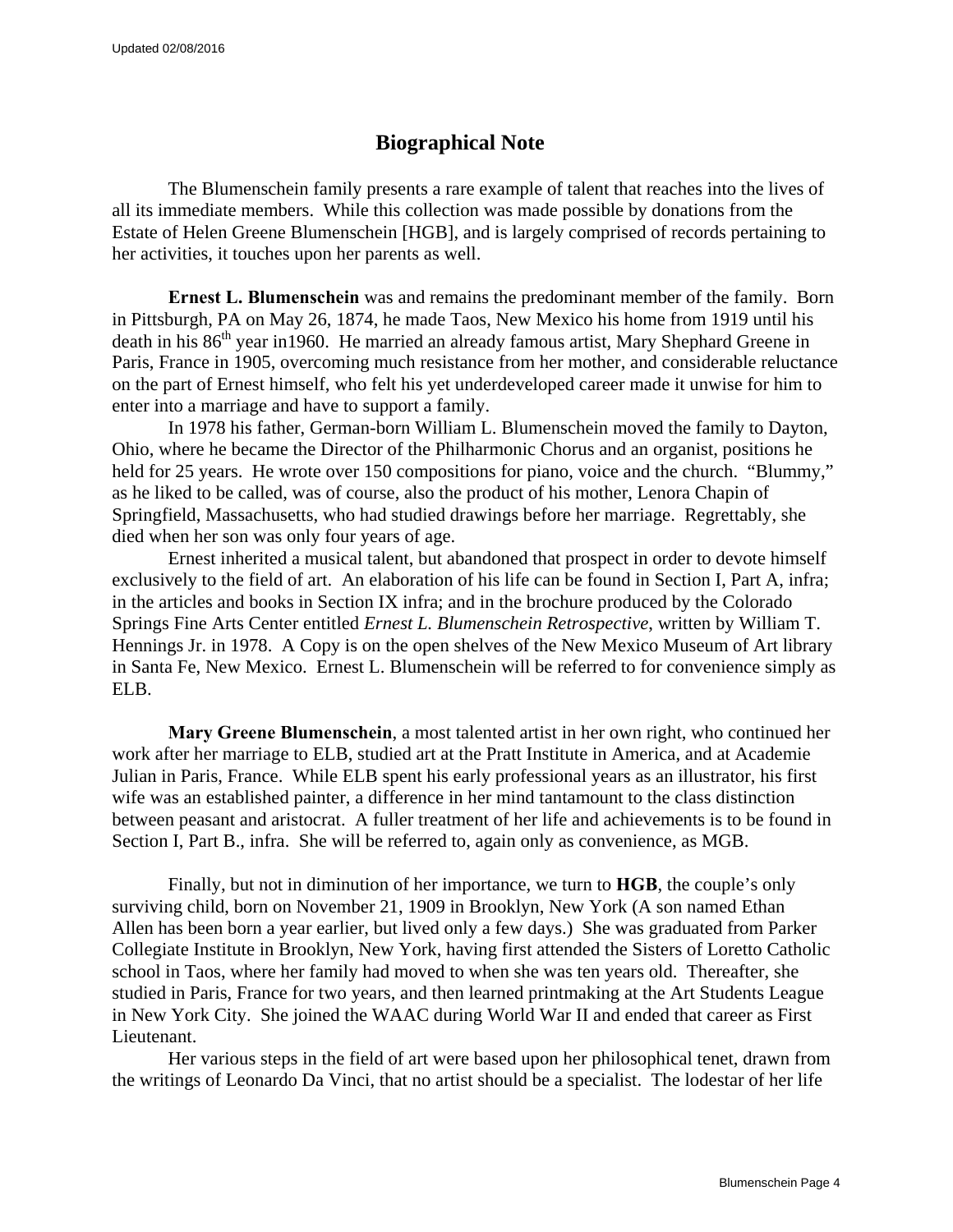was "versatility." Thus, she worked with charcoal, oils, brush, pen, pencil, prints, watercolors, silkscreens, and any other media she could devise. She created scenes, landscapes, portraits, still lives, even illustrated calendars (see Section XII). Her interests ranged from people to ecology to archaeology to anthropology to art. She truly wore a coat of any colors. She died in her 80th year on September 9, 1989.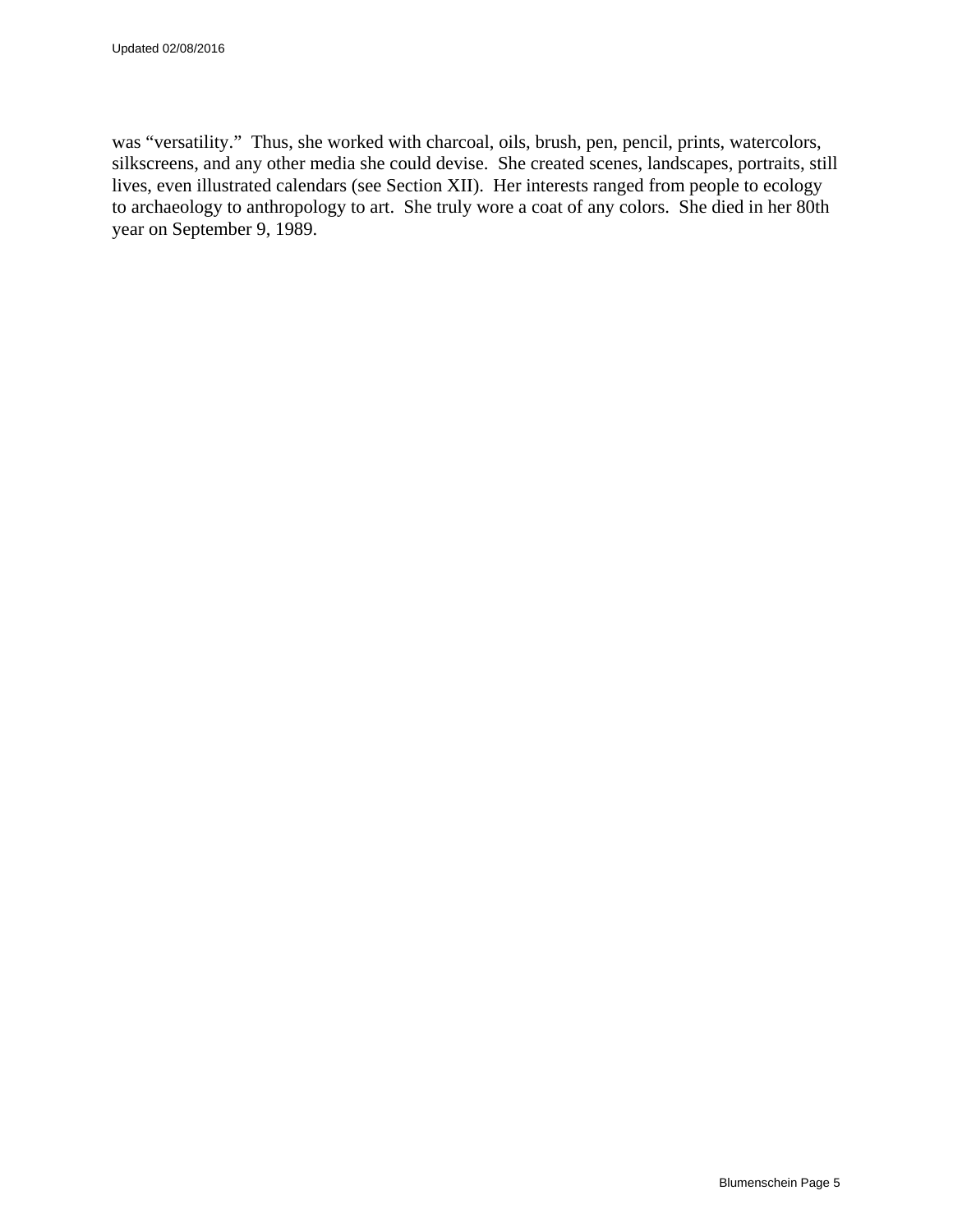# Section I : Biographical Material

#### <span id="page-5-0"></span>**A. Ernest L. Blumenschein**  Box 33

- **1.** Biographical sketch of ELB. By HGB. N.d. Photocopy. Note scrawled at bottom by HGB.
- **2.** Biographical sketch to support retrospective exhibit of ELB work. N.d. Photocopy.

Handwritten note at bottom, next to picture of ELB oil called *Alas Proud Mansion,* indicates title, later renamed *Funeral*. Sheet clipped at right, leaving sketch incomplete.

- **3.** Steel plate. 2¼ x 3¼. ELB. With print-out sample. Also: Paper plates of some engraving (2). 3 x 4¾.
- **4.** Print-out from a steel plate. ELB. Different pose.
- **5.** Paper plates (4). 5¼ x 7¾. Scene indecipherable
- **6.** Tear sheet. Source unknown. N.d. Photocopy.

Lower picture of Jennie Bradley Roessing, cousin of ELB. Brief bio-sketch.

**7.** Brochure. *Ernest L. Blumenschein Retrospective.* By William T. Henning, Jr. 1978. Colorado Springs Fine Arts Center. Library of Fine Arts, Santa Fe, New Mexico. [Copy in Museum Library.]

A lengthy exposition of the works of ELB with illustrations.

[See also Section IX, infra. Articles and Books.]

## **B. Mary Greene Blumenschein**

**8.** Biographical sketch of Mary Greene [Blumenschein]. Inscription: "\*\*\* from Sherry Brown Taggett manuscript \*\*\*." Mimeograph. Pgs. 49-59; pp. 54-54 missing; then Chapter Four, "*The Rhythm of Color,*" 6 pp.; incomplete.

Initial section focuses on her courtship by ELB [actually in reverse] over sustained opposition of her mother, and ELB's reluctance to marry while he was developing his painting skills.

Chapter Four relates MGB's arrival in Taos in 1919 [married in 1905] and insistence on purchasing house.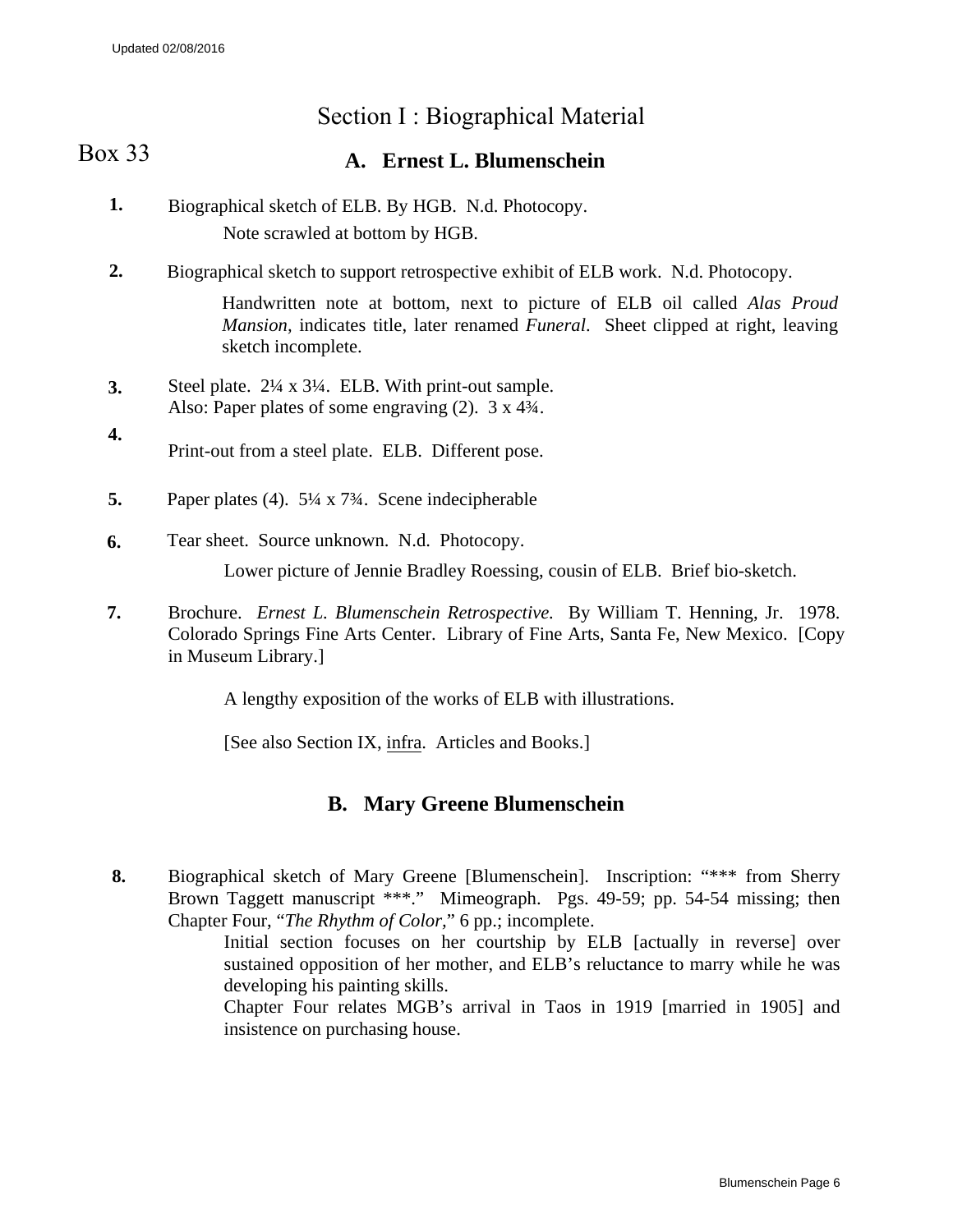- <span id="page-6-0"></span>**9.** The American Magazine. Original tear sheet (page 7-8). N.d. The Editors Table. Article on MGB. Photograph of MGB painting for cover of herself and two-year old [?] HGB.
- **10.** Tear sheet [source unknown]. N.d. pgs. 5-6. Original. The Julia A. Shaw Memorial Prize in 1915 to MGB for *The Princess and the Frog.* Pg. 6. Reverse side [p.5]: The Isidor Medal in 1912 to ELB. [Work not identified.]
- **11.** Newspaper clippings. Obituaries for MGB. Originals. [Died May 14, 1958 after long illness.

One clipping has photo of MGB; another is headed, *To a Noble Lady.*

Also: Clipping marked 1/5/59 from Albuquerque Journal reporting final week of ELB retrospective with over 35 paintings, and clipping stamped Sept. 20, 1951, contributed by MGB, of poem by Robert Burns.

## **C. Helen Greene Blumenschein**

- **12.** Biographical sketch by Mary E. Otten, Women's Div., Taos County Chamber of Commerce. May 14, 1984. Photocopy. Fold-over card. Inside, full page of HGB's achievements, cultural and sporting. Front cover: Woodcut of her work entitled *Husking Corn at Taos Pueblo.* Back: List of her writings, published and unpublished.
- **13.** Biographical sketches [various]. Originals and photocopies (4). Sources unknown, except two said to have been prepared by "intern, New Mexico Fine Arts Museum, 1986."
- **14.** American Heritage Book Services. Original fold-over, 1971. Front: picture of reproduction of colonial American baptism bowl. Inside: bowl's history with handwritten note by HGB: "given to me by American Heritage for guiding 2 tours - bus trips\*\*\*." Back: Note by HGB in pencil, "Given to me as a thank you."
- **15.** Entry Cards (2). Museum of New Mexico, 1970 Southwest Fine Arts Biennial.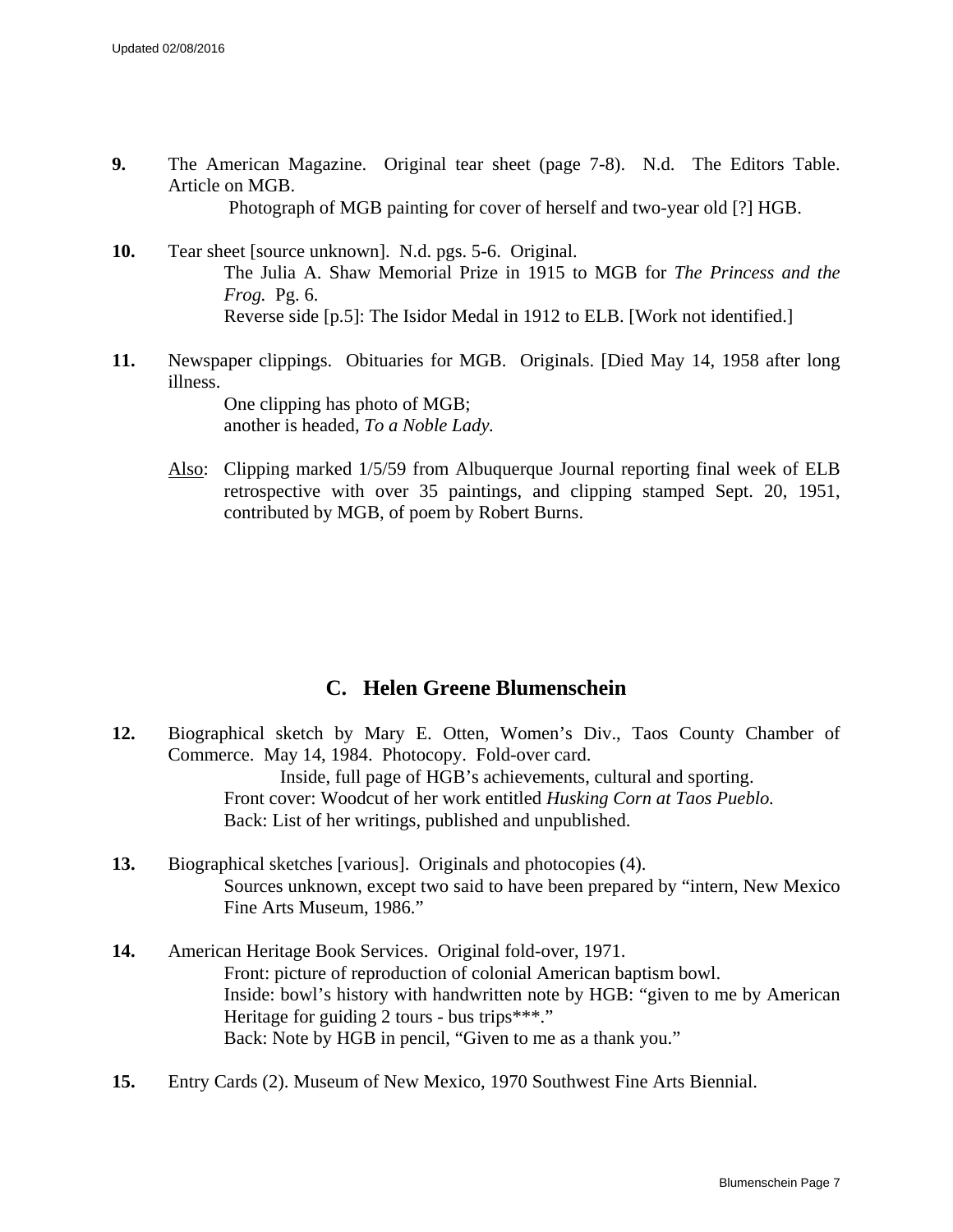Lists entries by title. Cards contain bio-sketches by HGB.

**16.** Letter. Museum of New Mexico School of American Research to HGB. May 17, 1946. Original.

Preparing Who's Who in American Art. Needs biographical information. Attached: Biographical information sheet prepared by HGB, including artistic achievements.

Informs Museum of New Mexico how to reach MGB for similar information.

- **17.** Proclamation. Office of Mayor, Taos, New Mexico. April 18, 1983. Photocopy. Proclaims May 14, 1984 to be "Helen G. Blumenschein Day." Attached: Proclamation of Governor Tony Anaya to same effect.
- **18.** Photograph. HGB, 1928. Photocopy. 8½ x 11. Taken in Brooklyn, New York upon graduation from High School. Age 19 years. [Especially sensitive picture.] Also: snapshot of HGB.  $1\frac{1}{2} \times 2\frac{3}{4}$ . Torn; Black and white. Original glossy. Reverse side: "taken at Bruges Sept. 5 [no year]."
- **19.** Albuquerque Journal North. September 12, 1989. Photocopy, reduced. Obituary of HGB, with complete recap of her life, career, and achievements.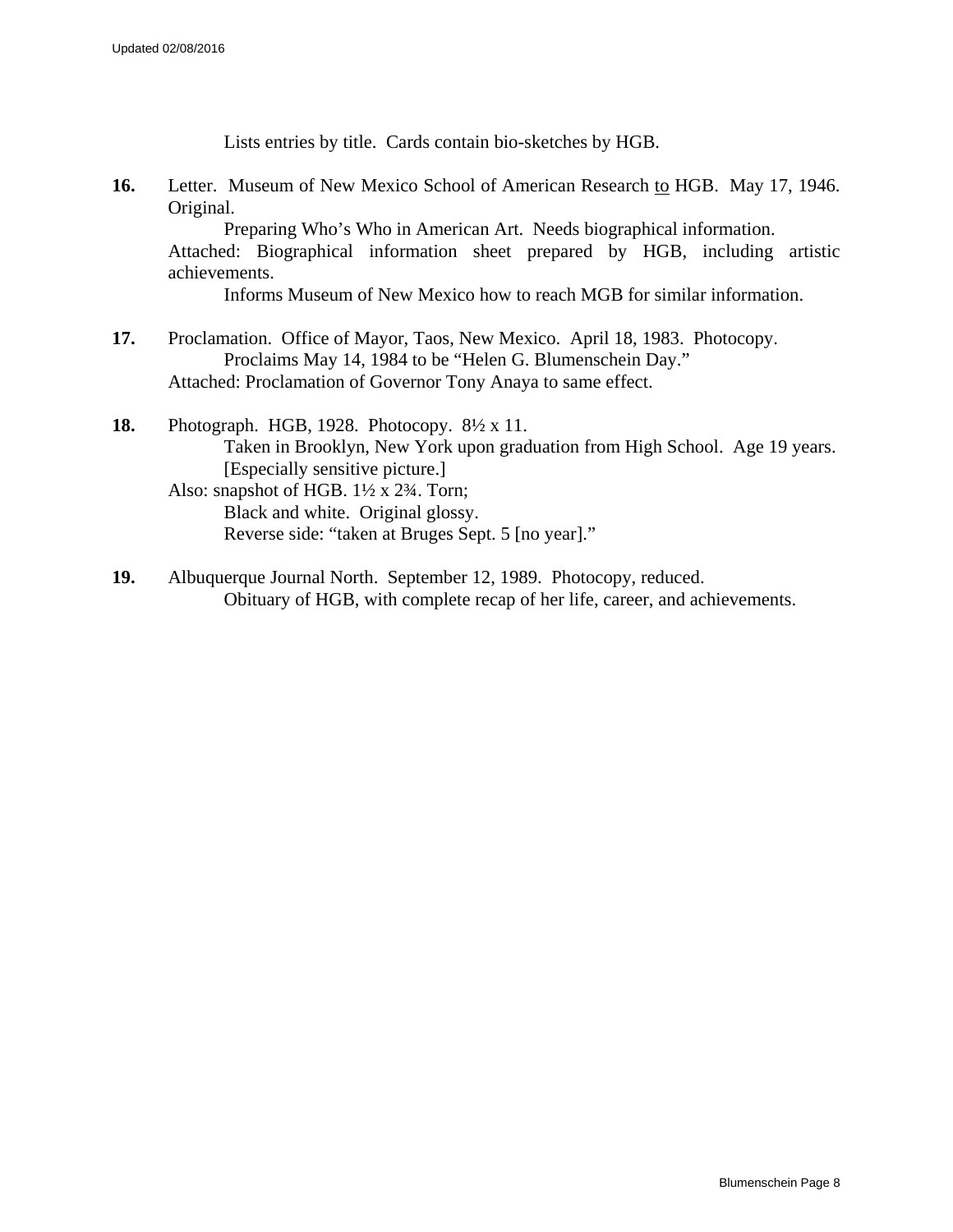# <span id="page-8-0"></span>Section II : Memberships, Contributions, & Awards

## **A. Ernest L. Blumenschein**

**1.** List of memberships. Prepared by HGB. Pencil. On letterhead of Southwestern Tennis Association. N.d. Original.

13 organizations, including two tennis organizations.

**2.** Membership cards (5). Photocopies.

Young Men's Christian Association of New York City. El Porvenir Bridge Club. Audubon Artists. Taos Artists' Association, Inc. U.S. Lawn Tennis Association.

Also: Registration Card. Draft service. 1918.

Motor vehicle operator's license. 1923- 1924. Certificate of Registration. Cadillac Touring 1923.

- **3.** Membership Card. Foundation of American Art. N.d. Original.
- **4.** Award. International Jury, Department of Fine Arts. Panama-Pacific International Exposition [1915]. 2 sheets. Photocopy. Silver medal award. Grand Prize to F.C. Frieseke, "old friend of ELB in Paris." Handwriting of HGB.
- **5.** Art Institute of Chicago. The Potter Palmer Gold Medal, with prize of \$1,000. ELB. 1917.
- **6.** Absolute Dimit, B.P.O.E. To ELB. March 25, 1953. Photocopy. Given to him so he may resign. Dues paid to date.

## **B. Helen Greene Blumenschein**

**7.** HGB contributions.

Feb. 23, 1977: L.A. Historical Society. Jan. 25, 1978: The Historic Santa Fe Foundation.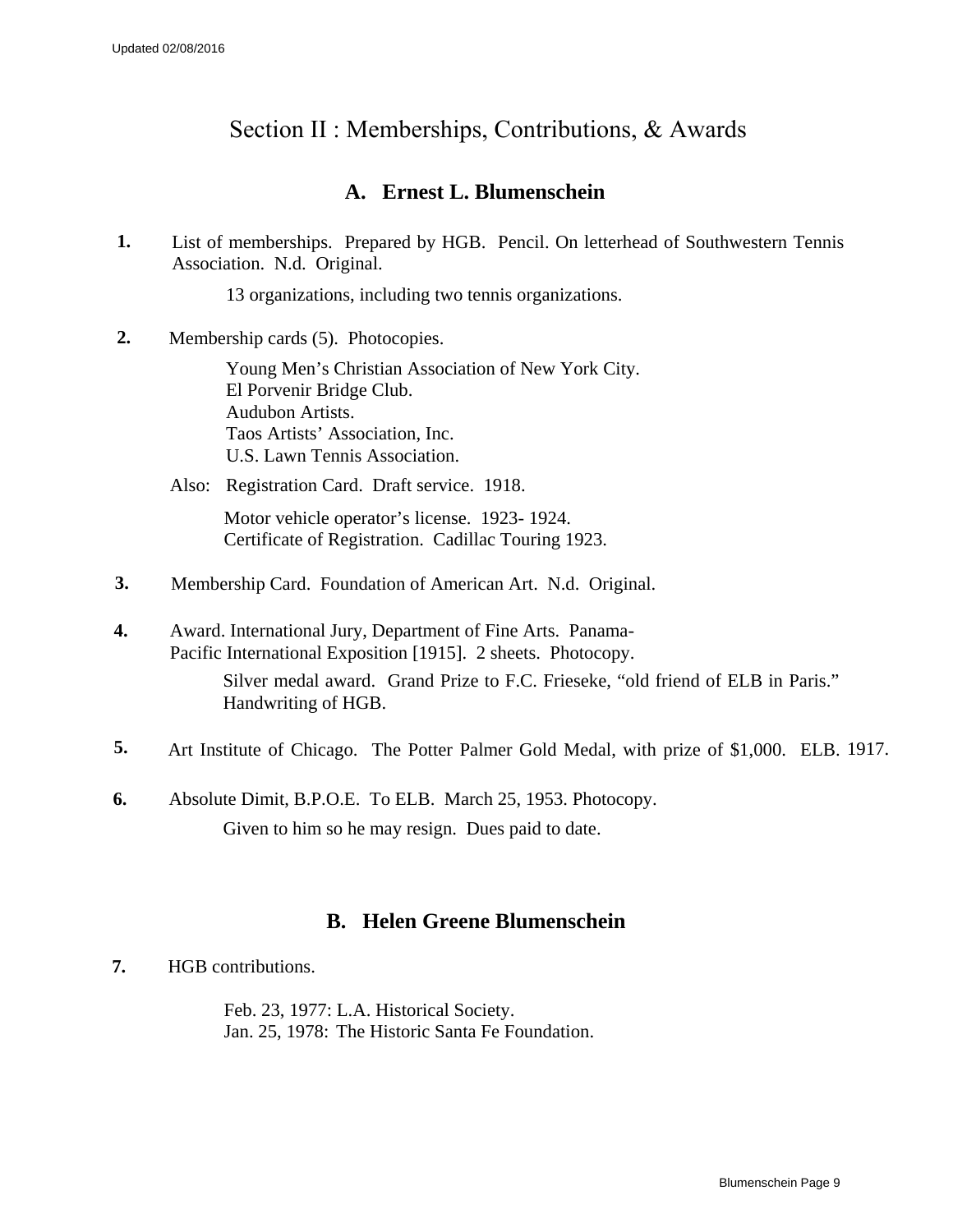- Jan. 27, 1978: Dr. Clarice Short & Kibby Couse Memorial. [HGB pencil note; "also \$1,000. For Hacienda (illegible)."]
- Feb. 5, 1978: Southwestern Mission Research Center.
- Feb. 21, 1978: The Santa Fe Chamber Music Festival.
- Apr. 20, 1978: Solar Action/Sun Day.
- Apr. 26, 1978: Station KNME, TV5.
- May 23, 1978: Linus Pauling Institute of Science and Medicine.
- Dec. 20, 1978: The Santa Fe Opera.
- Jan. 14, 1979: The Espanola Hospital Auxiliary.
- **8.** HGB memberships.

| 1977-1978: | San Gabriel Historical Society.                     |
|------------|-----------------------------------------------------|
| 1977-1978: | Friends of Taos Valley.                             |
| 1978-1979: | Museum of New Mexico Foundation.                    |
| 1978:      | The New Mexico Opera Guild, Inc.                    |
| 1978:      | National Trust for Historic Preservation.           |
| 1978:      | The Historic Santa Fe Foundation.                   |
| 1978:      | Historical Society of New Mexico.                   |
| 1978:      | The Cousteau Society, Inc.                          |
| 1979:      | Southwestern Association on Indian Affairs (SWAIA). |
| 1979:      | New Mexico Citizens for Clear Water.                |
| N.d.:      | Harwood Library Committee, Inc.                     |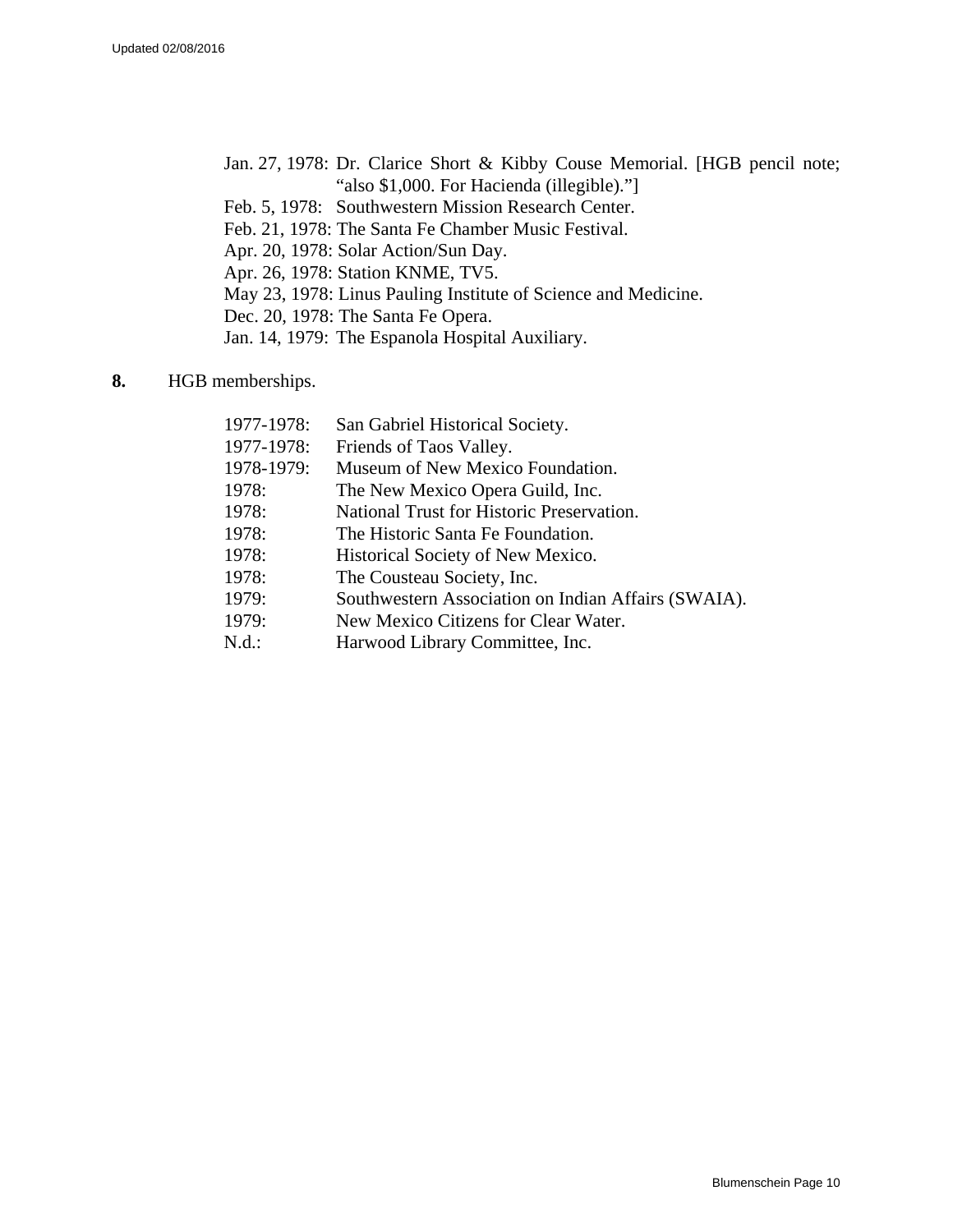## Section III : Bank Accounts

### **Bank Accounts**

<span id="page-10-0"></span>The family maintained a large number of bank accounts in Taos, Santa Fe, and New York City. Some of them were joint accounts for Mary and Ernest Blumenschein and Helen Blumenschein, their daughter. Some were in their individual names. The records are not complete, but they are sufficient enough to give an insight into the life styles and interests of the three Blumenscheins.

The Folders of this Section contain bank statements to which the month's checks have been attached. The statements for each account are chronologically arranged. Gaps in years or months connote lost or missing records.

There are only a few check registers, and they cannot be correlated to the accounts involved.

#### **A. First State Bank of Taos, New Mexico** Box 34

**1.** Account for ELB, MGB, and HLB. Apparently joint.

November - December, 1946. [No statements.] Dec. 15, 1948 - Jan. 14, 1950.

**2.** Ibid.

Dec. 7, 1954 - Dec. 31, 1954. Jan. 31, 1955 - July 23, 1955. Oct. 31, 1955 - Nov. 29, 1955. [No checks.] Apr. 30, 1957 - June 20, 1957. [No checks.] July 8, 1957 - July 31, 1957. [2 checks.] Mar. 31, 1958 - Apr. 30, 1958.

**3.** First State Bank, Taos, New Mexico. For HGB.

Jan. 9, 1970 - Dec. 31, 1970.

**4.** Ibid.

Jan. 11, 1977 - Jan. 10, 1979.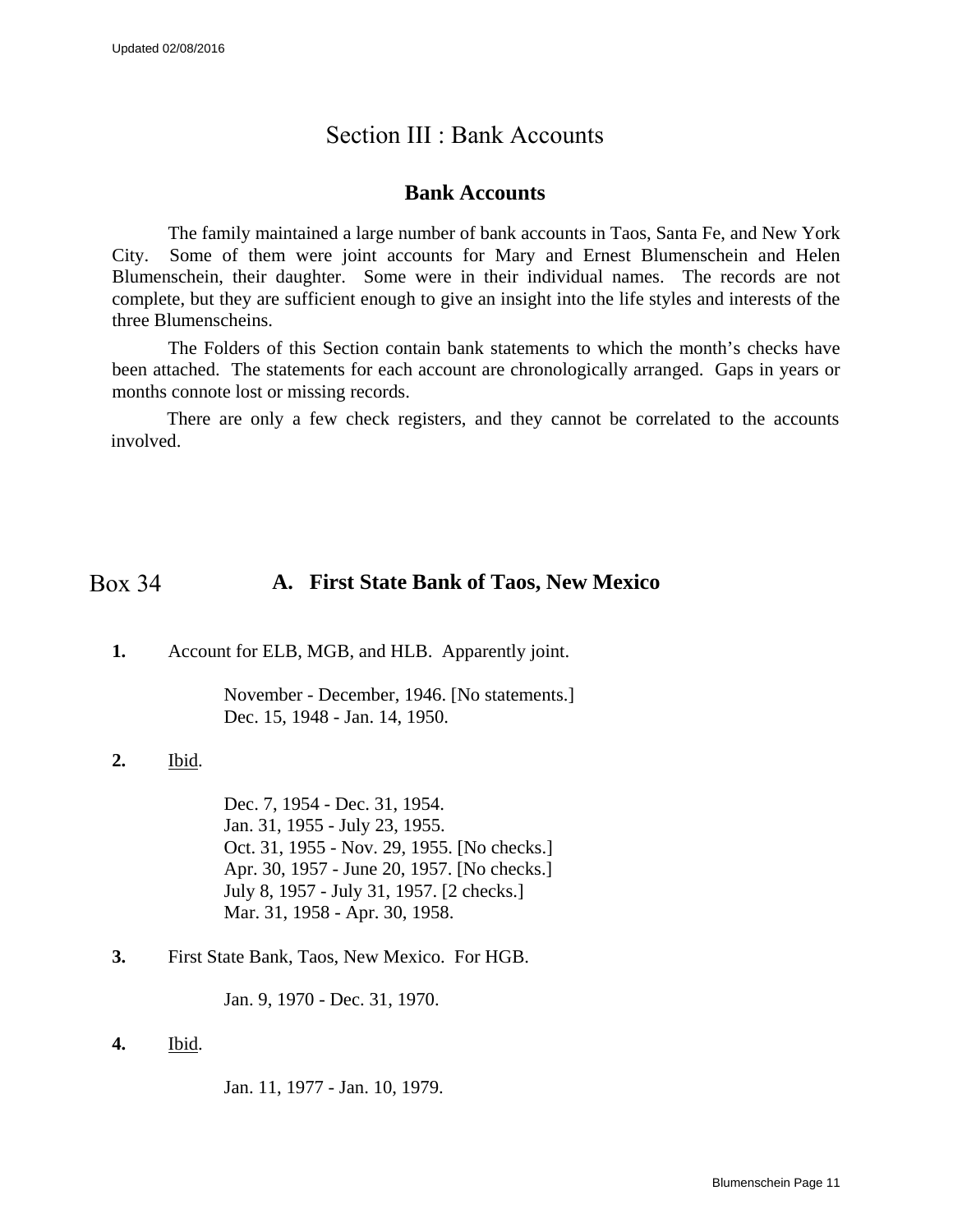**5.** Miscellaneous checks. First State Bank, Taos, New Mexico. No statements.

Feb. 7, 1946. \$31.75. HGB. June 3, 1947. \$ 2.20. ELB. Feb. 1949. Month's checks. MGB, HGB. Apr. 27, 1954. \$35.00. ELB. Dec. 29, 1956. \$ 1.00. ELB. Jan. 21, 1957. \$15.20. ELB. Mar. 31, 1957. \$79.95. ELB. Sept. 3, 1957. \$ 7.50. ELB. Sept. 17, 1957. \$63.02. ELB. July 27, 1958. \$43.12. ELB. Sept. 19, 1959. \$25.00. ELB.

#### **B. The First National Bank of Santa Fe, New Mexico** Box 35

**6.** Joint account for HGB and MGB.

May 31, 1955 - December 31, 1955. December 31, 1955 - December 31, 1956.

**7.** Ibid.

January 1957. 4 checks; no statement. February 1957 - December 1957. December 5, 1970 - April 1, 1970. [2 checks for March, April.]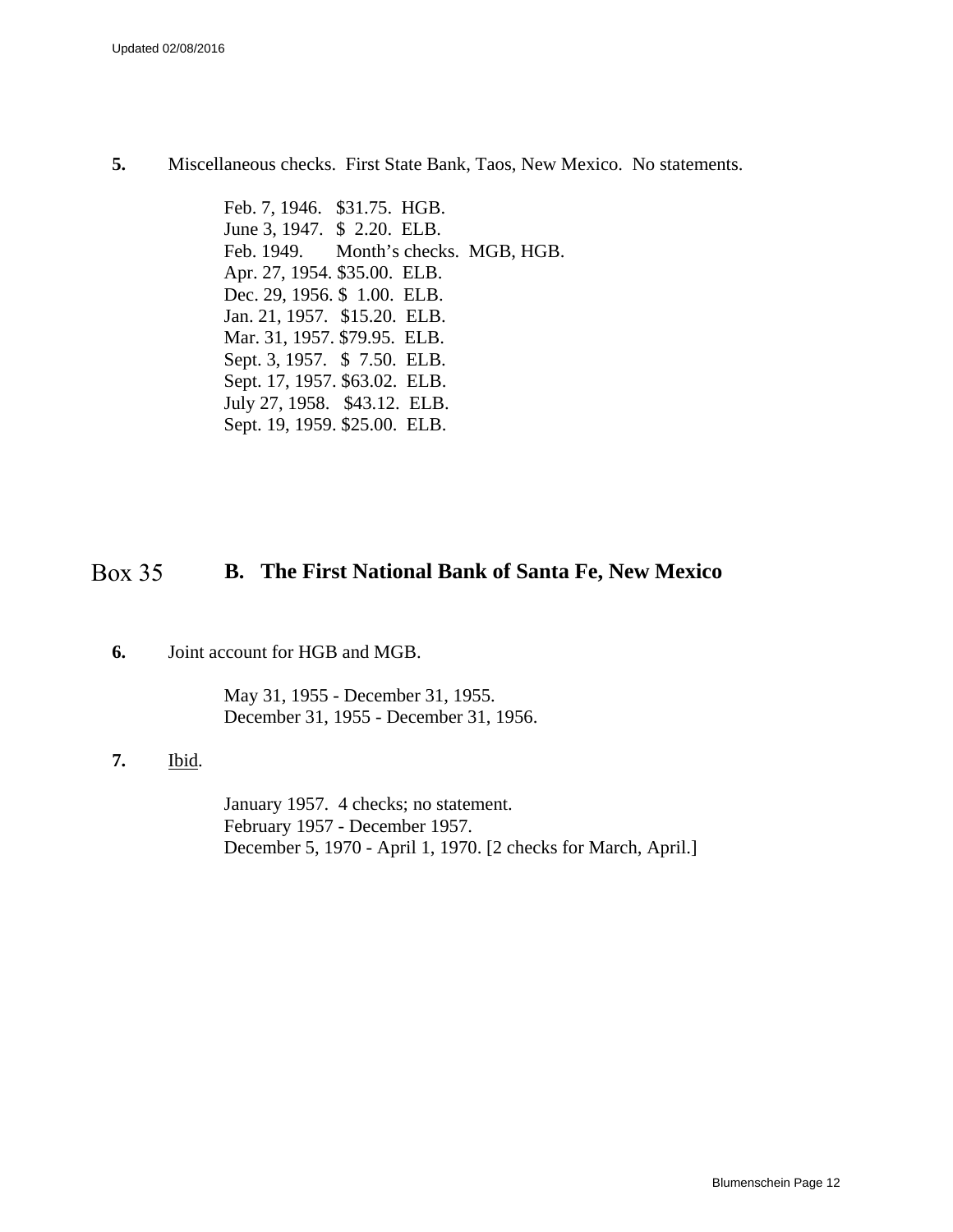## **C. The National City Bank of New York The First National City Bank of New York [From June 1955]**

**8.** This account was maintained by MGB alone.

March 30, 1949 August 31, 1949. [Check dated 6-1-49, \$250., payable to Brooklyn Savings Bank, In Trust.] November 1, 1949 - December 12, 1949. June 1, 1950 - August 31, 1951. January 2, 1952 - February 11, 1952. April 1, 1952 - April 30, 1952. January 3, 1955 - July 13, 1955. August 1955 - September 1955. [No checks.] November 1955 - December 1955. [No checks.] January 3, 1956 - February 24, 1956. March 1956. [No checks.] April 2, 1956 - April 25, 1956. May 1956 - June 1956. [No checks.] July 2, 1956 - July 16, 1956. August 1956 - September 1956. [No checks.] October 1, 1956 - October 30, 1956. November 1956 - December 1956. [No checks.] January 2, 1957 - January 28, 1957. February 1957 - March 1957. [No checks.] April 1, 1957 - April 30, 1957. June 1957. [No checks.] July 1, 1957 - July 12, 1957. August 1957 - September 1957. [No checks.]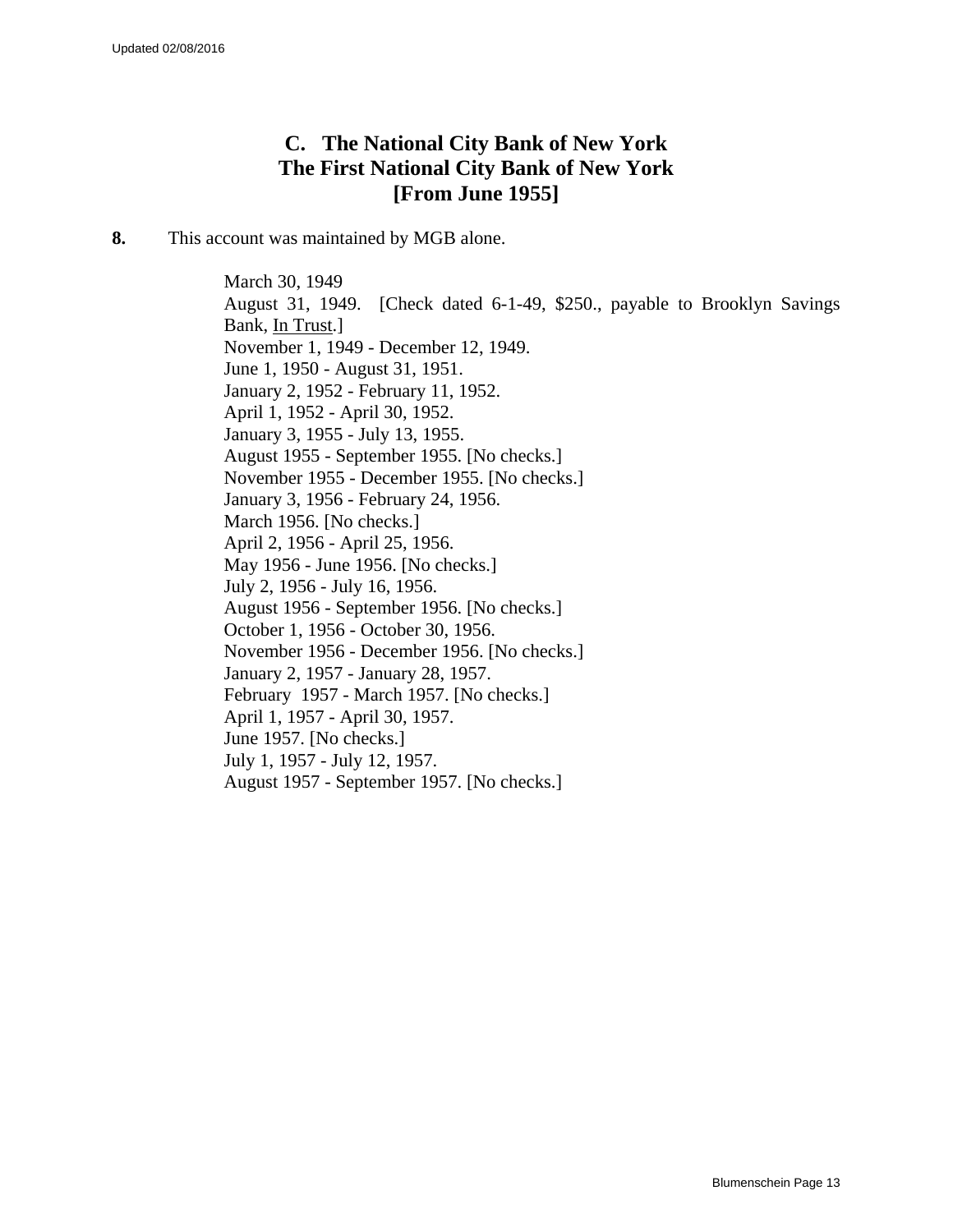## **D. Albuquerque National Bank**

**9.** This account was maintained by ELB alone.

March 1, 1949 - March 31, 1949. April 1, 1949 - April 25, 1949. November 1, 1951 - March 27, 1952. April 5, 1954 - April 28, 1954. March 1, 1955 - June 14, 1955. August 1, 1955 - August 10, 1955. [Account closed.]

## **E. First National Bank of Rio Arriba, New Mexico**

**10.** This account of HGB only shows an account number [013242], a saving deposit ticket, December 30, 1978, and a check for \$1.50 to Davis-Lamb.

## Box 36

## **F. Check Registers**

**11.** Assorted check stubs reflecting transaction in various accounts, not identifiable.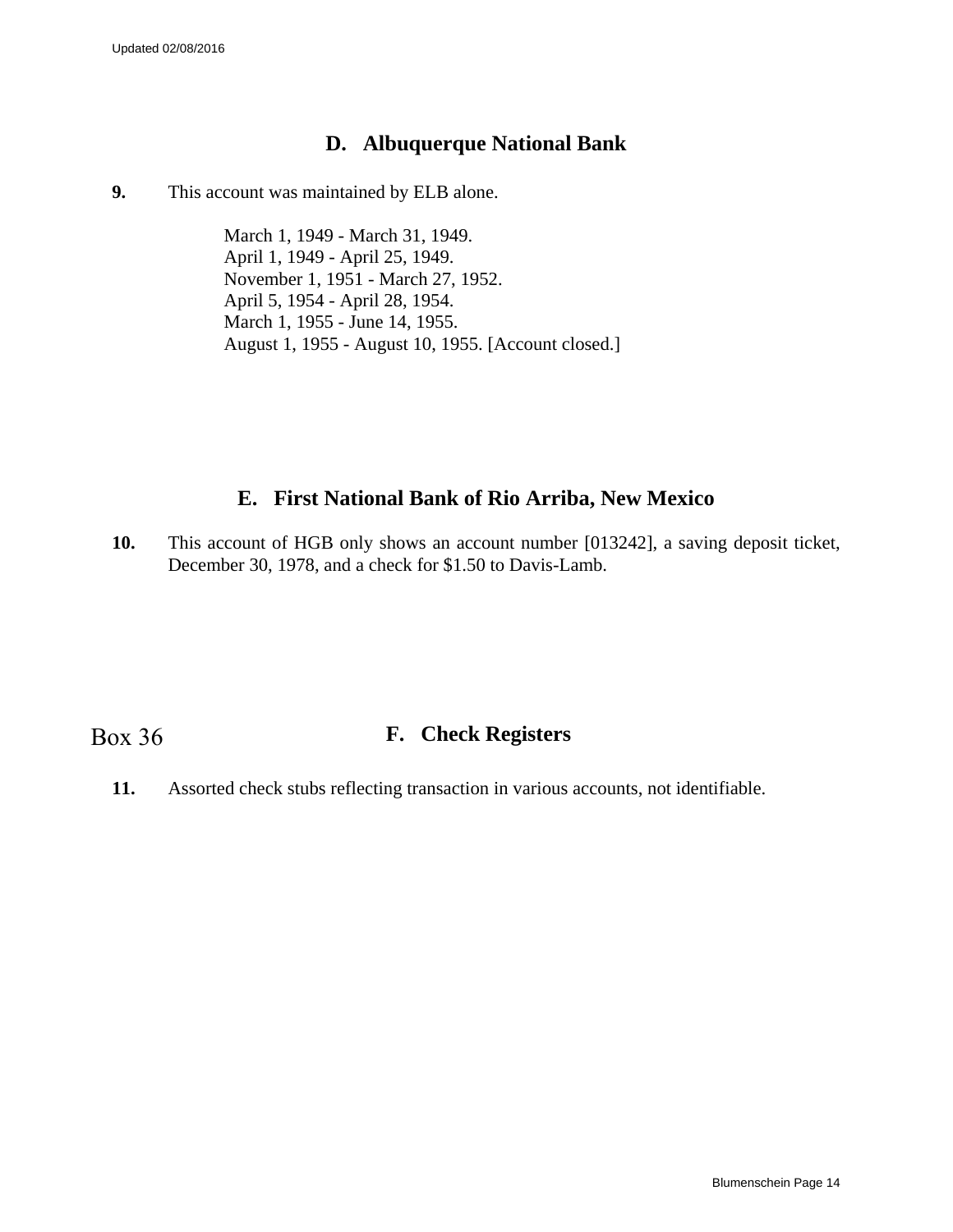## **G. First National Bank of Rio Arriba**

**12.** These accounts of HGB were Savings Accounts. Their statements show the following transactions.

> December 1, 1976 - February 28, 1977. [Closing balance \$17,046.13 in Account No. 0-1207-8; Taxpayer No. 525-72-5257.]

> March 1, 1978 - May 31, 1978. [Closing balance \$18,124.01 in Account No. 525-72-5257.] March 1, 1978 - May 31, 1978. [Closing balance \$3,660.53 in Account No. 00-01324-2.] March 1, 1979 - May 31, 1979. [Closing balance \$33,796.24 in

> > Account No. 00-012078-2.]

## **H. The First State Bank of Taos, New Mexico**

**13.** This was a Savings Account briefly maintained by HGB.

March 31, 1978 - July 1, 1978. [Closing balance \$12,966.99 in Account No. 030-00-03395-3.]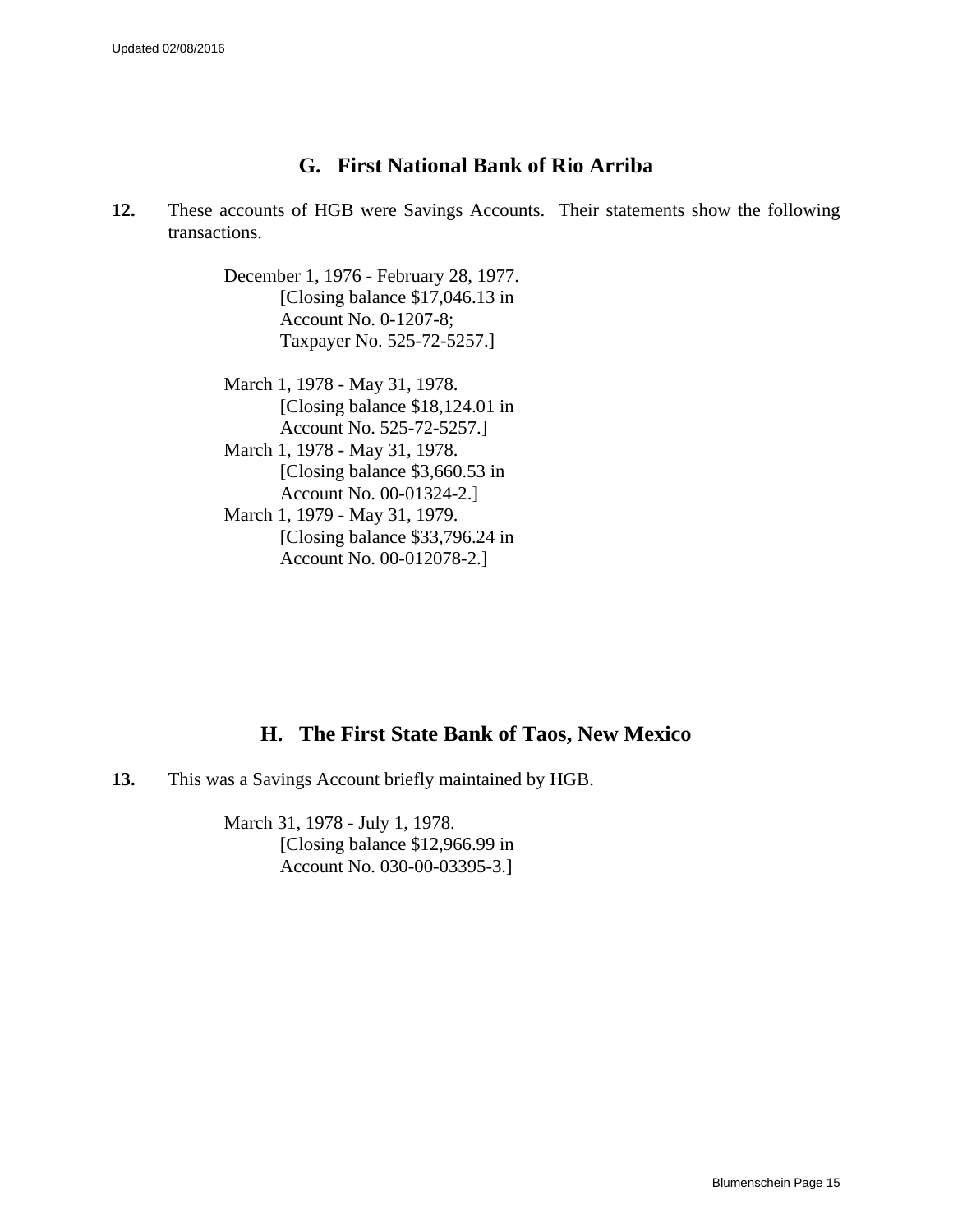## Section IV : Trusts

<span id="page-15-0"></span>This Section contains the reporting records of institutions that served as trustees under various trust indentures running to the benefit of respective members of the Blumenschein family. The reports reflect investments and reinvestment of the securities entrusted, and the disposition if income accruing therefrom.

Because, however, the basic instruments creating the trusts and providing for the treatment of the assets are not found in the Collection, certain inconsistencies that arise in these records cannot be reconciled.

Generally the primary beneficiaries of trust income are MGB and HGB. No records have been found reflecting the ultimate disposition of the corpora of the several trusts.

## **A. Rhode Island Hospital Trust Company [RIHT], Trustee**

RIGHT, along with Howard Greene and Richard H. Greene, were designated as Trustees of the testamentary trust created under the Will of Rufus Greene [date of decease unknown but probably 1929], father of MGB.

The corpus of the trust was eventually deposited with City Bank Farmers Trust [CBF] as custodian for MGB, the primary beneficiary of the trust -- although certain records seem to indicate otherwise; which may relate to a separate testamentary trust.

The following records of RIHT trace the disposition of the trusts assets. Some sheets are missing.

Box 37

- **1.** Trust account statement of RIHT. December 31, 1938 March 31, 1939. Income transactions.
- **2.** Ditto. January 3, 1945 April 3, 1945. Income transactions.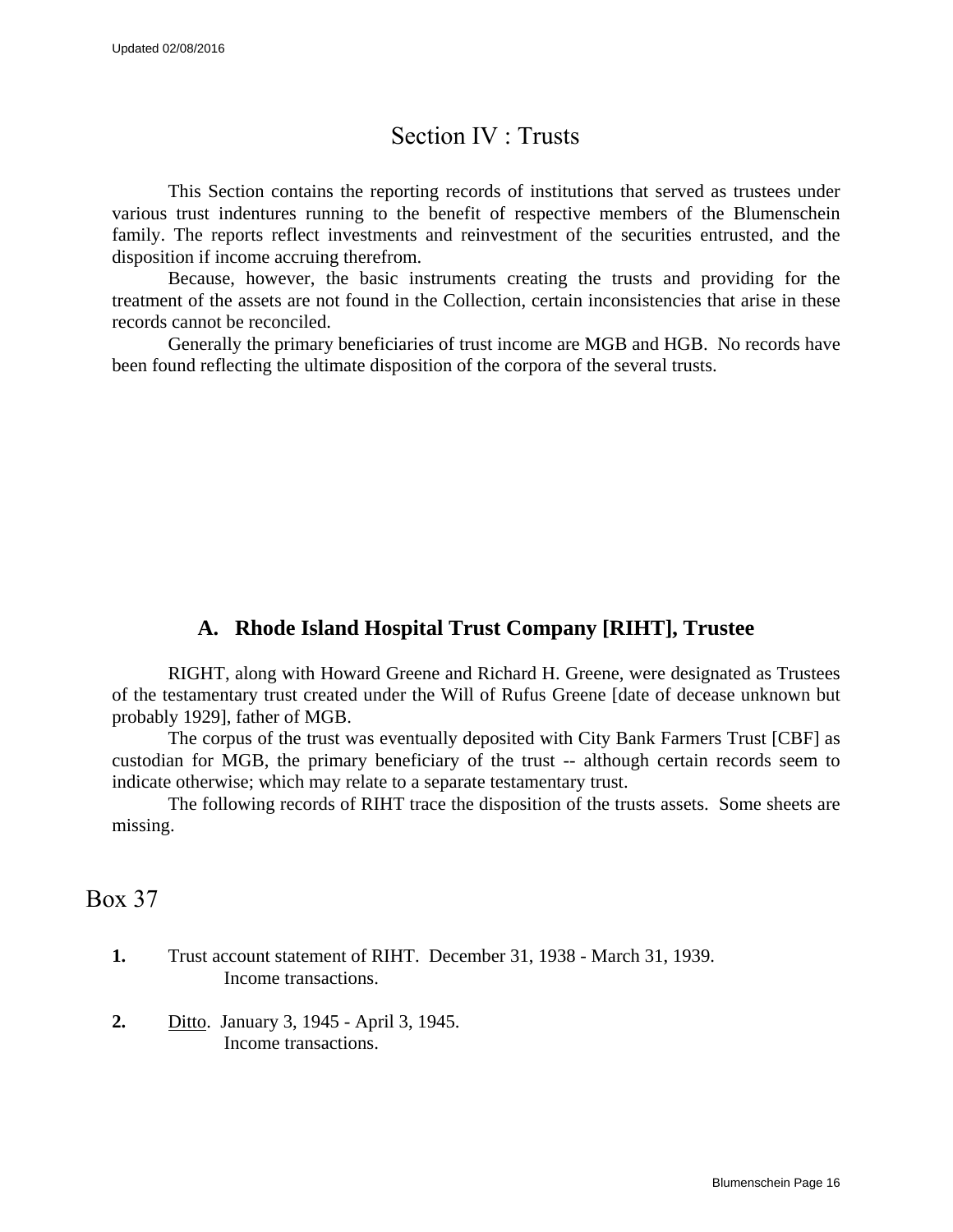- **3.** Ditto. July 3, 1946 October 3, 1946. Income transactions.
- **4.** Ditto. "Under indenture of [MGB] dated April 24, 1951." [Indicating separate trust or secondary beneficiary [HGB] of Rufus Greene trust. All subsequent reports refer to the MGB "indenture," and not the Rufus Greene testamentary trust.] Income transactions. October 2, 1953 - October 5, 1954.
- **5.** Ditto. October 4, 1954 October 6, 1955. Income transactions.
- **6.** Ditto. October 6, 1955 October 4, 1956. Income transactions.
- **7.** Ditto. "Under Agreement of [HGB] dated November 5, 1962." Period [¼] ended October 4, 1976. Income transactions - [Trustee's name changed to Rhode Island Hospital Trust National Bank.] Principal investments [total]: \$236,867.94.
- **8.** Ditto. Period ended January 4, 1977. Income transactions. Principal investments: \$236,167.94.
- **9.** Ditto. At February 15, 1978. Schedule of Assets. Describes assets, current value, estimated income, estimated yield [viz. based on cost]. Total current value: \$257,933.21.
	- Ditto. January 4, 1978 April 4, 1978. Income summary.
	- Ditto. April 4, 1978 July 1, 1978. Income summary.
	- Ditto. July 1, 1978 October 4, 1978. Income summary.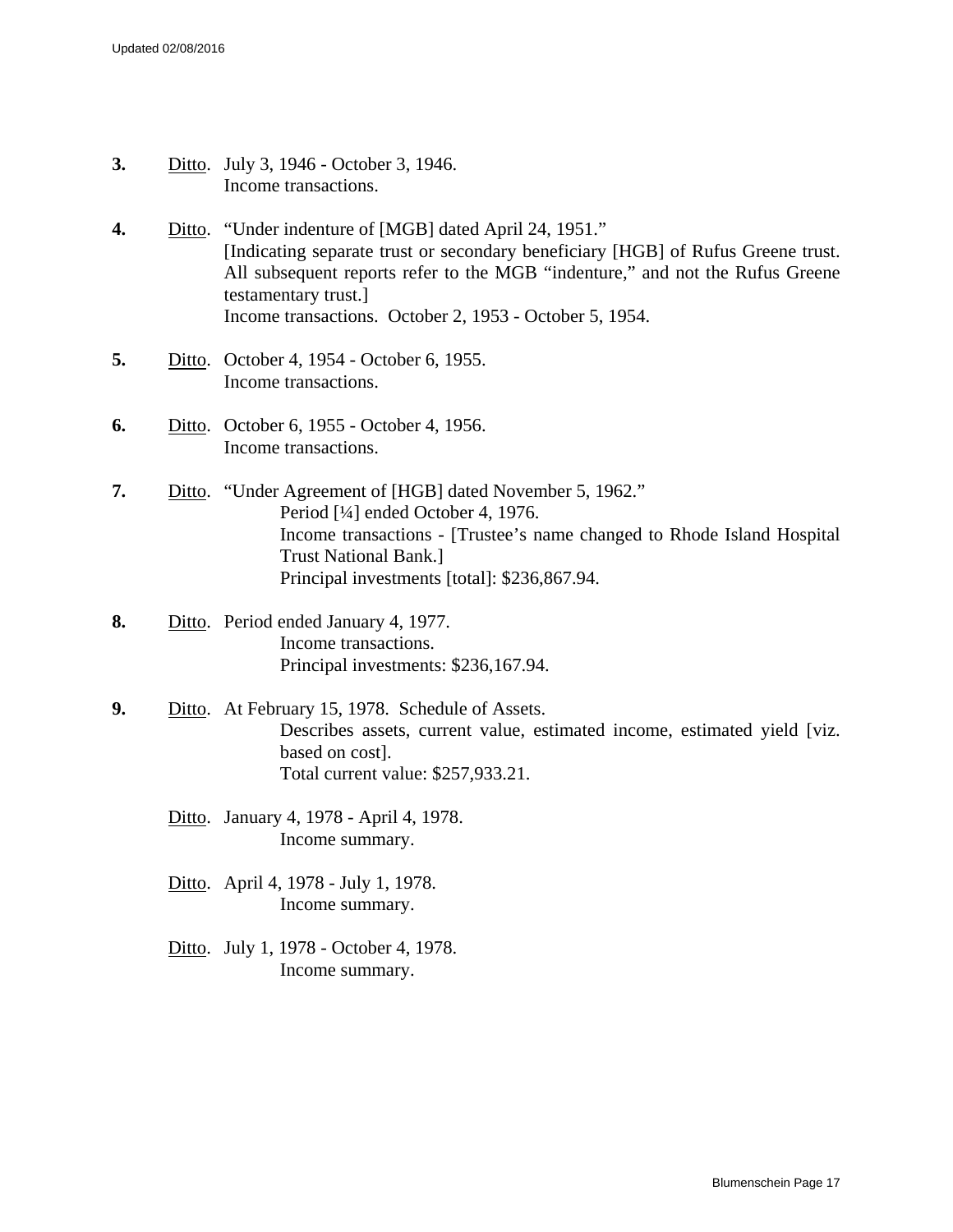**10.** Periodic [usually annual] informational statements from RIHT of income for federal income tax returns.

| To MGB: | 1931-1932; 1937-1938; 1940-1941; 1951-1956.                                                                                 |
|---------|-----------------------------------------------------------------------------------------------------------------------------|
|         | To HGB: $1962$ ; 1976.                                                                                                      |
| To MGB: | 1930. Income from Estate of Rufus Greene. Reported by Stephen<br>C. Harris, Estate Agent, in letter dated January 28, 1931. |

## **B. City Bank Farmers Trust Company [CBF] -Custodial Reports**-

The following records trace the trust corpus in monthly statements that report income (debits and credits) and principal (debits and credits). Some sheets are missing. The period covered by the reports is 1939-1948. All reports are described as custodial reports for MGB.

\* \* \*

- **11.** For 1939 to 1943, inclusive.
- **12.** For 1944 to 1948, inclusive.
- **13.** Correspondence. CBF to MGB.

| $2 - 2 - 33$ :  | Lists income for 1932 for tax calculations.                                  |
|-----------------|------------------------------------------------------------------------------|
| $3 - 11 - 33$ : | Encloses 1932 return for execution.                                          |
| $4 - 29 - 40$ : | Lists securities and cash balances in custodial account.                     |
| $2 - 8 - 41$ :  | Tax information.                                                             |
| $2 - 13 - 42$ : | Tax information.                                                             |
| $4 - 2 - 44$ :  | Lists securities and cash balances.                                          |
| $4 - 8 - 44$ :  | Reports on status of Long Island Lighting Company and treatment<br>of stock. |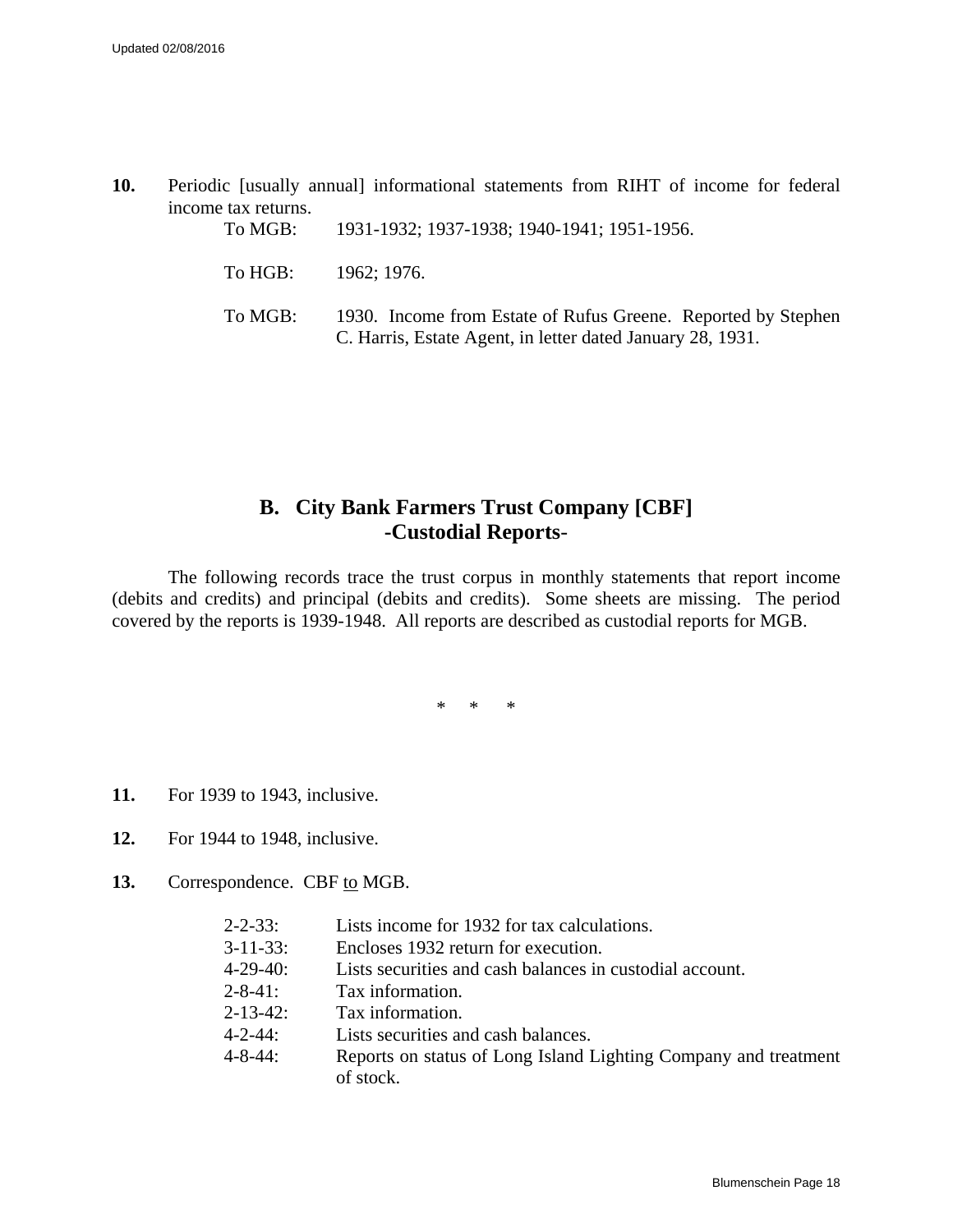## **C. Miscellaneous**

- **14.** Federal income tax computation sheets. RIGHT, as trustee under Will of Rufus Greene. 1942; 1943; 1944; 1946; 1950. Photocopies, reduced size negatives. All sheets, except for 1950, reflect beneficiaries as Howard Greene (½) and MGB (½). There are no documents to explain these sheets. The sheet for 1950 compounds the mystery.
- **15.** Letter, updated. From Franklin Trust Company to [no addressee]. 2 pp. Lists securities being delivered to Franklin as custodian.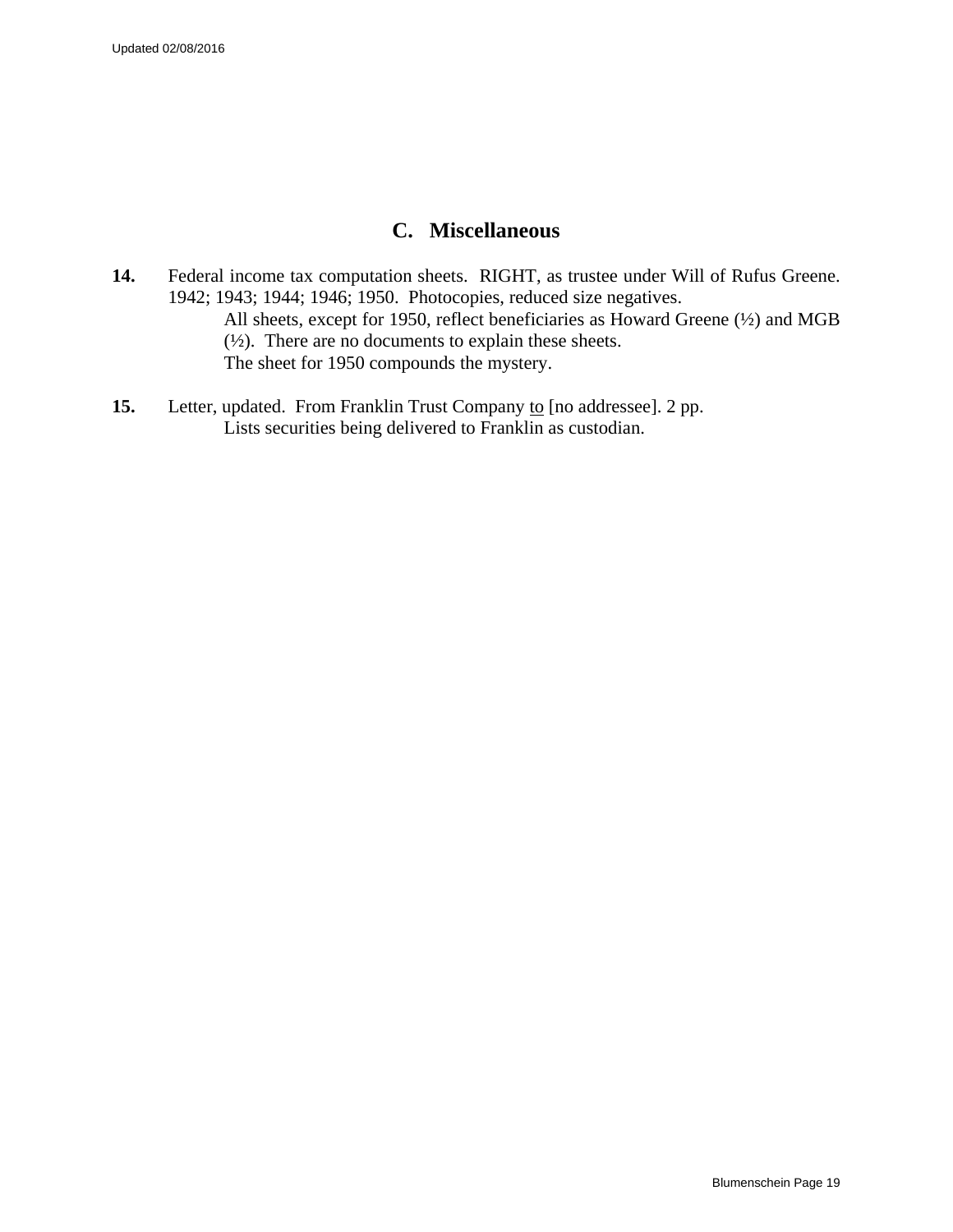### **Section V : Tax Matters**

<span id="page-19-0"></span>Found in this Section are various tax returns -- federal, state, local -- mostly for ELB and MGB for years running back to 1926 and ending in 1970. Joint returns for the couple ended, of course, in 1960 upon ELB's demise.

The income reported by ELB was derived primarily from his activities as an artist. The income reported by his wife MGB came almost entirely from a testamentary trust of which she was the beneficiary, established under the Will of Rufus Greene. Rhode Island Hospital Trust Company [RIHT], Howard Greene, and Richard D. Greene served as trustees, and the Trust Department of City Bank Farmers Trust Company [CBF], Brooklyn, New York Branch, was the custodian of the securities comprising the trust corpus. Returns are grouped by decades in separate Folders.

### **A. Federal Income Tax Returns**

#### **1.** Federal income tax returns. 1920 - 1929. Copies, unsigned.

| 1923. ELB. | Gross income: \$4,732.00. |  |
|------------|---------------------------|--|
| 1926. ELB. | Net income: \$1,255.70.   |  |
|            | [Gross not shown.]        |  |
| 1927. FLB. | Gross income: \$2,028.00. |  |
| 1928. ELB. | Gross income: \$7,688.20. |  |

**2.** Federal income tax returns. 1930 - 1939. Copies, unsigned.

| 1930. MGB. | Gross income: \$8,838.08.                                     |  |
|------------|---------------------------------------------------------------|--|
|            | 1932. MGB. [Tentative return, with letters.] No income shown. |  |
|            | [Also final return.]                                          |  |
|            | Gross income: \$8,747.82.                                     |  |
| 1934. MGB. | Gross income: \$6,760.38.                                     |  |
| ELB.       | Income-loss: $(\$206.)$                                       |  |
| 1935. MGB. | Gross income: \$6,218.44 [Check attached.]                    |  |
| EL B.      | Gross income: \$1,874.50.                                     |  |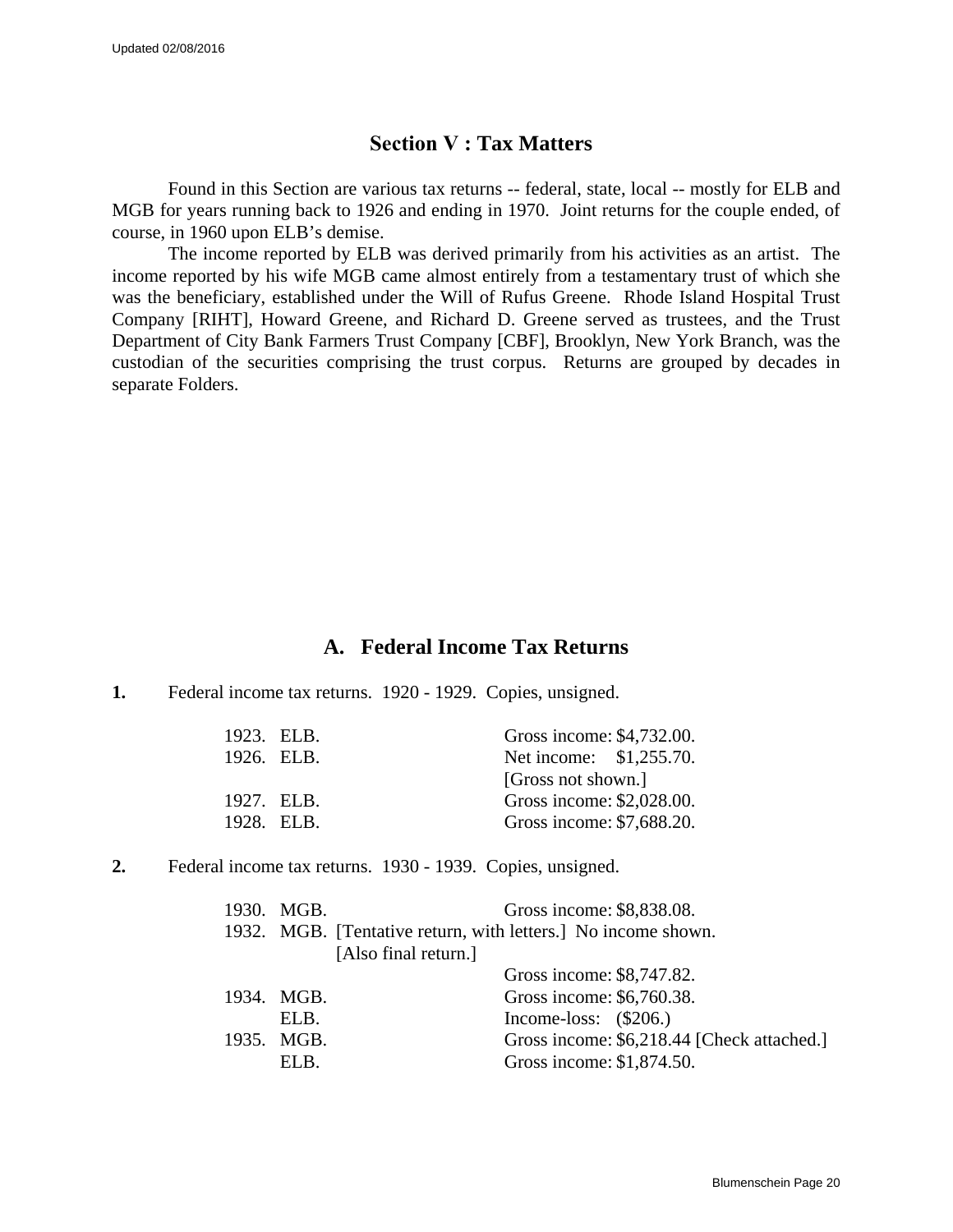| 1936. ELB.   |            | Gross income: \$1,119.80.                 |
|--------------|------------|-------------------------------------------|
|              |            | MGB. [No return, but check to Collector.] |
| 1937. Joint. |            | Gross income: \$7,712.53.                 |
|              | 1938. MGB. | Net income-joint: \$6,177.44.             |
|              |            | ELB. [Same with joint income.]            |
| 1939. Joint. |            | Net income: \$5,232.55.                   |

**3.** Federal income and defense tax returns. 1940 - 1949. Copies, unsigned.

|              |              | 1940. ELB. [includes MGB]. | Gross income: \$6,205.91.            |
|--------------|--------------|----------------------------|--------------------------------------|
|              | MGB.         |                            | Gross income: \$3,030.21.            |
|              |              | 1941. ELB. [includes MGB]. | Gross income: \$6,181.20. [adjusted] |
|              |              | 1942. ELB. [includes MGB]. | Gross income: \$5,492.05. [adjusted] |
|              | 1943. Joint. |                            | Gross income: \$4,551.91.            |
|              | 1944. Joint. |                            | Gross income: \$4,555.58.            |
| 1945. Joint. |              |                            | Gross income: \$5,422.07.            |
| 1946. Joint. |              |                            | Gross income: \$6,876.63.            |
|              |              |                            |                                      |

**4.** Federal declarations estimated income tax. 1940 - 1949. Copies, unsigned.

| For years - | 1943 | 1947 |
|-------------|------|------|
|             | 1945 | 1948 |
|             | 1946 | 1949 |

**5.** Federal income tax returns. 1950 - 1959. Copies, unsigned.

| 1951. Joint. | Gross income: \$4,824.61.                             |
|--------------|-------------------------------------------------------|
|              | [Attached: 1951 declaration of estimated income tax.] |
| 1952. Joint. | Gross income: \$6,998.21.                             |
|              | [Attached: Letter from Vidal dated May 4, 1952.]      |
| 1953. Joint. | Gross income: \$8,265.31.                             |
|              | [Attached: 193 declaration of estimated income tax.]  |

**6.** Federal income tax returns. 1978, 1979. Copies, unsigned.

| 1978. HGB. | Gross income: \$27,010.94.                                     |
|------------|----------------------------------------------------------------|
|            | [Shows trust income under Trust ID# 05-6008495 of \$6,776.39.] |
| 1979. HGB. | Gross income: \$51,725.00.                                     |
|            | [Shows trust income under trust of \$6,951.00.]                |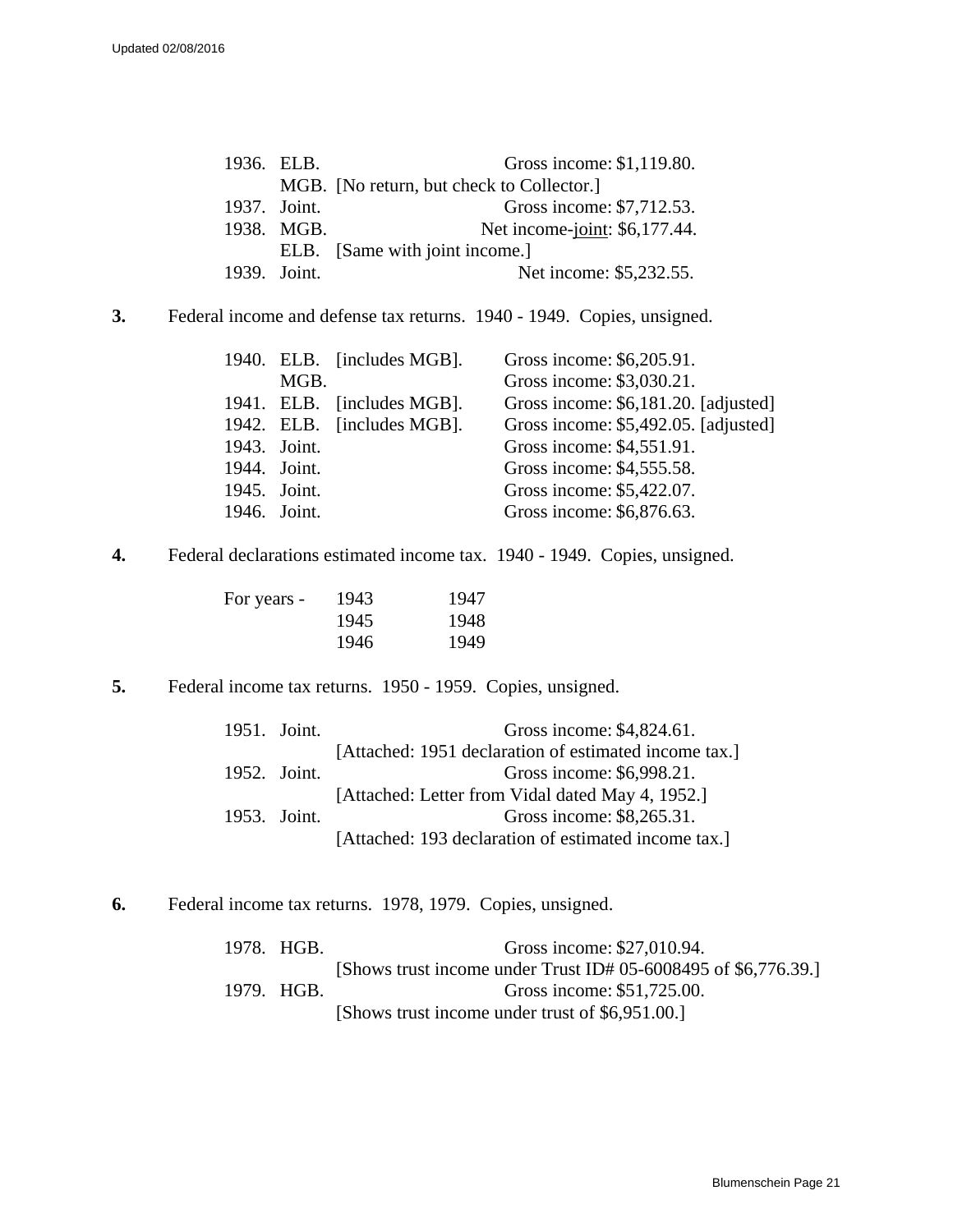## **B. New Mexico Resident Income Tax Returns**

**7.** New Mexico resident income tax returns. 1930 - 1939. Copies, unsigned.

| 1934. Joint. | Gross income: \$6,760.38.                       |
|--------------|-------------------------------------------------|
| 1935. Joint. | Gross income: \$6,218.44.                       |
| 1936. Joint. | Gross income: \$7,636.00.                       |
| 1937. Joint. | Gross income: \$6,914.53.                       |
|              | [4 receipts, New Mexico Income Tax Department.] |
| 1938. Joint. | Gross income: \$6,532.44.                       |
| 1939. Joint. | Gross income: \$5,282.55.                       |
|              |                                                 |

School Tax Division. 1939 [partial] ELB.

**8.** New Mexico resident income tax returns. 1940 - 1949. Copies, unsigned.

|              | 1940. Joint. | Gross income: \$6,205.91.  |  |
|--------------|--------------|----------------------------|--|
|              | 1941. Joint. | Gross income: \$5,500.63.  |  |
|              | 1942. Joint. | Gross income: \$4,105.53.  |  |
|              | 1943. Joint. | Gross income: \$4,483.16.  |  |
| 1944. Joint. |              | Gross income: \$4,555.58.  |  |
|              | 1945. Joint. | Gross income: \$5,353.33.  |  |
|              | 1946. Joint. | Gross income: \$6,876.63.  |  |
|              | 1947. Joint. | Gross income: \$6,990.51.  |  |
| 1948. Joint. |              | Gross income: \$9,042.22.  |  |
|              | 1949. Joint. | Gross income: \$11,034.83. |  |
|              |              |                            |  |

**9.** New Mexico resident income tax returns. 1950 - 1959. Copies, unsigned.

| 1951. Joint. | Gross income: \$4,824.61. |
|--------------|---------------------------|
| 1952. Joint. | Gross income: \$6,998.21. |
| 1953. Joint. | Gross income: \$8,265.31. |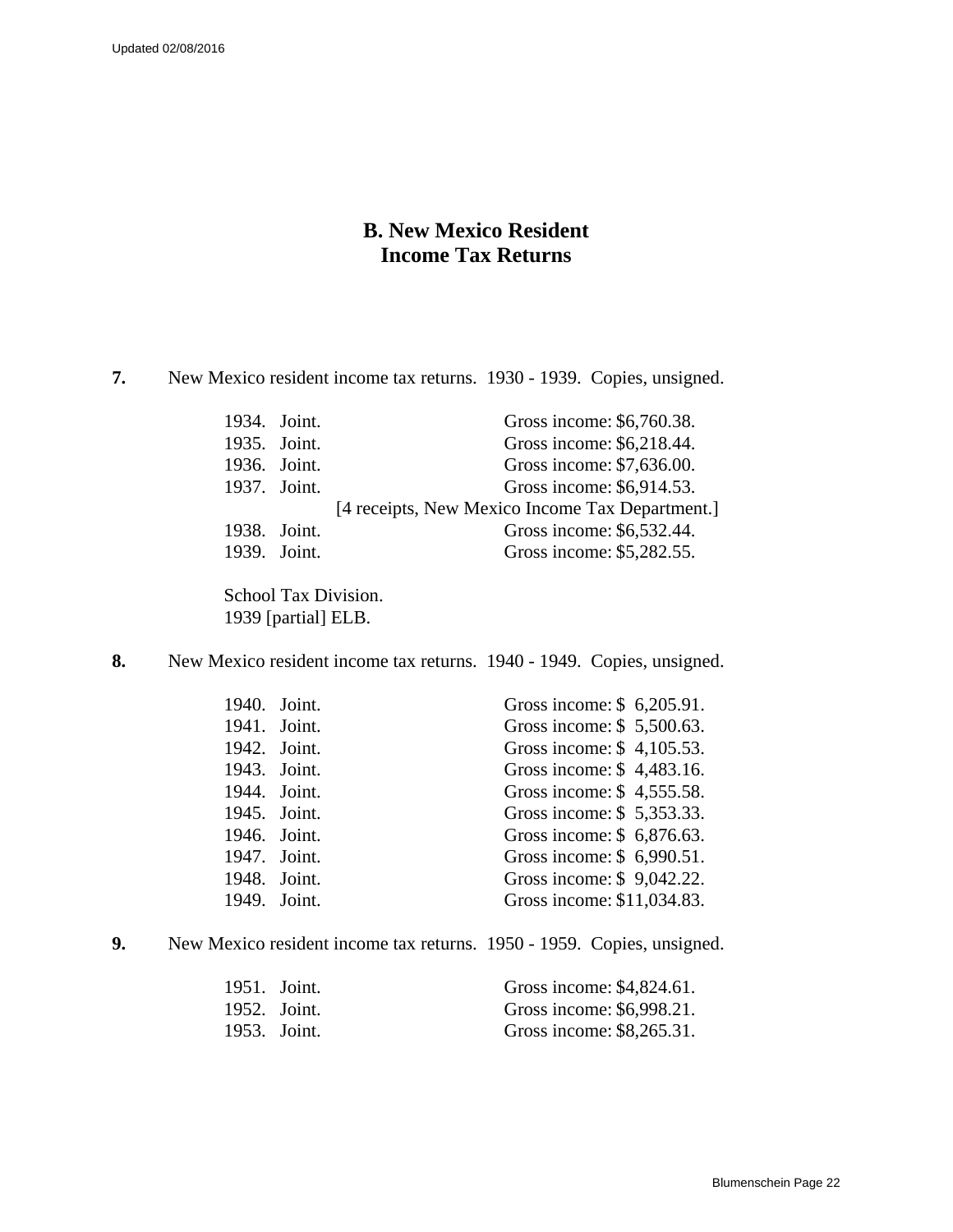## **C. Miscellaneous**

- **10.** Miscellaneous local land assessments. 1940 1949.
- **11.** Miscellaneous Correspondence re taxes and tax returns; checks in tax payments; receipts. 1940-1949.
- **12.** Miscellaneous checks in tax payment; receipts; tax notices; local land assessments; etc. 1950 - 1959.
- **13.** Miscellaneous. 1970 1971.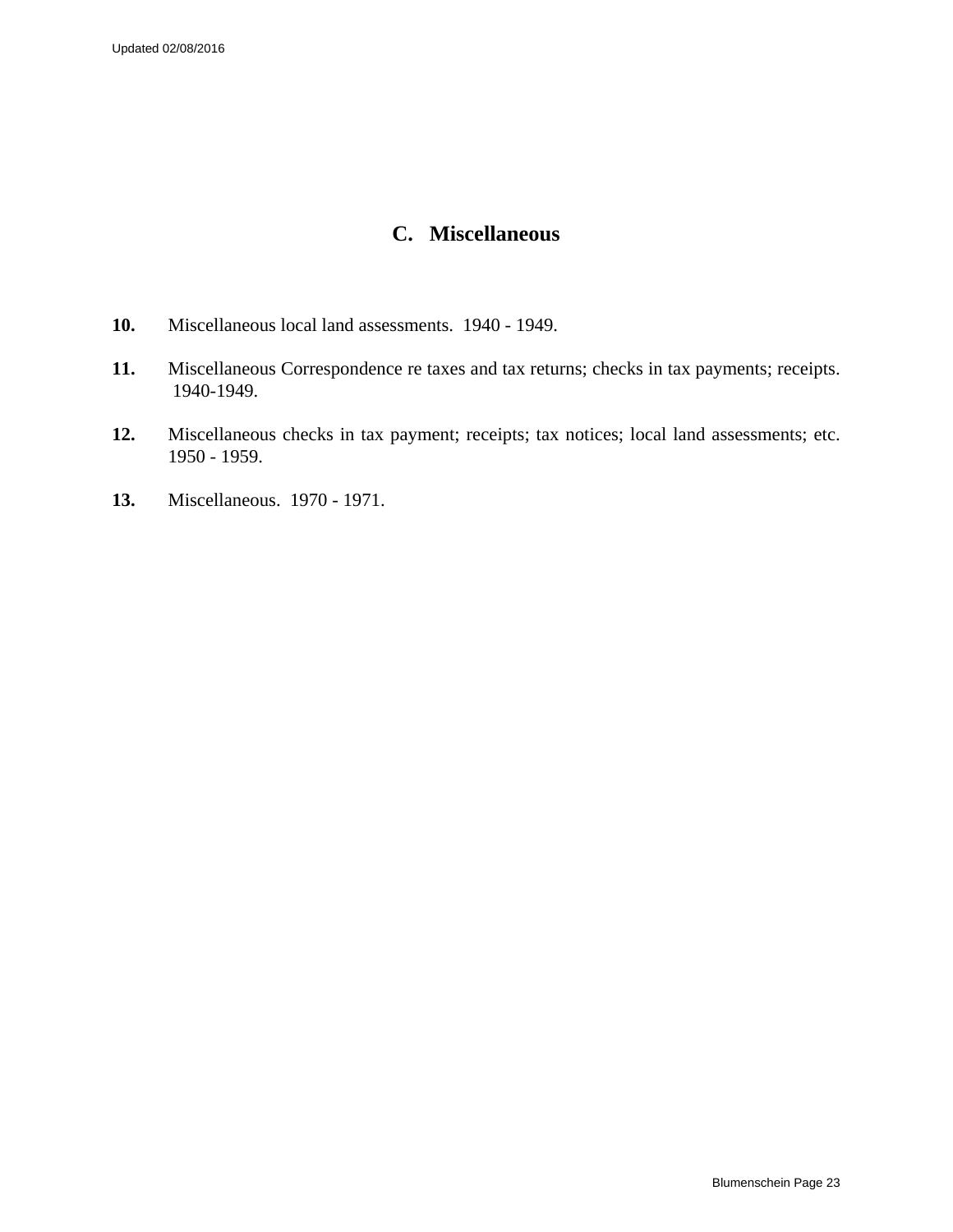# Section VI : Gallery Activities

### **A. 1947 - 1959**

<span id="page-23-0"></span>Many galleries, and individual art collectors as well, sought Blumenschein art works. Yet, despite widespread acclaim, little material reflecting this interest and gallery activities was found in this collection. Which leads to the conclusion that the Blumenscheins - Ernest, Mary, and Helen - made no special attempt to preserve it, or it was lost during the intervening years.

## Box 38

1. 2-24-47: Letter. Cedar City Art Exhibit. Utah, to HGB.

Announcing that the Seventh Annual Art Exhibit will be held on April 13- 27, and soliciting HGB entries.

- 2-4-52: Letter. Mercersburg Art Gallery, PA, to MGB. Original. Typewritten. Solicits titles, etc. on pieces to be exhibited March 2-14.
- 10-1-54: Inventory list of "Blumenschein Pictures." Photocopy.

Note on top: "Return to ELB." Attached: Check voucher, H.J.L. Stark, payment for "Pictures, \$5,950." List of 25 titles, per above sale, with sizes, prices.

- 12-27-57: Letter: Sheldon Swope Art Gallery, Terre Haute, IN. Seeks paintings for her "one-man" show in February next. Photocopy. Typewritten.
- 1-7-58: Letter. [reverse side of 12-27-57 letter]. Sheldon Swope Art Gallery, Terre Haute, IN to HGB. Asking for charcoal and red conté heads and the 12 prints for one-month exhibition.
- 1-22-58: Letter. HGB to Swope.

Inventory list of 13 prints, etc. by titles, prices.

2-11-58: Letter. Sheldon Swope Art Gallery, Terre Haute, IN to HGB. Original.

Congratulatory of the family's works. Reverse side: ELB draft of reply. Handwritten by ELB in pencil.

Circa same date: Exhibit cards (18) of charcoal and red conté heads and prints used at HGB exhibit at Swope. Photocopies, 2 sheets.

N.d.: Inventory lists for Swope. Handwritten, 2 sheets. Photocopies. Titles and prices, prepared by HGB.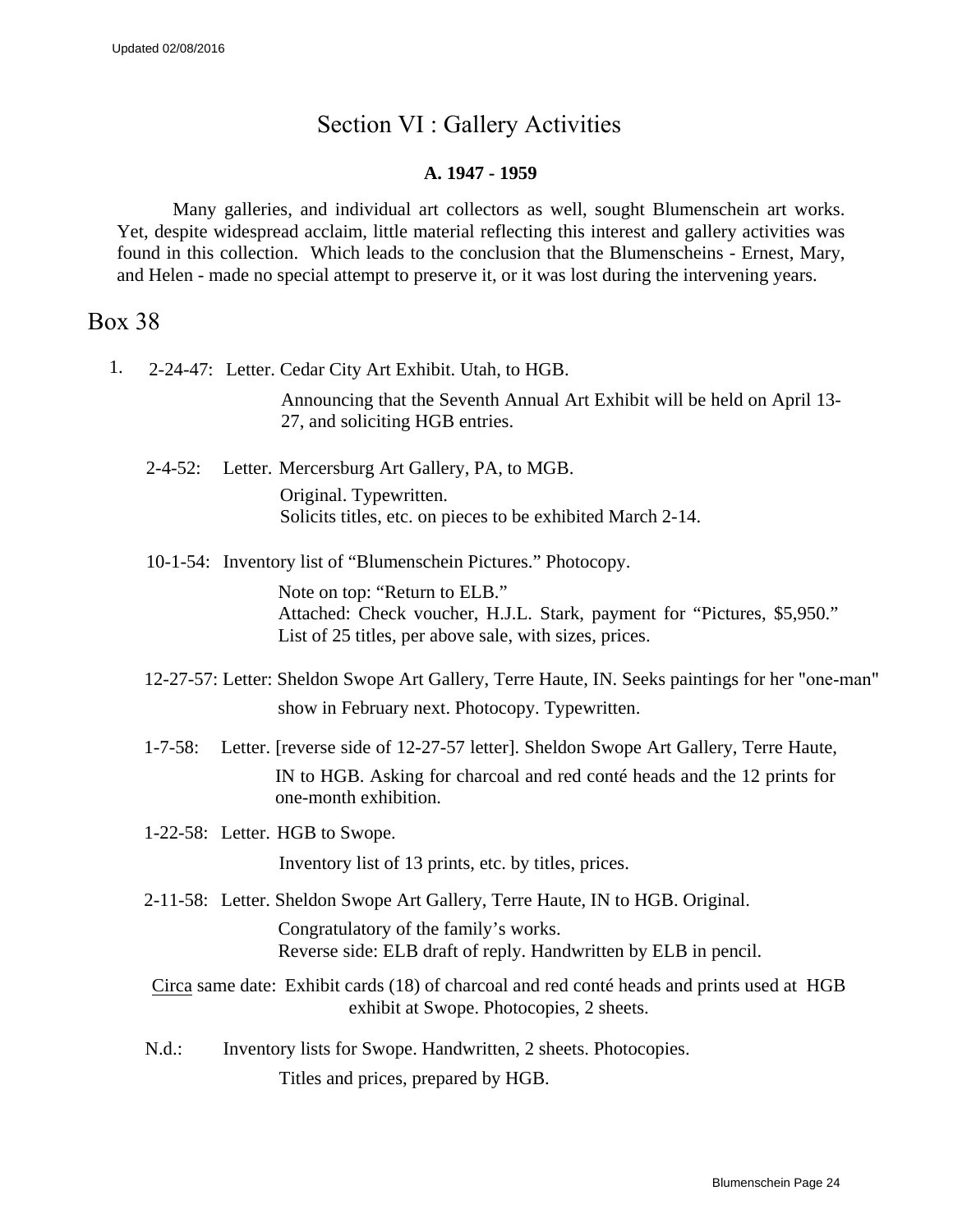5-27-59: Letter. Grand Central Art Galleries, New York City, NY to ELB. Photostat. Typewritten. Encloses catalog of opening exhibition in their new galleries in Biltmore Hotel.

#### **B. 1973 - 1987**

No material has been found for the years after 1959 and before 1973. This does not mean, of course, that there were no shows featuring Blumenschein art; it means only that material for all those years has been lost or was not saved.

- 10-25-73: Letter. Western Art Gallery, Albuquerque, New Mexico to HGB. Original. Typewritten. Discusses lecture proposed to be given by HGB on her father, ELB. Attached: Longhand notes by HGB, written helter-skelter, sometimes in this fashion, other times on the missive itself.
- 10-29-73: Letter. HGB to Western Art Gallery. Original. Typewritten. Signed "HGB by VM." Response to 10-25 letter.
- 1-18-74: Consignment Agreement. Arrowsmith Fenn Galleries, Santa Fe, New Mexico, to HGB. Photocopy. Consignor [HGB] will ship to Arrowsmith 2 oils and 1 pencil work, to be offered for sale at specified prices. Titles and sizes listed. Note at top in handwriting of HGB: "removed all paintings by 1978."
- 1-19-74: Letter. Arrowsmith Fenn Galleries to HGB. Photocopy. Typewritten. Enclosing check for works sold. Notes on letter by HGB: "He never sold a picture of mine." And, "discontinued showing there 1978."
- 7-9-75: Consignment Agreement. [Same parties.] Photocopy. 2 works of HGB. Indicates both returned, one on 9-8-75, the other on 2-15-78. Reverse side: Consignment Agreement, 10-27-75. One painting. Returned 2-15-78. Attachment: Sheet, photocopy. Note by HGB: "Took out last picture Feb. 15, 1978 or 75 [?]."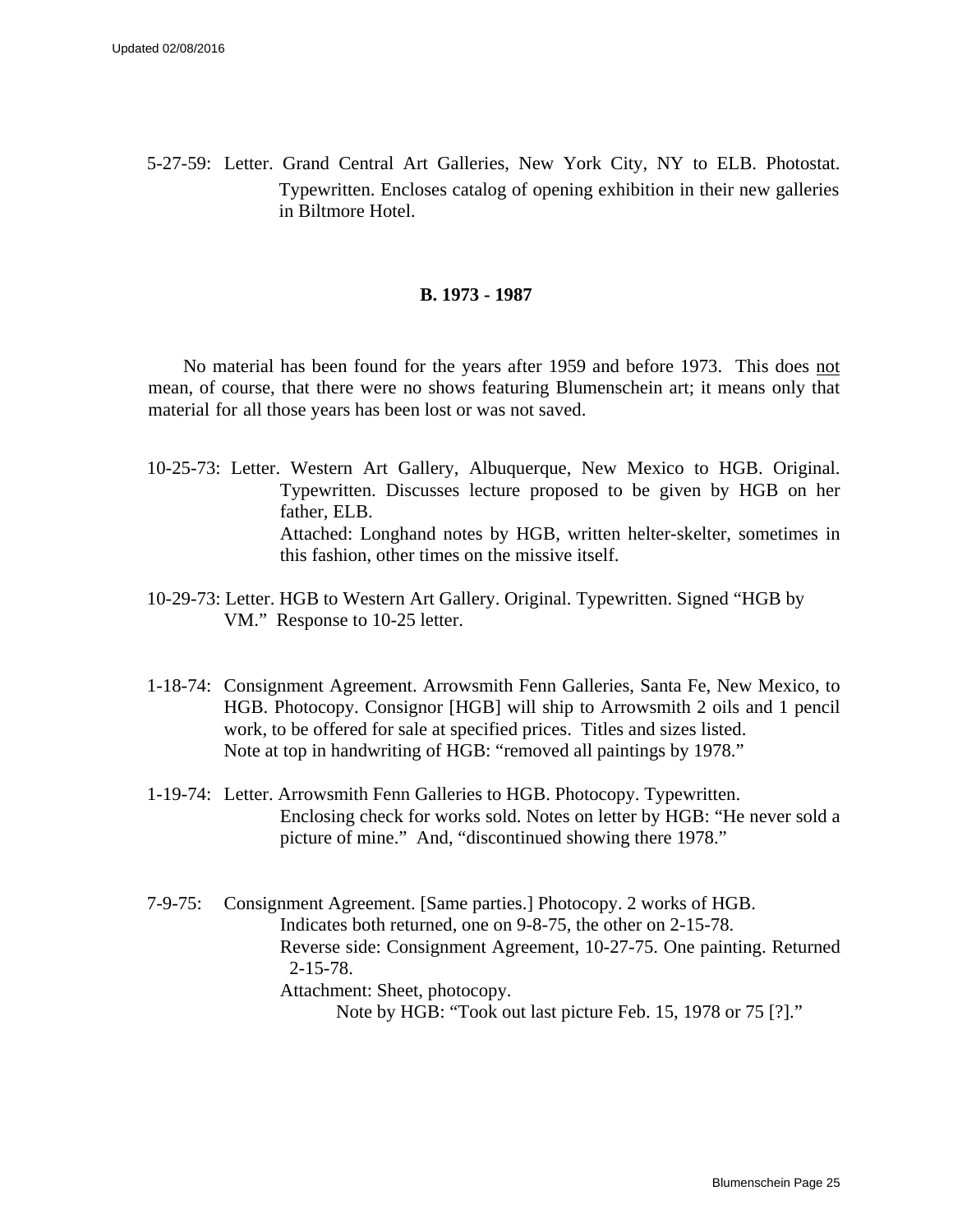- 7-15-76: Letter. Midwestern Galleries, Inc.; Cincinnati, OH to HGB. Photocopy. Typewritten. Encloses ELB's illustration, *Ghosts in the Galley*; needs her authentication. Note handwritten by HGB: "Send o.k. picture."
- c. April 1977: Taos Open Awards Show. April 30 May 14. Photocopy. Typewritten rules of entry. Reverse side: Art Committee Report. April 12. 2 pp. Minutes of meeting. Note handwritten by HGB: "2 Colorado [sic] 16 x 20 oils."
- 7-27-77: Letter. Colorado Springs Fine Arts Center to HGB. Original. Typewritten.
- 9-29-77: Letter. [Same parties.] Original. Typewritten. 2 pp.
- 12-13-77: Art Committee [Stables], Minutes. Original. Typewritten.
- c. December 1977: Letter. Taos Art Association, Stables Art Gallery to HGB. Photostat. Longhand. Describes process for fixing show dates for artists. "Unlikely" there will be room for HGB's works.
- 3-2-78: Letter. Stables Gallery of the Taos Art Association to HGB. Original. Typewritten. Sorry HGB excluded from 1978 show. Notes, handwritten by HGB scrawled in margin.
- 5-17-78: Letter. Gerald P. Peters, Santa Fe to HGB. Original. Typewritten. Lists Blumenschein material [books, articles, etc.] by title and writer, in possession of Julien Ryner until July 1978.
- c. Summer 1978:Announcement of exhibition at Blair Gallery, El Prado, New Mexico. October 22 - November 4, 1978. Original. Typewritten. 2 pp. Lists 27 HGB works by title, date, price. Handwritten notes of HGB include comment, "Total sale profit to me \$45.00!"
- 12-14-78: Letter. Colorado Springs Fine Arts Center to HGB. Original. Typewritten. 2 pp.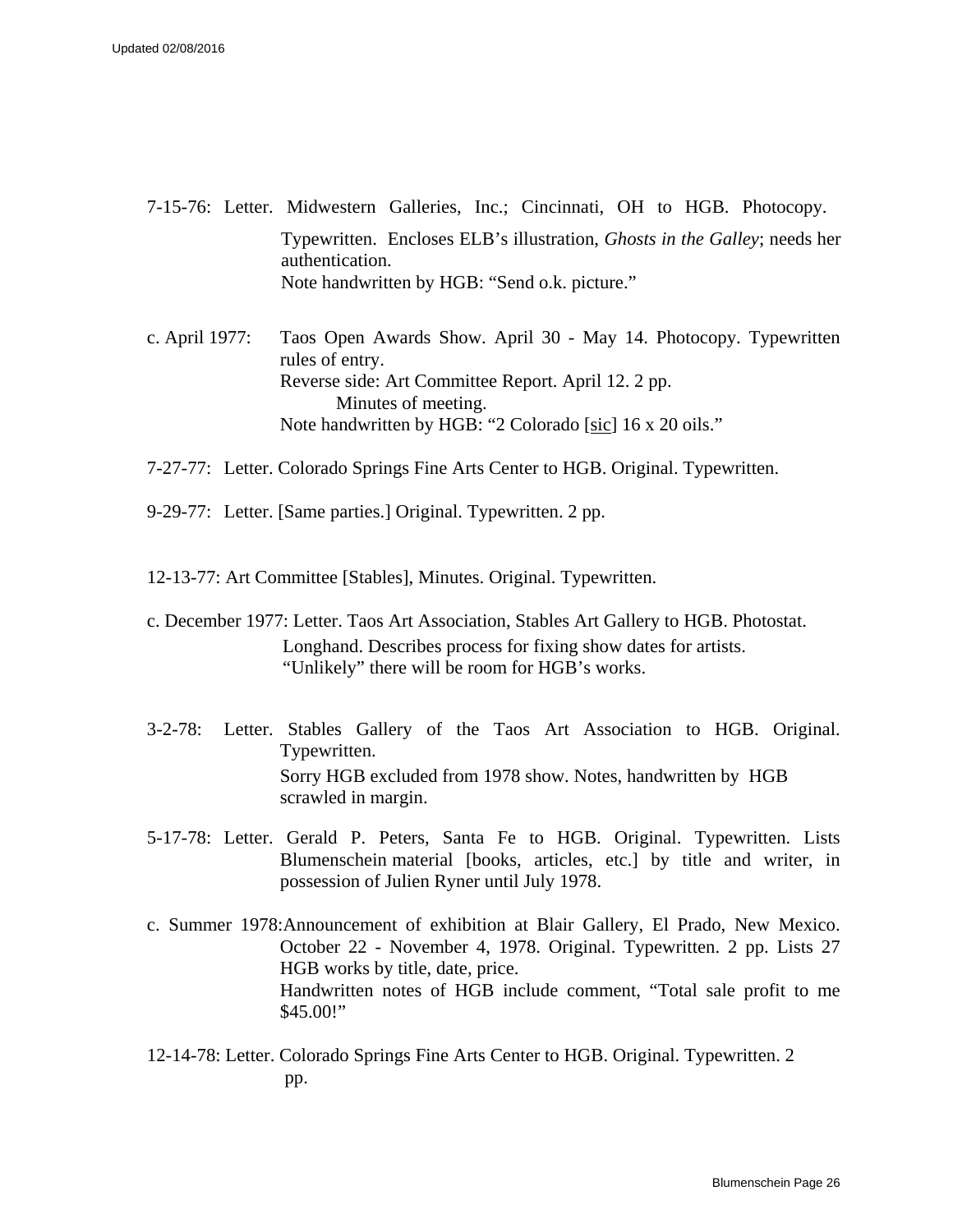- c. 1978: Press clipping. Unidentified photocopy. Benefit exhibit, HBG, at Blair Gallery.
- N.d.: Photocopy [catalog] single page. Cover: copy of painting [ELB?], The Blumenscheins of Taos. Reverse: copy of painting [ELB], *Portrait of the Artist*  and *Family*. 1912. Oil. MNM.
- [Undated]. Photocopy. Stables Gallery. Picture of building; list of artists represented [incl. HGB]; description of gallery's history and association with Taos Art Association.

Stables Gallery. Artists' Receipts, artists' works, sales prices, etc. Includes some of HGB. Photocopies.

> Attached: news clippings reporting resignation of director Thomas Audriola [1981]. Material runs from 1977 to 1981.

- **2.** 9-30-80: Letter. Colorado Springs Fine Arts Center to HGB. Original. Typewritten.
	- 7-16-81: Letter. Voth Galleries, Oklahoma City, Oklahoma to HGS. Photocopy. Handwritten.
	- 1-31-82: Letter. [Same parties.] Photocopy. Handwritten. Envelope [photocopy] on reverse side of sheet has interesting pictorial.
	- 5-26-82: Letter. Jim Fowler's Period Gallery West, Scottsdale, AZ to HGB. Original. Typewritten. Refers to painting by ELB, *"The Clown's Family Takes the Day Off."* Asks for provenance.
	- 11-1-82: Letter. Voth Galleries to HGS. Photocopy. Handwritten.
	- 3-11-83: Letter. Santa Fe East Galleries to HLB. Original. Typewritten.
	- 4-20-83: Letter. Taos Art Festival to HGB. Original. Typewritten. Invites HGB to participate in the 8th Annual Festival of Arts. October 1 - 7. Encloses sheets from announcement. Photocopy. 2 pp. Also encloses typewritten lists of artists in the show. Includes HGB. Longhand note of HGB: "Accepted."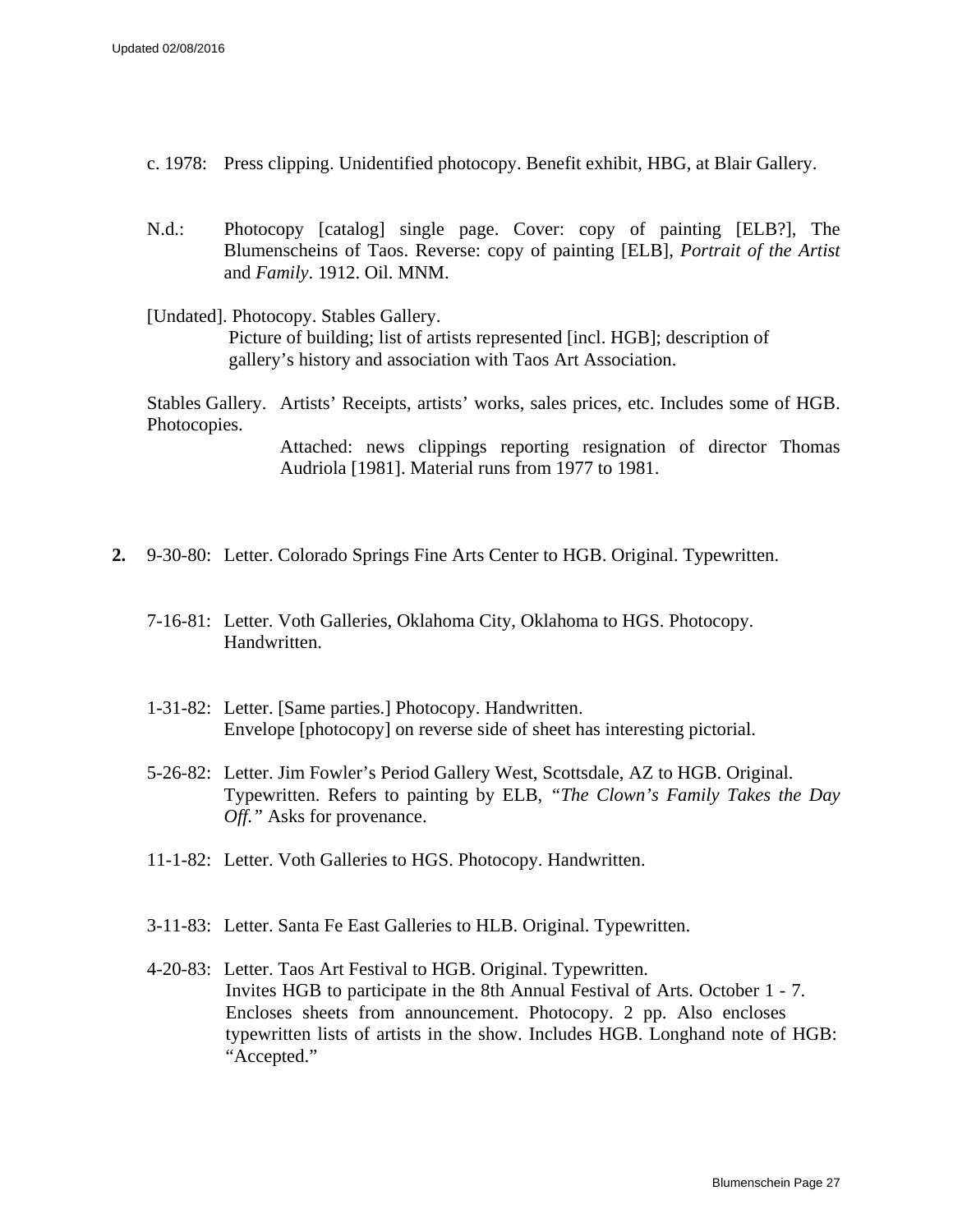- 7-25-83: [Same parties.] Original. Typewritten. Details on forthcoming show. Scribbled notes of HGB in margin.
- 9-17-87: Postcard. HGS to Sandra D'Emilio. Invitation to Paintings by Helen G. Blumenschein at Bond House.
- N.d.: Letter. La Galerie Mouffe, Paris, France to Dear Artist. Photocopy. Typewritten. Solicits HGB art for exhibition at their galleries in Paris, Biarritz, Palm Beach.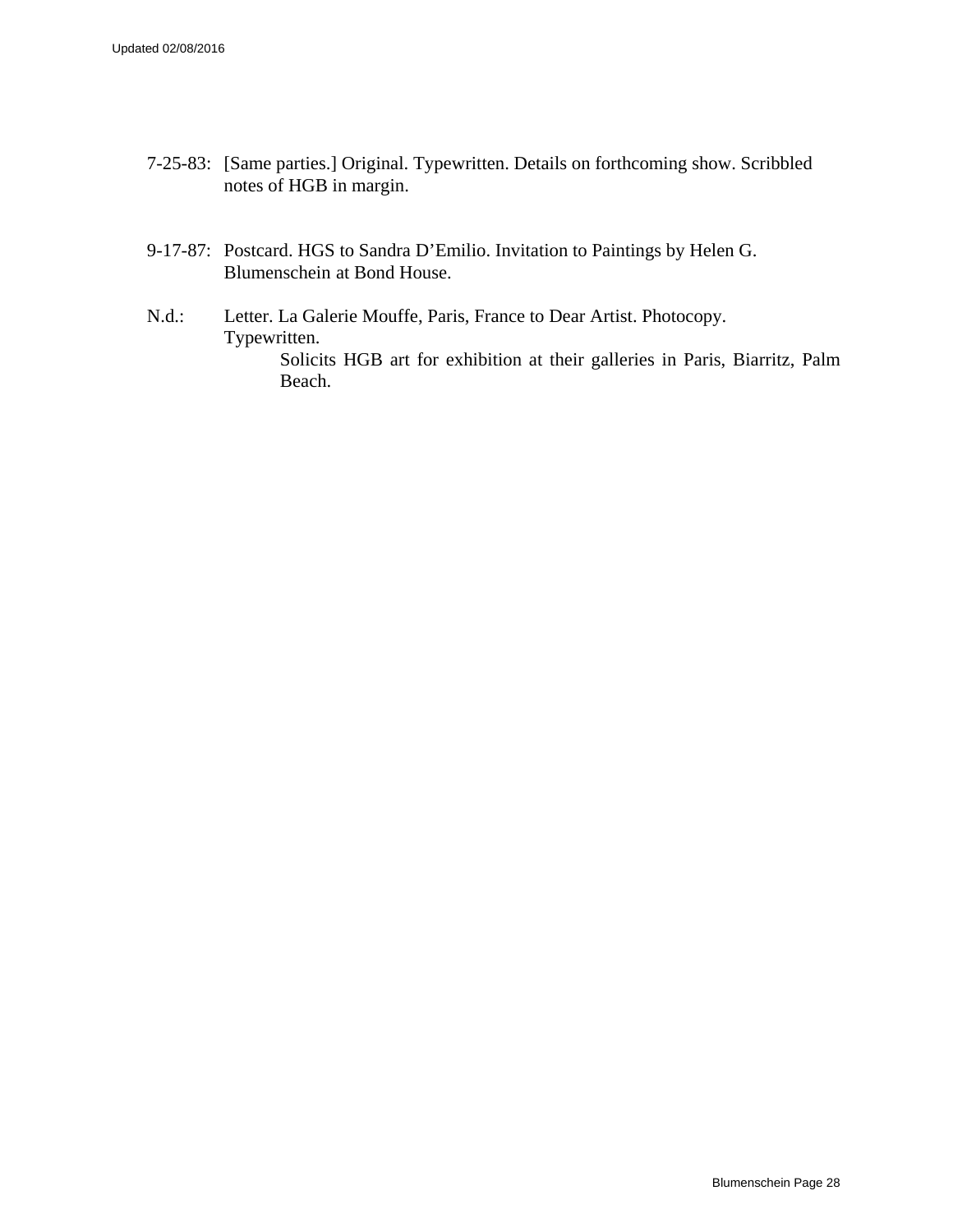**1.**

## Section VII : Museums, Universities, Other Institutions

<span id="page-28-0"></span>This section contains material relating mostly to exhibitions of the Blumenscheins' art in museums, universities, and other institutions of art and culture. As in the case of art galleries, it is far from complete. But it comprises all the material donated to the Archives of the New Mexico Museum of Art. It must therefore be assumed that other like material has been lost.

#### **1947 - 1959**

- 4-17-47: Letter. The Art Foundation. Art News Magazine, New York City, NY to HGB. Original. Typewritten.
- 6-23-47: Letter. Carnegie Institute, Pittsburgh, PA to HGB. Original. Typewritten. Asks to include her serigraph, *Winter Twilight,* in Fifth National Exhibition of Library of Congress.
- 10-9-47: Announcement. Carnegie Institute, Dept. of Fine Arts. Printed. Photocopy. Exhibition Oct. 9 - Dec. 28. Includes HGB serigraph.
- 2-26-52: Letter. New Mexico College of A & M to HGB. Original. Typewritten.
- 8-4-55: Letter. Museum of New Mexico, Palace of the Governors to HGB. Original. Typewritten. Thanking her for gift of oil painting for Pecos Room.
- 6-4-56: Letter. [Same parties.] Original. Longhand.
- 10-29-56:Letter. [Same parties.] Original. Typewritten.
- 10-30-56: Letter. British Museum (Natural History) to HGB. Original. Typewritten.
- 10-30-56: Letter. Chicago Natural History Museum to HGB. Original. Typewritten. Archaeological topic.
- 11-8-56: Letter. [Same parties.] Original. Typewritten. Same.
- 11-21-56: Letter. [Same parties.] Original. Typewritten. Same.
- 1-11-57: Letter. [Same parties.] Original. Typewritten. Same.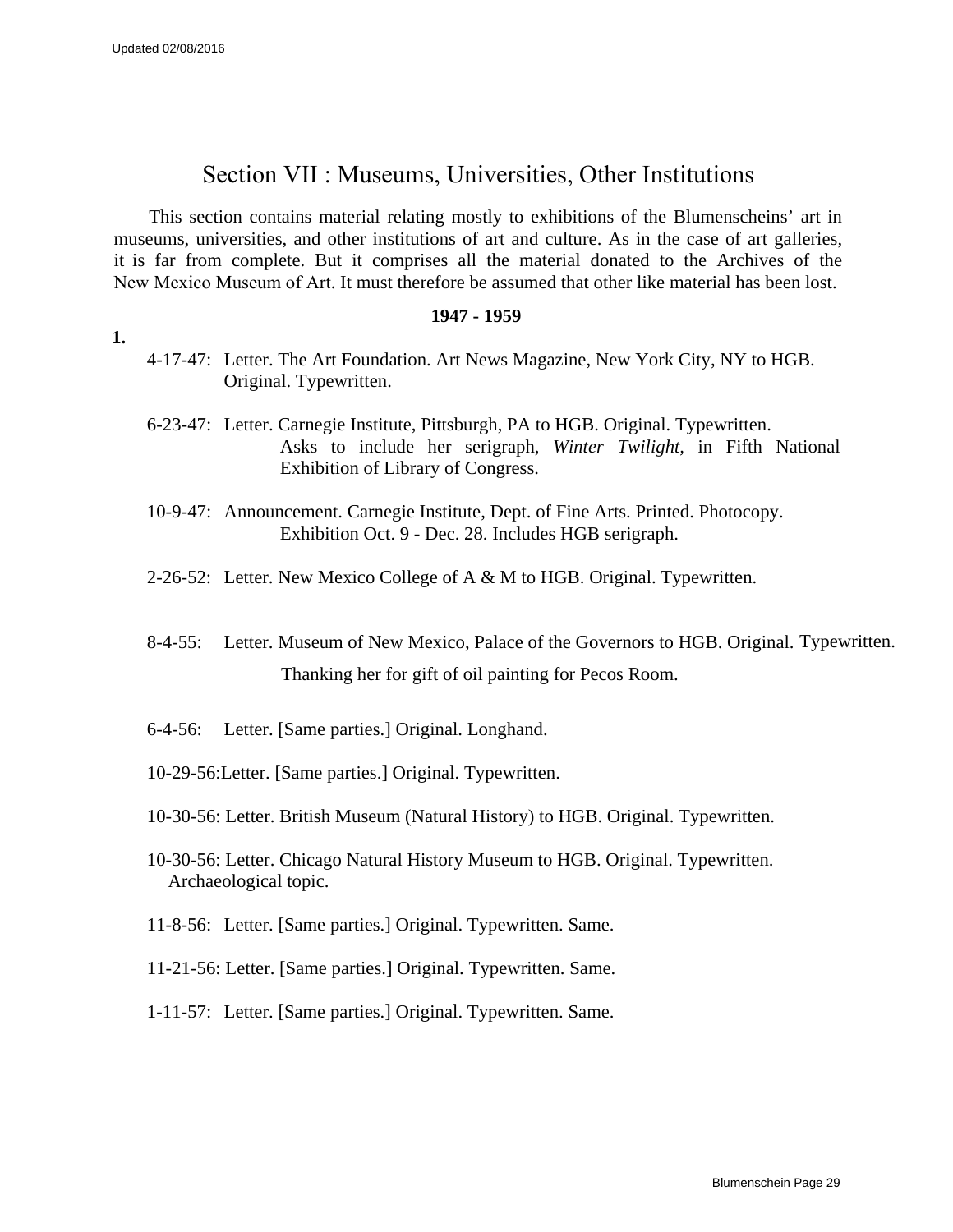- 2-1-57: Letter. University of Wisconsin to HGB. Original. Typewritten. Archaeological subject as in preceding letters.
- 4-6-59: Letter. Museum of New Mexico West Palace to ELB. Handwritten. Photocopy. 2 pp.

Encloses copy with Lafuente critique in Spanish.

### **1964 - 1969**

- **2.** 5-25-64: Letter. University of Arizona to HGB. Original. Typewritten. Discusses ages of junipers.
	- 1-28-65: Letter. University of New Mexico Press to HGB. Original. Typewritten. Typical HGB marginalia.
	- 2-13-65: Letter. New Mexico Highlands University, Newman Club to HGB. Original. Typewritten.
	- 2-28-65: [Same parties.] Confirms that HGB will speak at University Hall on March 24 before 150-200 students.

Museum of New Mexico Newsletter. February 1967. Photocopy.

Roswell Museum and Art Center Quarterly Bulletin. Vol. 15, no 1, winter 1967, January - March. Photocopy. Features picture by ELB, *Albuquerque Railroad Yards.*

12-15-69: Letter. Museum of New Mexico to HGB. Original. Typewritten. Thanks for donation of Nomadic Plains and Apache artifacts to their Anthropology Collection.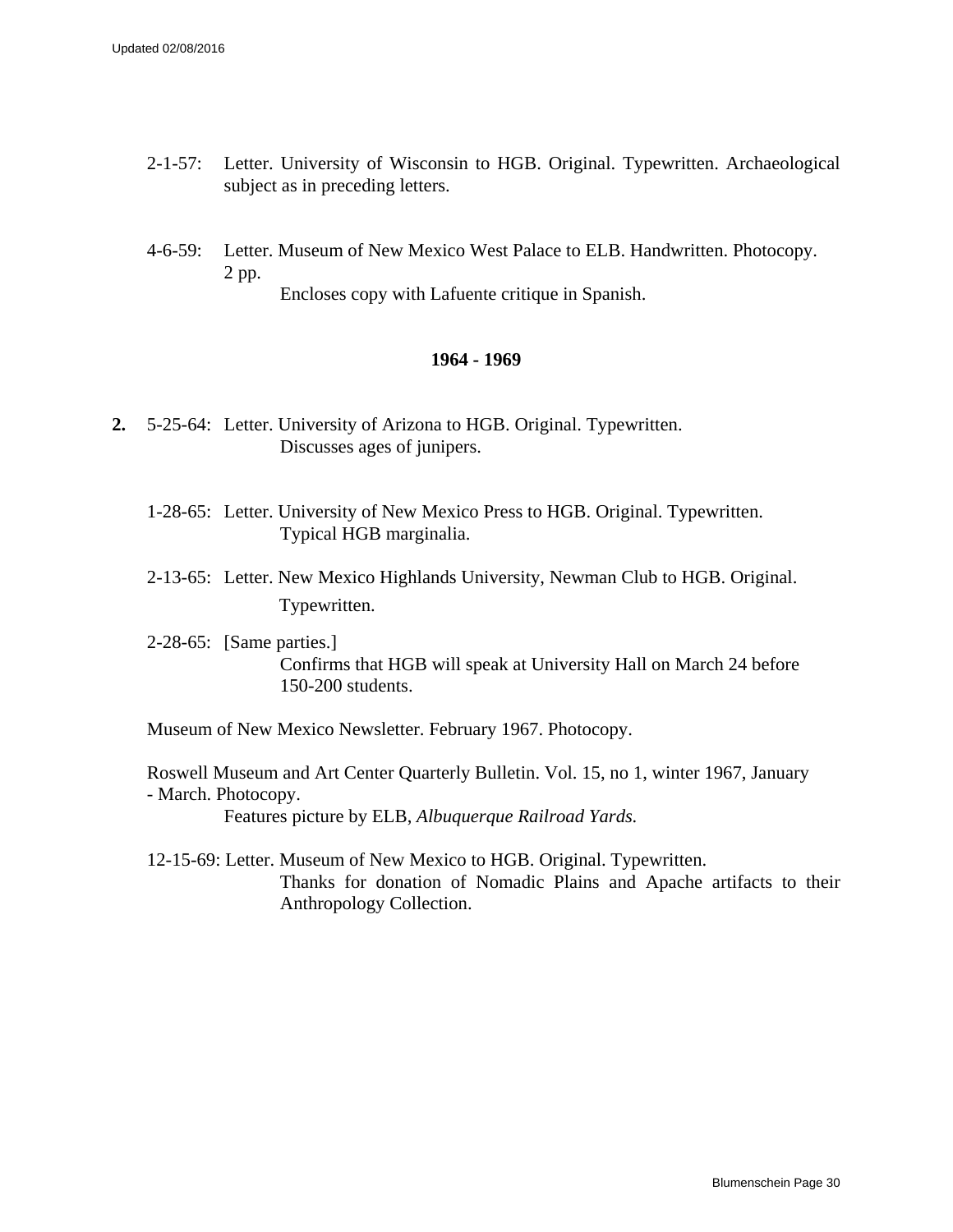#### **1970 - 1979**

#### **3.**

- 8-27-70: Letter. Museum of New Mexico to HGB. Original. Typewritten. Notifies HGB her *San Ildefonso Mesa No. 3* selected for inclusion in circulating exhibition: *"The Southwest Fine Arts Biennial,"* Nov. 1970 - June 1971.
- 10-70: Leaflet. The Harwood Foundation, Permanent Collection. Original. Lists 74 items including No. 9 - ELB; No. 10 - HGB; No. 11 - HGB. [Vide later leaflet, Aug. 1975, infra.] Also: includes Nos. 32-34, incl. Victor Higgins pieces.
- 7-12-73: Letter. The Denver Art Museum to HGB. Original. Typewritten.
- 9-21-73: Letter. The American University to HGB. Original. Typewritten.
- 10-4-73: Letter. The Denver Art Museum to HGB. Original. Longhand.
- 10-9-73: Letter. Thomas Gilcrease Institute of American History and Art, Tulsa, OK to HGB Original. Typewritten. Would like copy of radio broadcast of 1958 [whose not identified].
- 10-15-73: Letter. Museum of New Mexico to HGB. Original. Typewritten. Sorry to inform her that there is no reliable conservator in Santa Fe.
- 11-6-73: Letter. The Anschutz Collection, Denver, CO. [George Schriever, Curator] to HGB. Original. Typewritten. Personal letter.
- 11-16-73: Letter. The Denver Art Museum to HGB. Original. Typewritten. Question over proper title to "*Desert Mining Camp, Rio Grande Canyon." "*Deserted?*"* Pencil notation by HGB: "Gift to the Harwood Art Gallery \*\*\* telephoned Nov. 20, 1973."
- 3-13-74: Letter. Archives of American Art, Smithsonian Institution to HGB. Original. Typewritten. Discussing tax deduction for donation. Scribbled note in pencil by HGB.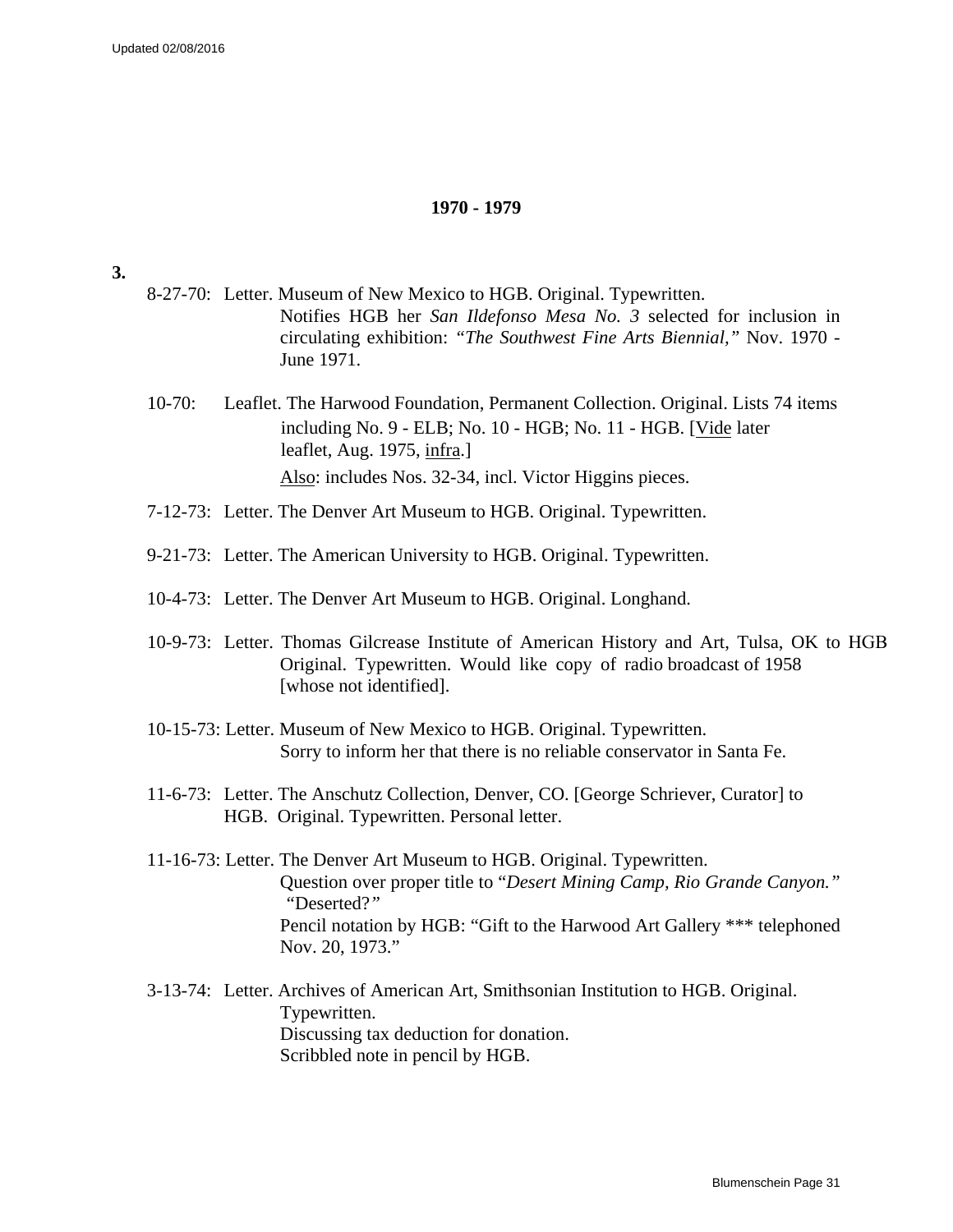- Leaflet: The Harwood Foundation, Permanent Collection. August 1975. Photocopy. Announcing permitted viewing of permanent collection. Reverse side: List of 84 titles, artists, titles. Many handwritten notations. E.g.: to Item 17 [Howard Cook, *Taos Mt.*] - "He gave it in memory of MGB." List includes art of HGB [Items 11,12], ELB [Item 10] and MGB, 1861 - 1958 [Item 13.] [Vide earlier leaflet, 10-70, supra.]
- 9-5-78: Letter. Museum of Northern Arizona to HGB at El Prado Tours, New Mexico.

Photocopy. Typewritten. Travel plans of Hermann K. Bleibtreu, Director, to Taos.

Exhibition Catalog, *The Blumenscheins of Taos.* August 17 - September 23, 1979. Museum of Northern Arizona. 6 pp. Photocopy.

Lists ELB: 1874 - 1960 MGB:1869- 1958 HGB: 1909

Short biography. Many illustrations of their best works. Attached: Exhibit Proposal, focus, etc. 1 pg., 2 sides, Remark: "Some of 'Blumy's' work is monumental.

#### **1980 - 1988**

**4.** 1980: Annual report. University of Wyoming Art Museum. Cover sheet only. Photocopy.

Reverse side of sheet: Pg. 7. Picture of *Valley of the Rancho de Taos*: oil, by HGB. Indicates it was a gift of the Friends of the University of Wyoming Art Museum.

5-13-80: Letter. University of Wyoming Art Museum, Center for Fine Arts [James T. Forrest, Dir.] to HGB. Photocopy. Typewritten.

> Reports the purchase at auction at Sotheby Parke Bernet in New York City of one of her paintings per enclosed photo [missing]. Seeks provenance. Marginal note ink. Sold for \$1,500.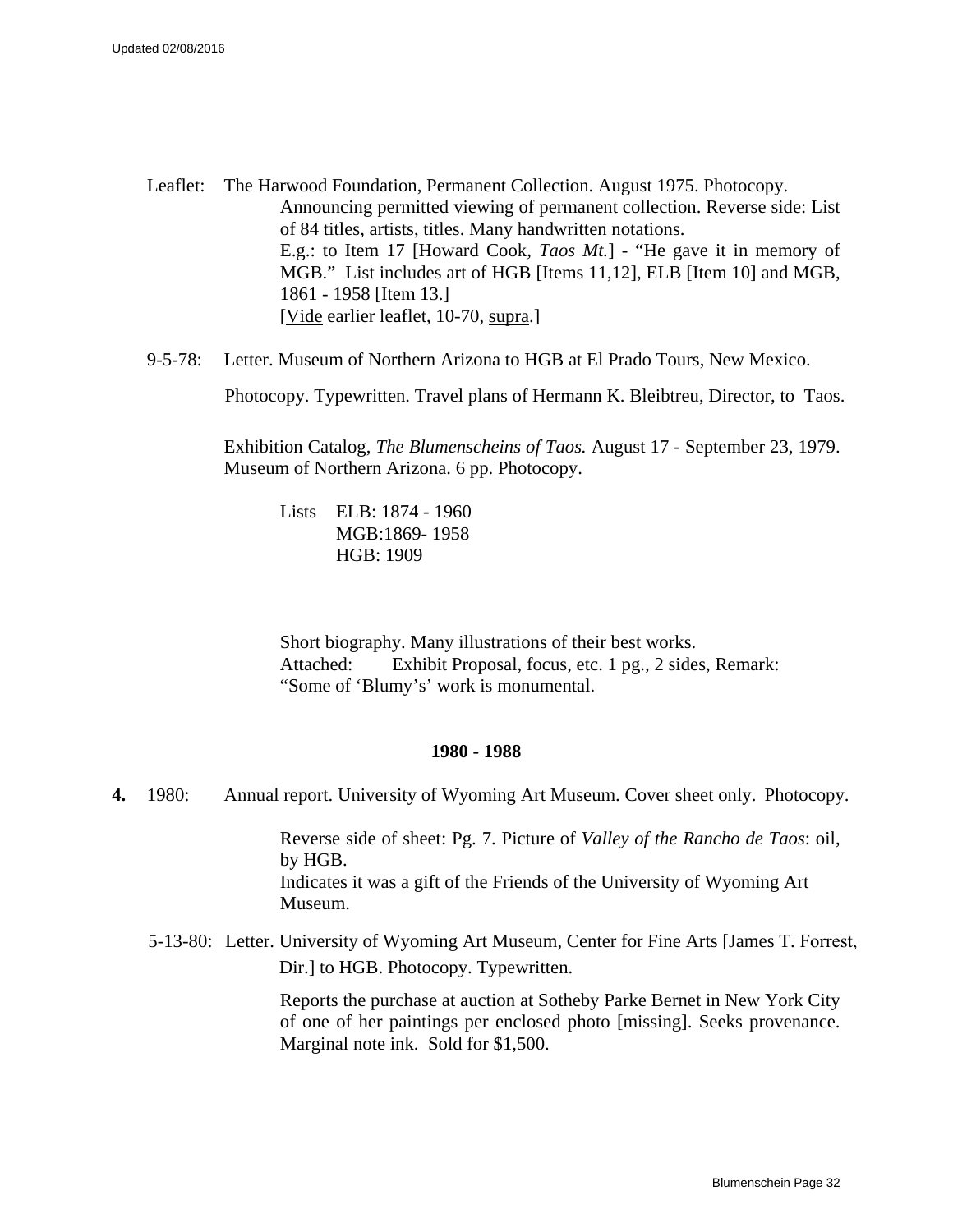- 11-10-81: Letter. University of New Mexico to HGB. Original. Typewritten.
- 5-18-82: Letter. [Same parties.]. Original. Typewritten. Critique on her Ms. on the Taos Valley. Conclusion: not publishable. [Vide Section IX, Folder 5 for Ms. draft.]
- 6-10-82: Letter. Museum of Northern Arizona to HGB. Photocopy. Typewritten. Offering her life membership.
- 1-14-83: Letter. Museum of New Mexico Press to HGB. Original. Typewritten. Rejection on publishing of *Sounds & Sights of Taos Valley.* (Vide Section , Folder 5 for Ms. draft.]

Newsletter. Archaeological Society of New Mexico. Vol. II. No. 3, December 1983. Original. Offset.

- 2-22-84: Letter. Kit Carson Memorial Foundation to HGB. Original. Typewritten. Acknowledges contributions of \$1,074.
- 1-15-88: Letter. Museum of Fine Arts, Museum of New Mexico to HGB. Original. Typewritten.

Heavy scribbling in margin by HGB.

N.d.: Letter. Northern Arizona University [Richard Hamilton to HGB.] Discusses father's [ELB's] paintings.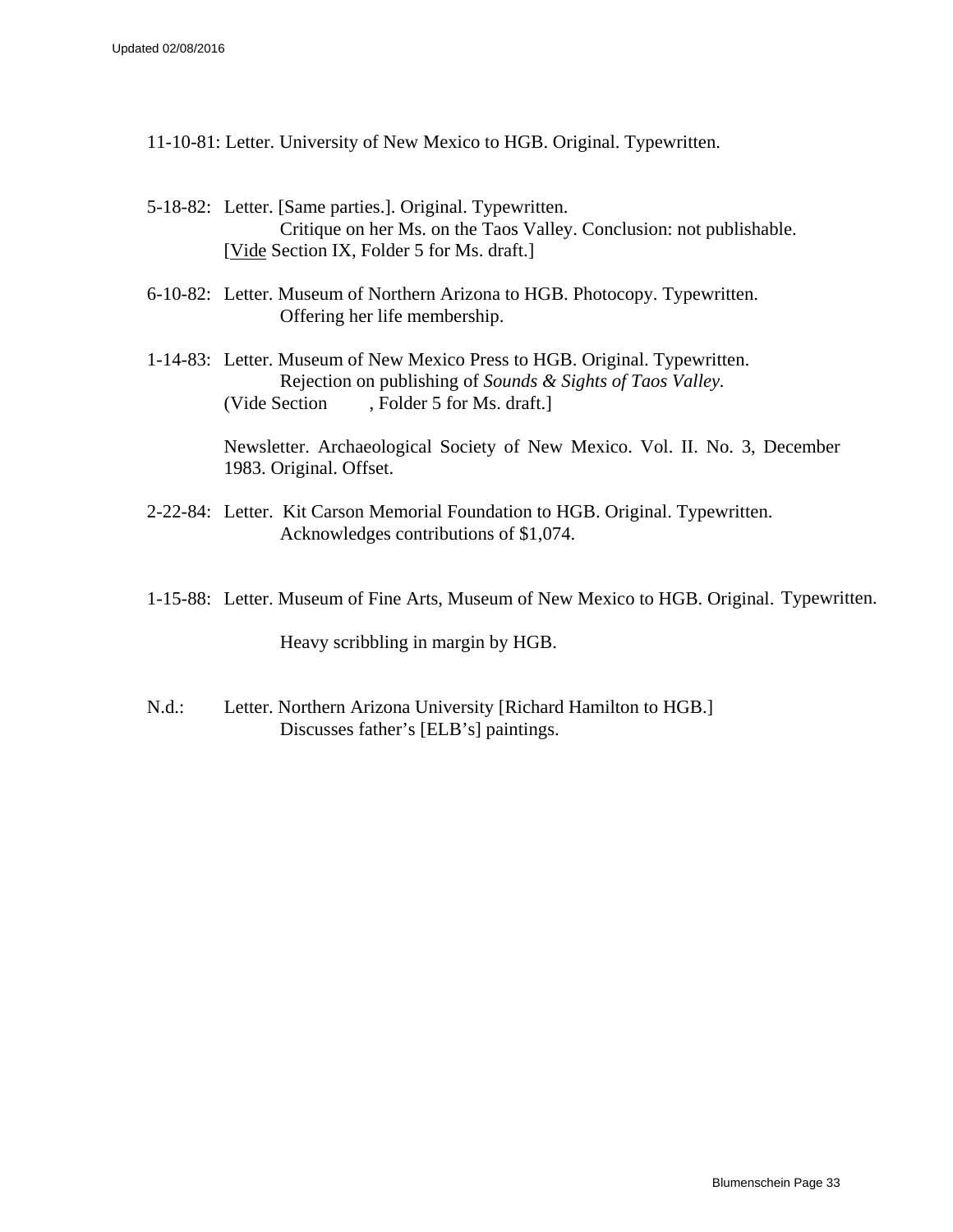### **Section VIII : Newspaper Clippings**

<span id="page-33-0"></span>As is the case of other categories of this Collection, HGB made no real attempt to gather or retain newspaper clippings pertaining to her many activities. The only ones found in the Estate's submission [excluding obituary material] are outlined below.

- **1.** Albuquerque Journal. April 1943. Photocopy. Reports HGB having joined the WAAC. Handwritten HGB note: "Please save all these make a scrapbook please."
- **2.** [Newspaper unidentified.] May 18, [1943]. Same report. Vignette photo of HGB in uniform.
- **3.** The Taos News, August 11, 1960. Pg. 6. Photocopy. Picture of HGB with others **-** cousins of HGB - at party given at her home.
- **4.** Current Argus, Carlsbad, New Mexico. February 6, 1963. Pg. C-1. Photocopy. Headline. "Exhibit to Open For Taos Artist."At Museum of Fine Arts, Santa Fe. Picture of HGB and one of her paintings.
- **5.** The New Mexican, Santa Fe, New Mexico, May 24, 1970. Photocopy. Headline. "Young Santa Feans Plan Hike Program." Picture of HGB as artist and tour guide.
- **6.** The Taos News, June 12, 1980. Original. Headline. Stables [Gallery] Show.

Reports that HGB will have her first solo show at Stables Gallery June 14. Brief summary of her career.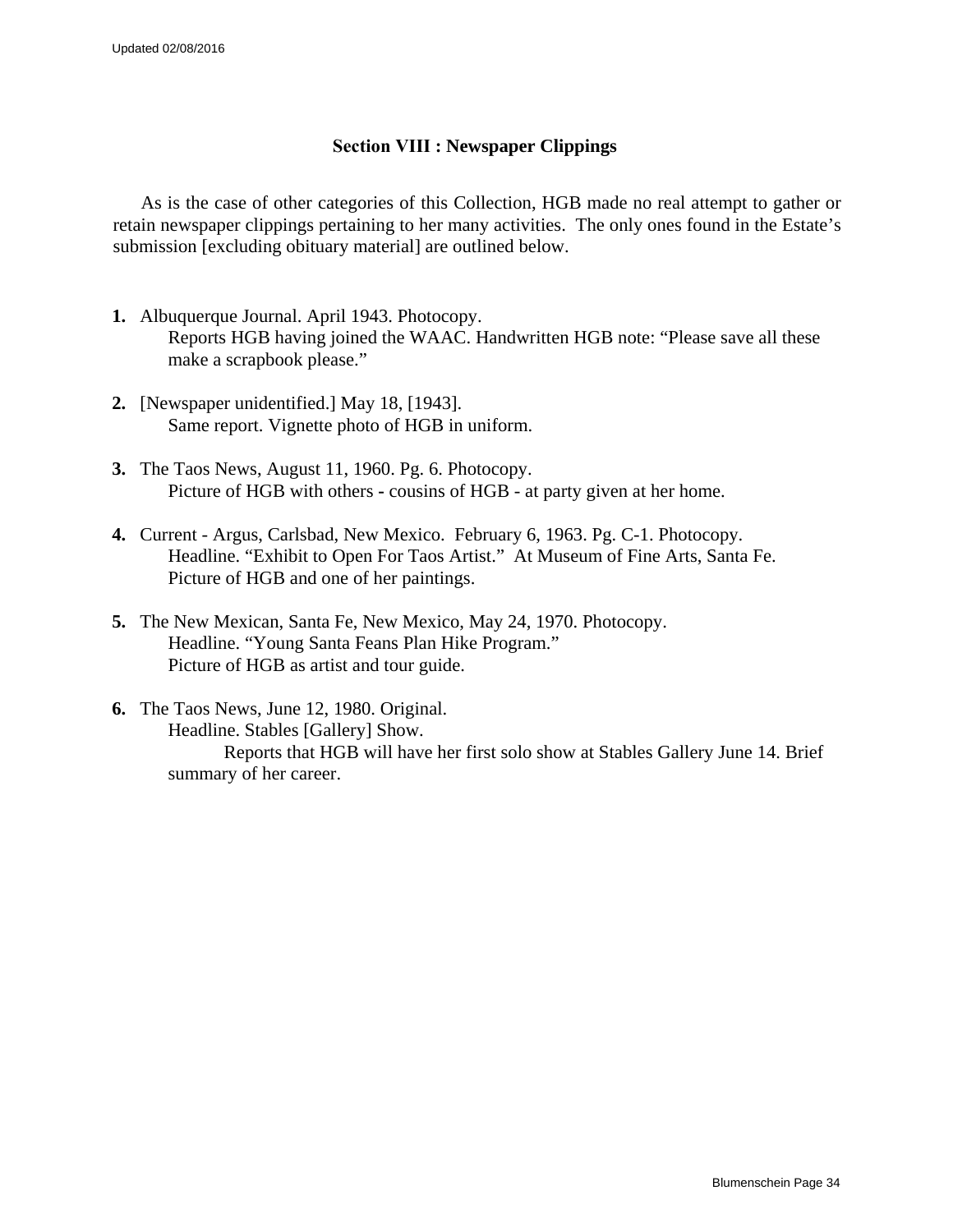## Section IX : Articles & Books

<span id="page-34-0"></span>The articles and books collected in this Section are supplemented by articles to be found in earlier Sections labeled Biographical Information. It should be borne in mind that HGB's interests were not focused entirely on art. She took forays into archaeology [see, e.g. letters from the British Museum and the Chicago Natural History Museum in Section X, infra], history [of Taos and its environs], and botany.

Her typescript, 84 pages, of the early Blumenschein years [See Folder 4, infra] is a biohistorical treatment that illuminates the Southwest at the turn of the Twentieth Century.

Those interested in the true breadth of HGB's accomplishments should peruse these related writings.

**1.** [Untitled]. Transcription, Tape #1 [not found], footage 001 to 750 on No. 2 tape recorder. 13pp. Typewritten. Photocopy, n.d. By HGB.

> Primarily an oral history of family activities. Heavily edited by HGB, with note [p. 1]: "\*\*\* for you to read but not print." Then, "[D]escription of certain paintings by HGB." Nevertheless, it commences with comments on ELB experiences and large painting by him.

Also transcripts, 9 pp. of interview by JP [?] of HGB; most pp. missing; same subjects as above.

**2.** Oral history. 2 pp. Typewritten. Photocopy. Fragmentary. Marked pp 6-7, "TCHS talk."

> Evidently taken from tape. Heavily edited. Mentions father [ELB] and mother [MGB].

**3.** *Sangre de Cristo*. Circa 1939. Photocopy, typewritten. 3 sheets, both sides. Described as "Scenario for a color movie of the historical events in the valley of Taos from the earliest days to 1863." By HGB.

Starts with year 1540. Proceeds in form of shooting script.

Attached: Squib from the Taos News, July 12, 1979, announcing autographing party at Santa Fe bookseller shop, Canyon Road, on August 5 for her book "*Recuerdos?*" [sic] *Early Days of the Blumenschein Family*."

Attached: Pg. 6 (TCHS talk).

- Attached: Critique. Longhand, 3 pp. both sides. Photocopy. Pages 3 and 4 missing. Probably of aforementioned books. Addressed to HGB. Writer unknown.
- **4.** Book. *Recuerdos. Early Days of the Blumenschein Family.* By HGB. 1979. Museum of Fine Arts Library, call numbers 709.7895 BLU HGB c.2. Vanity Press, 1,000 copies. 84 pp. Photocopies from typescript. Illustrations by HGB, MGB; photos of family, family members; inscribed by HGB Aug. 27, 1982. Pictures of art work of family members. Cover: yellow paper with copy of *Indian Pottery* painted by MGB.

Also: Typescript, unbound. 84 pp. In Collection's Folder 4. Inscribed, "To Robin, from Helen GB. 1979."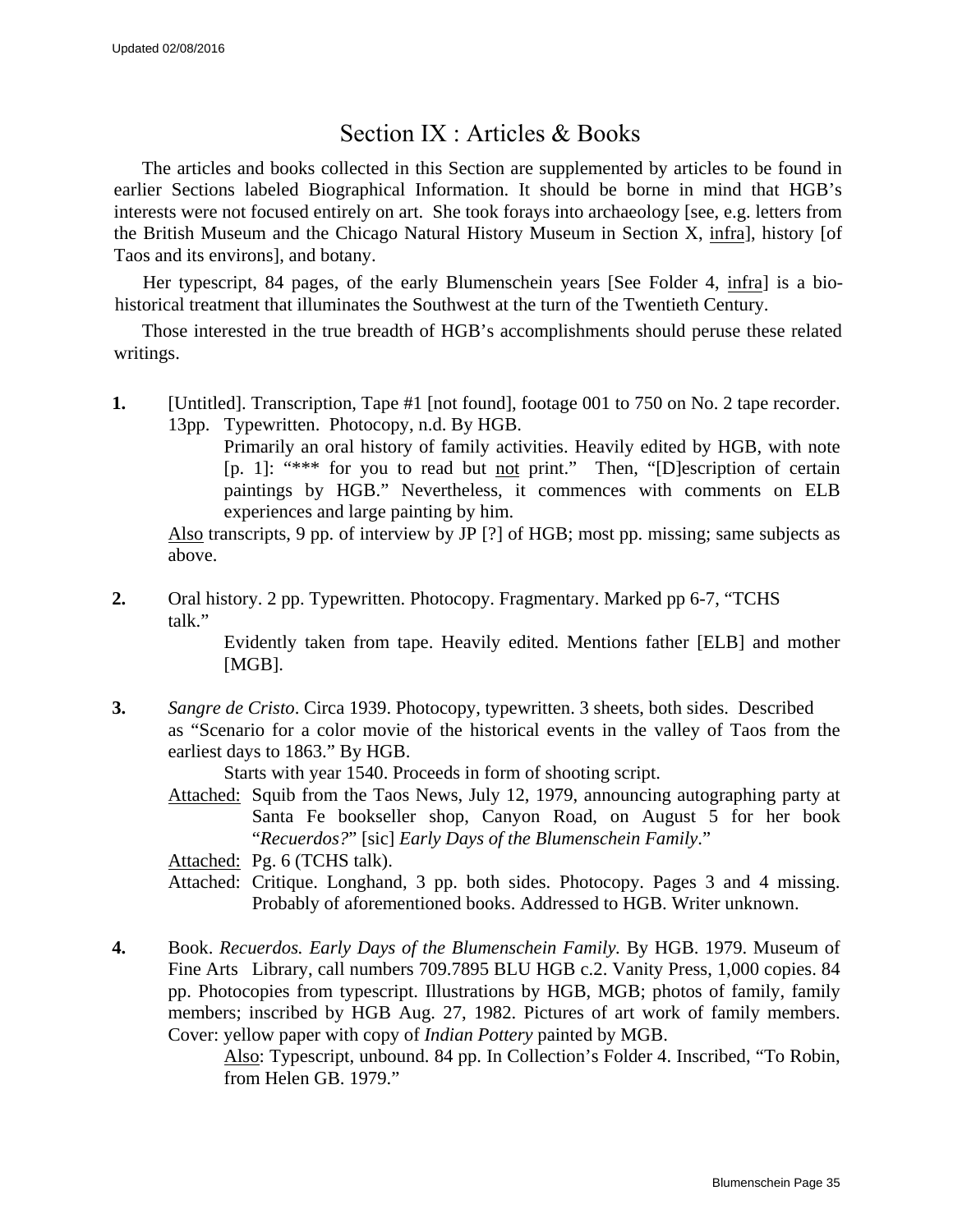- **5.** Article *Introduction to The History of Taos Valley,* and *The History of Taos Valley.* 24 pp. Photocopy. Typescript. By HGB. Draft with pencil corrections, some left unmade.
- **6.** Article. *Taos Society of Artists. 50th Anniversary.* 1912 1927. By HGB. 6 pp. With background of principal artists. Also: *Taos Art Colony.* By HGB. Fragment. 2 pp. Photocopy. Typewritten.
- **7.** Magazine. *Taos Profile.* October 1938. Pgs. 12-17. Article. *The Romance of the Ernest L. And Mary Greene Blumenschein Home.* By Margaret R. Crowl. Photocopy. Illustrations.
- **8.** Biography. *Ernest Blumenschein, Illustrator. 1893 1919.* By Sherry Brown for New Mexico Historical Society. Original. April 1987. Typewritten. 25 pp. Set up for slide presentation.
- **9.** *Collected Papers, in honor of Helen Greene Blumenschein.* Albuquerque Archaeological Society of New Mexico. 1980. 9 pp. With bibliography. Photocopy. Typewritten. Pictures of HGB. Editing notes by HGB. Biographical sketch, pp. 1-6.
- **10.** *The Blumenscheins of Taos.* Museum of Northern Arizona. 1979. Prepared for exhibition, Aug. 17-Sept. 23. Photocopy. Typewritten. Biographical comments. Illustrations of the art of ELB, MGB, and HGB.
- **11.** Book Review. *Ghost Towns and Mining Camps of New Mexico.* By James E. and Barbara H. Sherman. Norman: University of Oklahoma Press, 1975, viii, 270 pp. Illustrations, maps.

Reviewed by HGB. Also: letter, 10-1-75: Western Historical Quarterly, Utah State University to HGB. Enclosing copies of her review.

- **12.** New Mexico Magazine, Feb. 1984. Pgs. 35 39. Article. *New Mexico A Haven for Artists.* By Karen Evans. Photographs from Museum of New Mexico Photo Archives. Pictures of Taos artists [incl. ELB]; other illustrations.
- **13.** New Mexico Magazine, Feb. 1984. Pg. 58. Article: *New Mexico Through Mabel's Eyes*. Review of *Winter in Taos* by Mabel Dodge Luhan. Horizon Books. Photo of Mabel and Tony Lujan. [Mabel died in 1962.]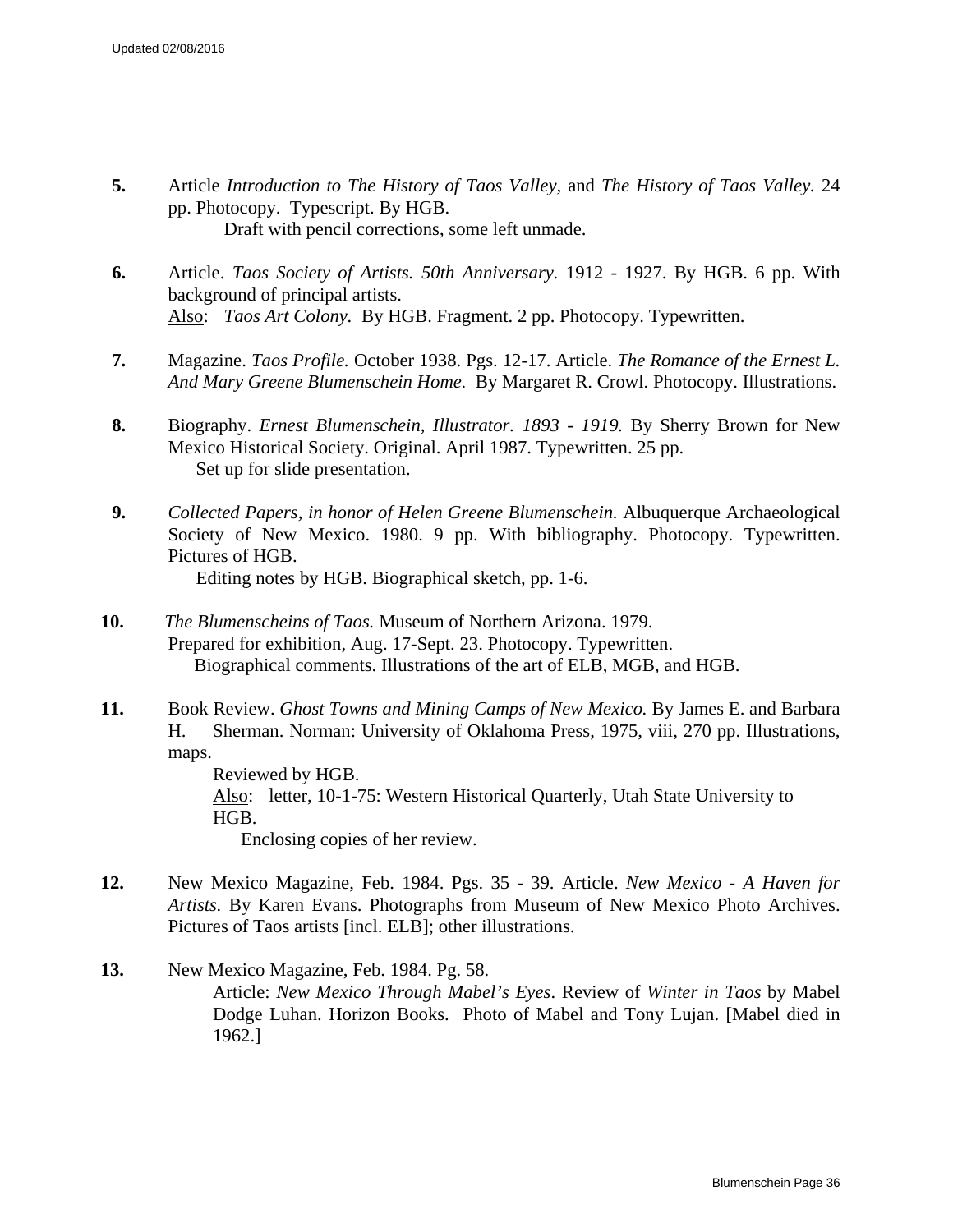## Section X : Letters

<span id="page-36-0"></span>All letters of a general nature — that is, to say, not addressed to specific topics such as gallery exhibitions, inventory lists, universities, and the like — are to be found in this section.

A large portion of the letters, including v-mail during the period of World War II, were exchanged among Helen Greene Blumenschein [HGB] and her parents, Ernest L. and Mary Greene Blumenschein [ELB and MGB].

Each transmittal, as indicated at the outset of the Collection, is listed by date, sender, and addressee. However, only the contents of those of special interest are summarized. ELB is very often referred to as "Blumey" or "Blumy," and HGB frequently signs her letters, "Helen GB." All correspondence is in photocopy form and handwritten unless otherwise indicated. Gaps signify the absence of material.

| <b>Box 39</b>  | 1. 1891 - 1910                                                                                                                                                                                                                 |
|----------------|--------------------------------------------------------------------------------------------------------------------------------------------------------------------------------------------------------------------------------|
| $6-4-1891$ :   | Harper & Brothers [The Puzzle Editor] to ELB. Photocopy.<br>Advising young $ELB$ — then 17 years of age — to continue<br>working on art illustrations despite the fact that the field is "very<br>full — overcrowded in fact." |
| $10-26-09$ :   | George — to ELB ["Blumy"]. 4 pgs. From 17 Avenue Montaigne,<br>Paris, France. Discusses books and writings in the art field.                                                                                                   |
| $2 - 2 - 10$ : | The R. Neumann Hardware Co. [J.S. Isidor] to ELB.<br>Sending a check for \$100. For the painting which won him a prize<br>at the Salmagundi Exhibition in New York City.                                                       |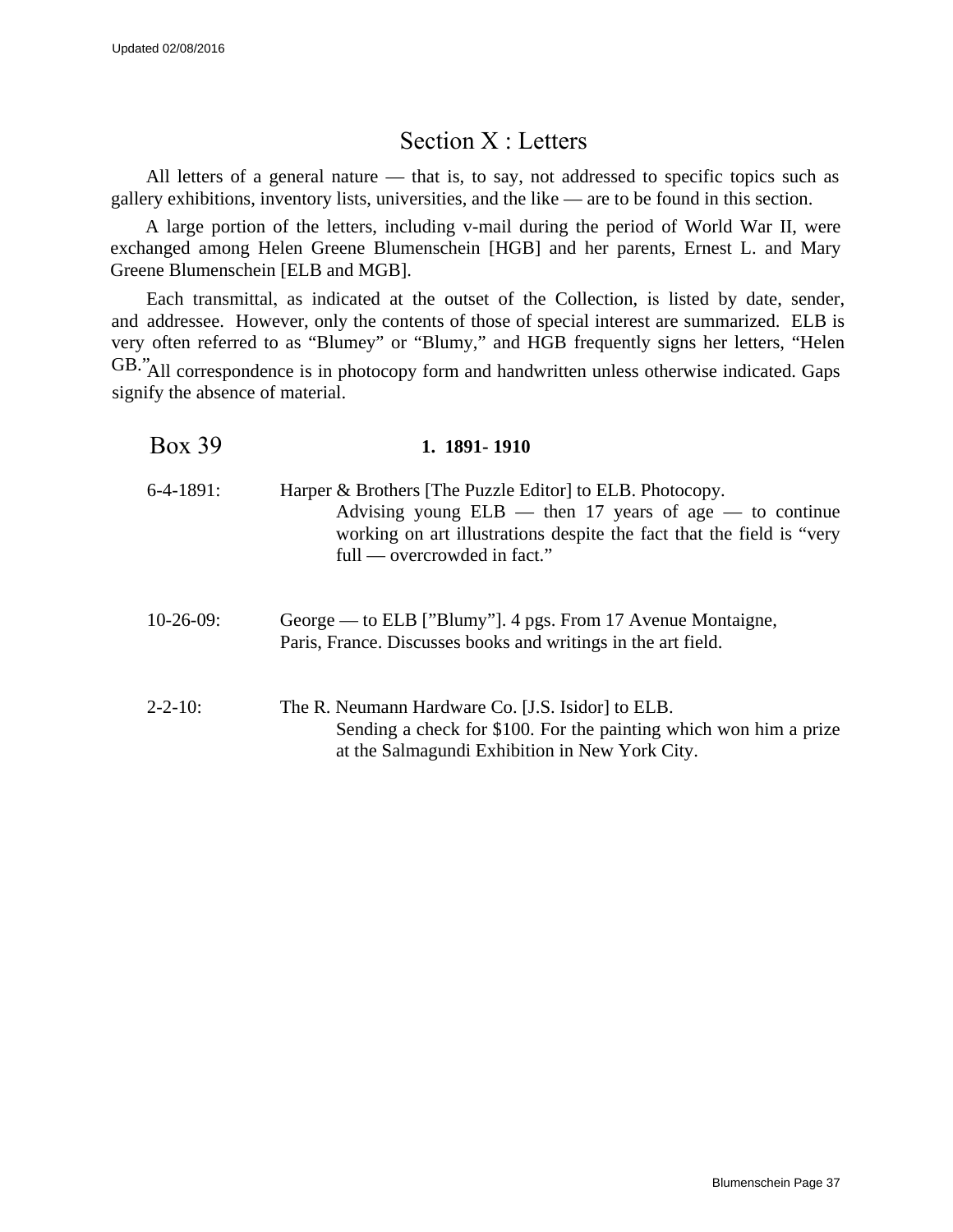### **2. 1930 - 1938**

12-20-30: Musées Nationaux, Palais de Louvre [Conservation]. No addressee. In French. Discusses HGB's enrollment [at age 21 years] as a student in L´Ecole du Louvre in Paris. 10-16-32: HGB to MGB ["Chère Mama"]. On letterhead of the Alvarado Fred Harvey, Albuquerque, New Mexico with printed picture of hotel at top of stationery. In French and English. Father nudged the head of the Houston Museum to see her show. 10-17-32: HGB to MGB. Same letterhead. Discusses some of her pictures. 10-19-32: ELB to MGB [wife]. On letterhead of Hotel Paso del Norte, El Paso, TX, with printed picture of hotel. Paul Harvey listed as Manager. Ink sketch of HGB. Hotel, best in city, charging \$1.50 for 2 single rooms each during tennis tournament. 10-19-32: HGB to MGB. Same hotel. Discusses her pictures at Exhibition there. 10-21-32: HGB to MGB. Same letterhead. 10-22-32: HGB to MGB. Same letterhead. 10-24-32: HGB to MGB. Same letterhead. 10-24-32: ELB to MGB. Same letterhead. Discusses shipment of his paintings to Jean Woolsey's frame shop. 10-24-32: HGB to MGB. Same letterhead. 10-25-32: HGB & ELB to MGB. Same letterhead. 10-?-32: HGB & ELB to MGB. Postcard, picture of Grand Canyon. Written in French.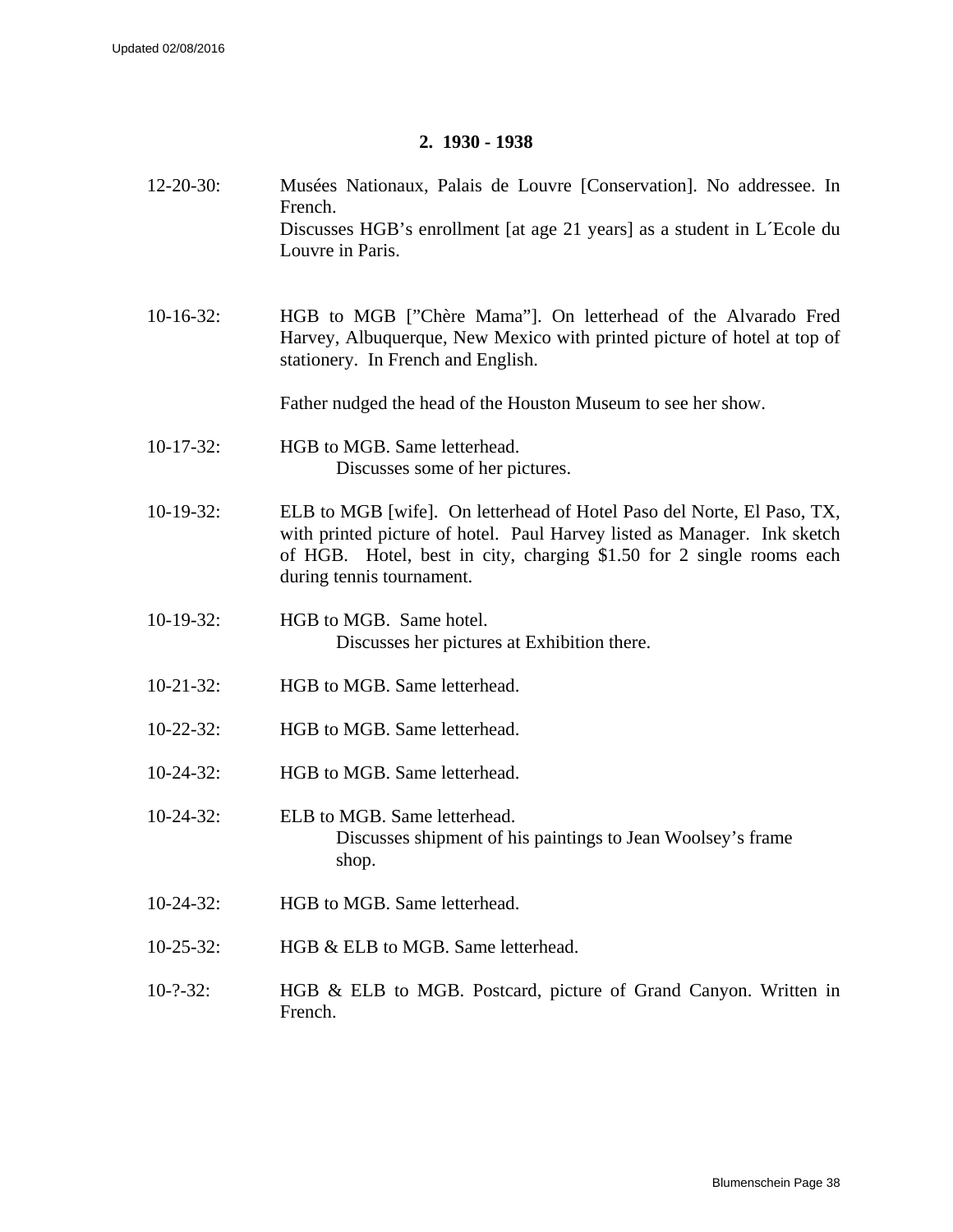| $3 - 28 - 38$ : | The Basil L. Smith System, Inc. to HLB.                           |  |
|-----------------|-------------------------------------------------------------------|--|
|                 | Encloses proofs of sixteen black and white line cuts. Invoice for |  |
|                 | \$42.68 attached.                                                 |  |

5-23-38: MGB & HGB to ELB. Postcard, picture of *Spring Rains* by Victor Higgins. Torn on right side. Picture is a collotype.

### **3. 1941 - 1943**

| $12 - 6 - 41$ : | Governor Sidney P. Osborn, Governor, Arizona to HGB.       |
|-----------------|------------------------------------------------------------|
|                 | Letterhead of Executive Office, Phoenix, with state seal.  |
|                 | Enclosing check for award for winning exhibit in Fine Arts |
|                 | Division of State Fair.                                    |

- 4-3-43: Chappelle Community to HGB. TWX Military order to report to Grand Central Station on April 5 at 10 a.m. for departure to Oglethorpe, Georgia.
- 4-14-43: MGB to ELB ["Dearly beloved"]. Will send him sketch pads and colored pencils.
- 4-17-43: HGB to MGB. This and next two on single photocopy sheet.
- 4-20-43: HGB to MGB.
- 4-26-43: HGB to MGB.
- 4-17-43: MGB to HGB [Darling daughter]. 4 pp. Refers to enclosed clipping cut out of Miss Parkhurst [missing].
- 4-21-43: MGB to HGB ["Best beloved" from "Toots"]. 2 pp.
- 4-22-43: HGB to MGB. Letterhead of Women's Army Auxiliary Corps. Describes military training activities.
- 4-22-43: MGB to ELB.
- 4-23-43: MGB to ELB.
- 4-24-43: HGB to MGB. Same WAAC letterhead. 2 pp.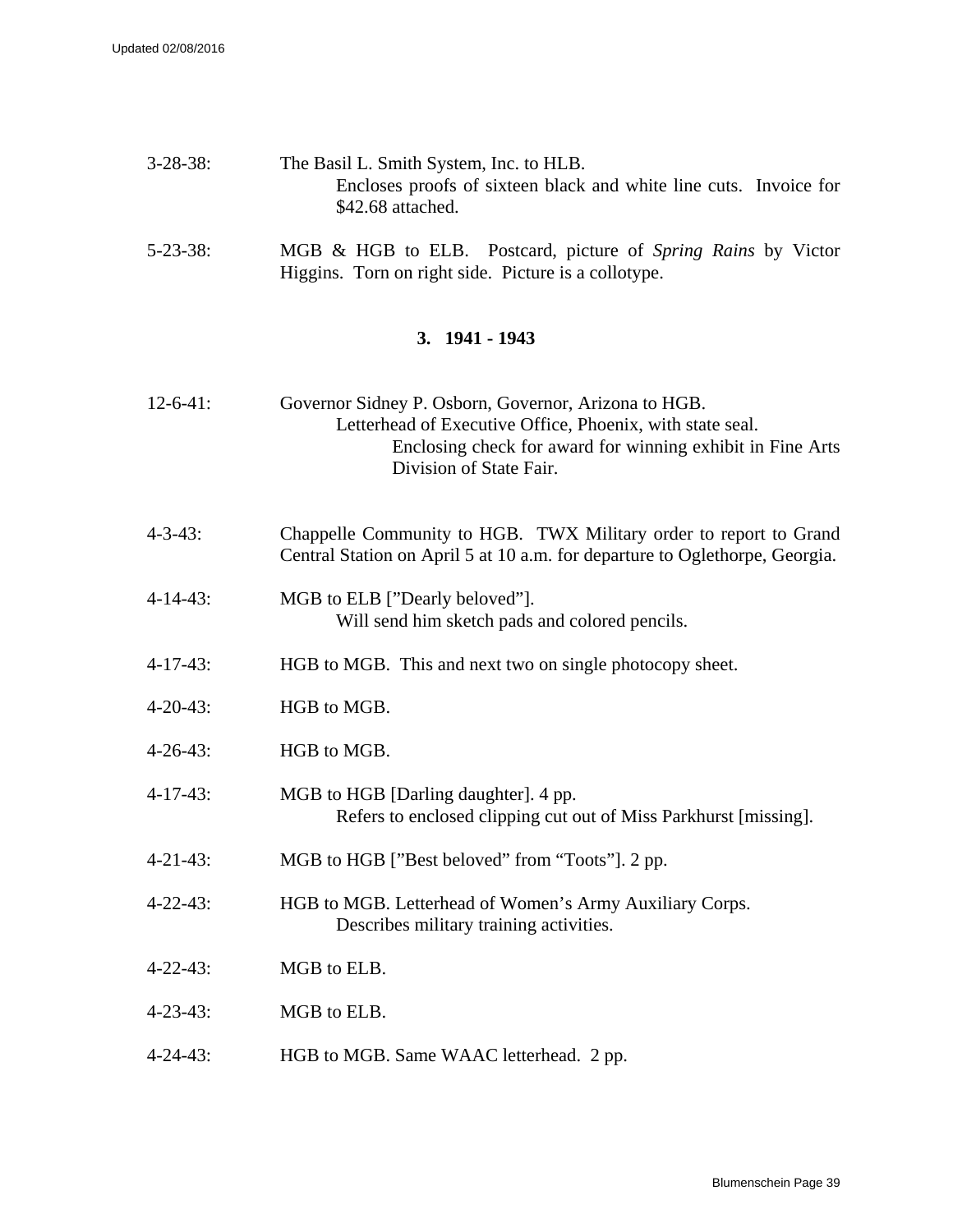| $4 - 25 - 43$ : | HGB to MGB. TWX.<br>Asks for six illustration boards, 15x20 and charcoal and chalk.<br>Announces she is going to officers school.                          |
|-----------------|------------------------------------------------------------------------------------------------------------------------------------------------------------|
| $4 - 28 - 43$ : | MGB to HGB and ELB ["Darling" and "Beloved"]. 2 pp.                                                                                                        |
| $5 - 3 - 43$ :  | ELB to HLB.<br>Mentions various artists in New Mexico who are turning their<br>efforts toward country's needs.                                             |
| $5 - 11 - 43$ : | HGB to MGB. TWX.<br>Announces she finished head of Major Reed; now a Tech. 5th<br>Grade. Sends picture of her in uniform [WAAC].                           |
| $5-13-43$ :     | MGB to ELB. 2 pp.                                                                                                                                          |
| $5-17-43$ :     | HLB to MGB.<br>Also on same sheet: HLB to MGB dated 5-8-43.                                                                                                |
| $7 - 9 - 43$ :  | Sara M. Soffel, Judge, Court of Common Pleas, Pittsburgh, PA, to<br><b>Lieutenant HGB.</b> Congratulating her on commission, Second Lieutenant.            |
| $7-9-43$ :      | Mrs. B. Roesing to HGB. Typewritten.<br>Congratulating her on her commision. Mentions articles being<br>written by "your Albuquerque neighbor Ernie Pyle." |

## **4. 1944**

| $4 - 10 - 44$ : | HGB to MGB and Kitty Bell. [Relationship of HGB and Kitty Bell not<br>known.<br>Describes military life at unidentified base. [Oglethorpe?] |
|-----------------|---------------------------------------------------------------------------------------------------------------------------------------------|
| 4-13?-44:       | HGB to MGB. Notice of Change of Address. 2a Lt. HGB, to APO7710,<br>c/o Postmaster, San Francisco, CA.                                      |
| $A$ 12 $A$      | $\text{HCD}$ to $\text{MCD}$ and $\text{V}$ <sup>1</sup> tty $\text{[D,1]}$ Deverse side of sheet hes envelope. $\text{[CD]}$               |

4-13-44: HGB to MGB and Kitty [Bell]. Reverse side of sheet has envelope, LGB to MGB postmarked Ft. Oglethorpe, 4-14-44 and Taos, 5-29 Parcel Post.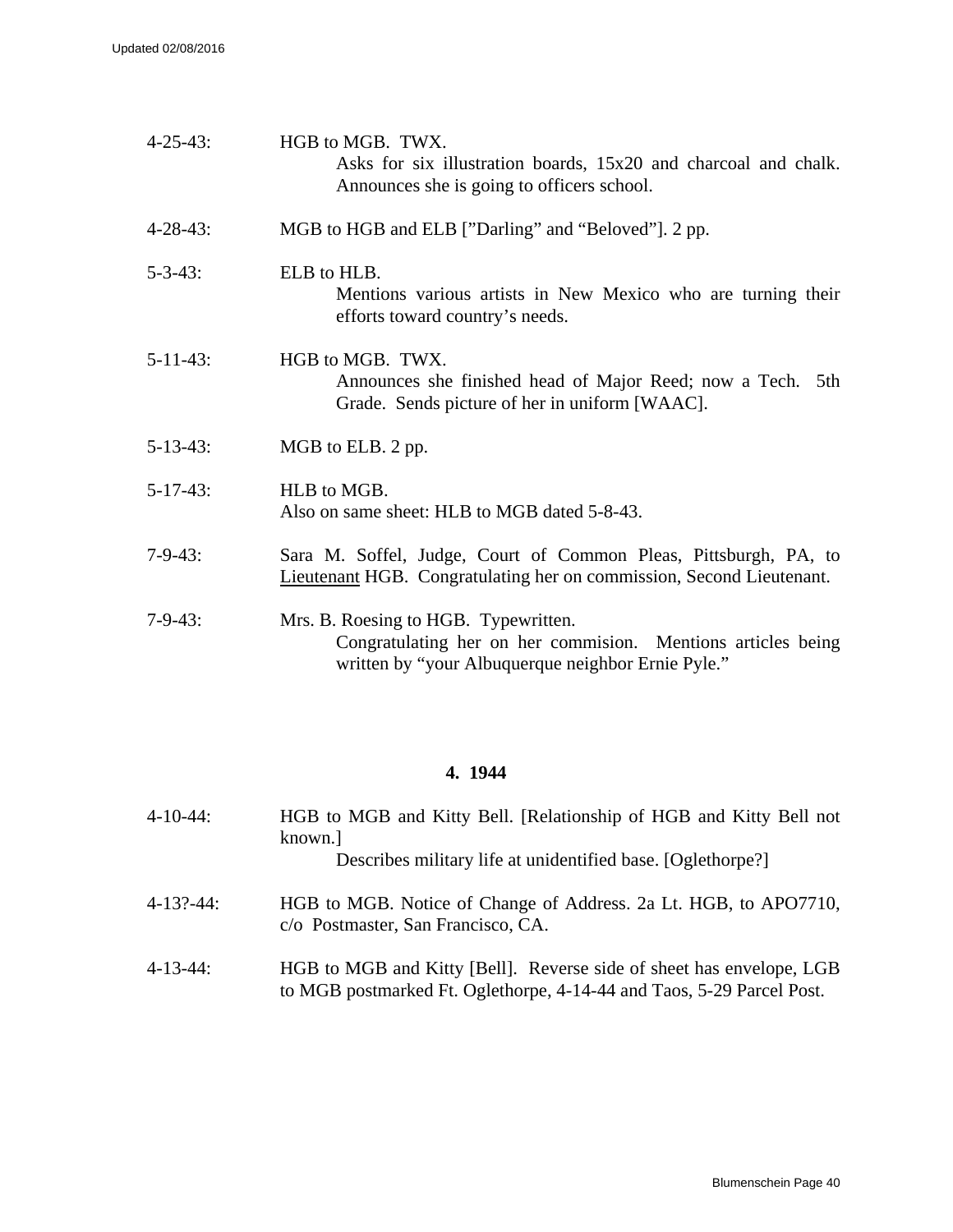| $4 - 14 - 44$ :   | HGB, at Ft. Oglethorpe, to Family, i.e. ELB and MGB.<br>Hints at overseas assignment. Asks them to burn letters and cards<br>because she "talk[s] too much." Sketches her helmeted head with<br>Lt's bar in center. |
|-------------------|---------------------------------------------------------------------------------------------------------------------------------------------------------------------------------------------------------------------|
| $4-12, 14-44:$    | HGB to Family - 2 letters.                                                                                                                                                                                          |
| $4 - 22 - 44$ :   | HGB to MGB. APO address listed.<br>Discloses she is on "West Coast."                                                                                                                                                |
| $5 - 15 - 44$ :   | HGB to [Family].                                                                                                                                                                                                    |
| $5-17-44$ :       | ELB to HGB.<br>Offers fatherly advice: not to take unnecessary chances at her<br>overseas destination.                                                                                                              |
| $5 - 21 - 44$ :   | ELB to HGB. Postcard. Light, humorous anecdotal recollections.                                                                                                                                                      |
|                   | 6-12 to 6-30-44: MGB and ELB to HGB (v-mails). 1 sheet.                                                                                                                                                             |
| $6-16-44$ :       | MGB to Lt. HGB. V-mail.<br>Endorsed note by HGB to "Dearest Bill."                                                                                                                                                  |
| $6-22$ to 7-3-44: | MGB and ELB to HGB. (4 V-mails).                                                                                                                                                                                    |
| $6 - 28 - 44$ :   | MGB to HGB.<br>Mentions that Victor Higgins [q.v. Victor Higgins Collections]<br>was not elected Taos mayor; he was still sick. [viz. tuberculosis].<br>Town gossip.                                                |
| 7-1 to 7-10-44:   | MGB to HGB (4 V-mails)<br>ELB to HGB (2 V-mails)                                                                                                                                                                    |
| $7 - 7 - 44$ :    | MGB to HGB. Endorsement: ELB to Bill, signed "Dad."                                                                                                                                                                 |
| $7 - 8 - 44$ :    | ELB to HGB (2 V-mails); one to "Dearest Kid, one to "Dearest Kid"; both<br>signed, "Dad."                                                                                                                           |
| $7-13-44$ :       | ELB to HGB.<br>Reading Thos. Mann's latest book, "Joseph the Provider." [Last in<br>Joseph Series.]                                                                                                                 |

7-17 to 7-21-44: MGB to HGB [3 v-mails].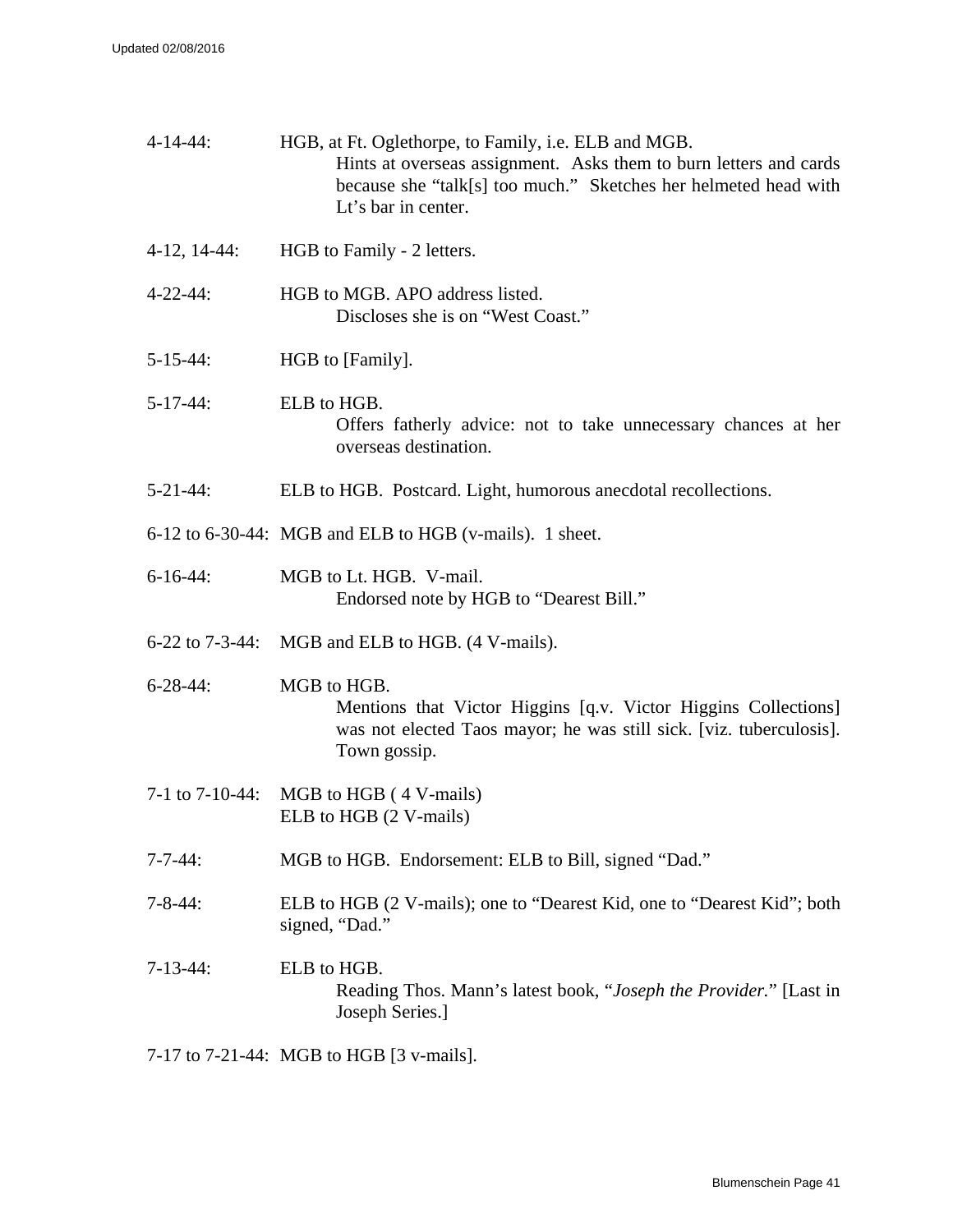| $7-20-44:$       | MGB to HGB.                                                                                                                                                                                             |
|------------------|---------------------------------------------------------------------------------------------------------------------------------------------------------------------------------------------------------|
| $9 - 27 - 44$ :  | MGB & ELB to HGB.                                                                                                                                                                                       |
| $11-30-44:$      | MGB & ELB to HGB.                                                                                                                                                                                       |
| $12 - 8 - 44$ :  | MGB to HGB.                                                                                                                                                                                             |
| $12 - 18 - 44$ : | MGB to HGB.<br>Discloses that both parents are ailing.                                                                                                                                                  |
| $12 - 21 - 44$ : | MGB to HGB.                                                                                                                                                                                             |
| $12 - 27 - 44$ : | ELB to HGB $(2)$<br>Both on reverse side of same sheet.                                                                                                                                                 |
| $12 - 21 - 44$ : | $MGB$ to $HGB(2)$<br>Both on reverse sides of same.                                                                                                                                                     |
| 12-28-44:        | MGB to HGB.                                                                                                                                                                                             |
| $12 - 28 - 44$ : | ELB to HGB.                                                                                                                                                                                             |
| $12 - 30 - 44$ : | MGB to HGB (2). Front and back.<br>Mentions "Buck" [Bill?] Writes: "If you and Buck love each<br>other do not give that up for any family reasons. Have your own<br>life ***." [HGB then 35 years old.] |
| $12 - 31 - 44$ : | MGB to HGB.<br>More maternal advice over Buck  both of them "have<br>[military] duties to perform."                                                                                                     |

## **5. 1945 - 1949**

| $1 - 1 - 4.5$ : | MGB and ELB to HGB. 2 sides.<br>ELB note at foot of front side [MGB's letter]; "I would like to see<br>you happily married." |
|-----------------|------------------------------------------------------------------------------------------------------------------------------|
| $1 - 2 - 45$ :  | MGB and ELB to HGB. 2 sides.                                                                                                 |

MGB: "Do not stick to the single life too long.\*\*\*"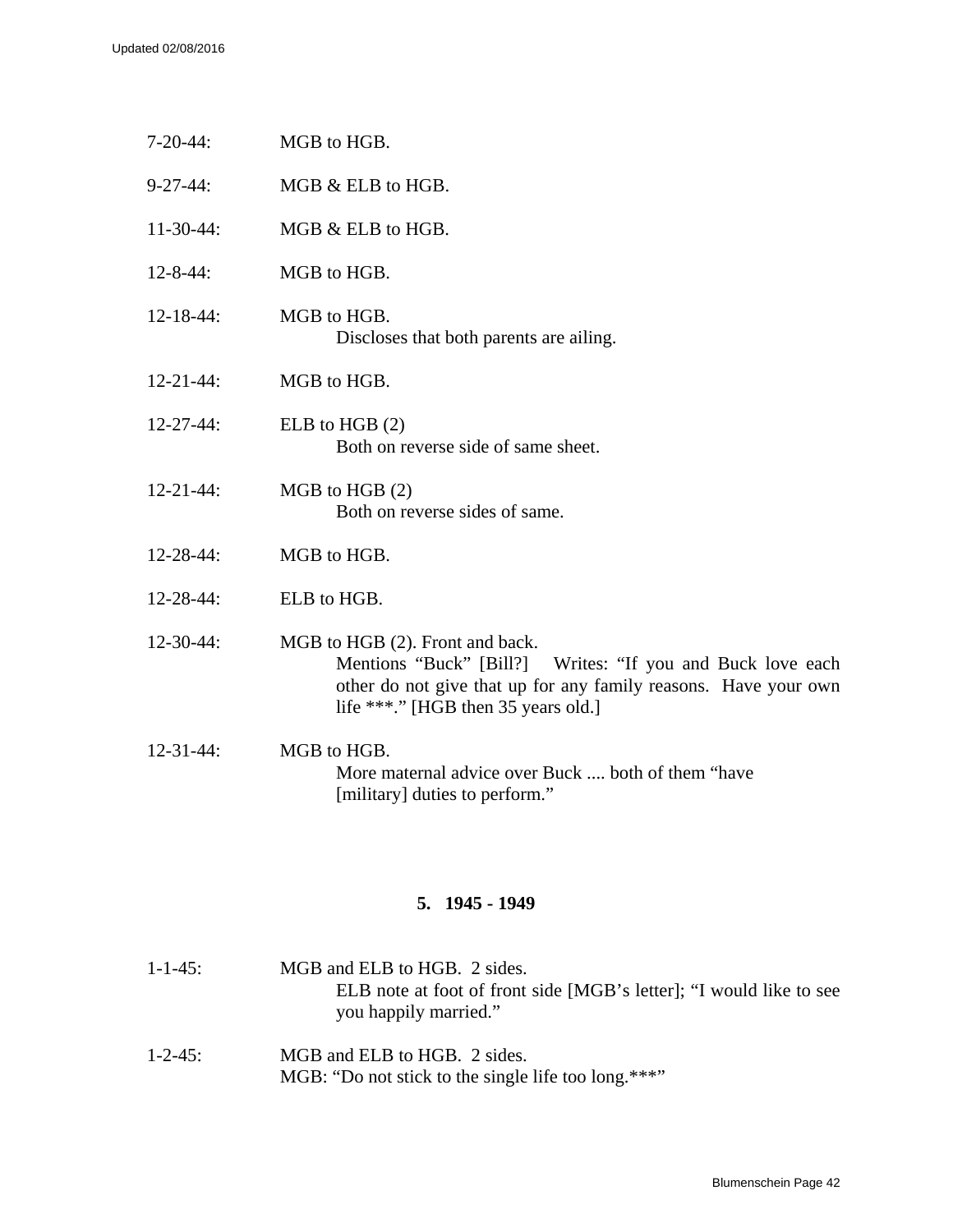| $1 - 5 - 45$ :  | ELB to HGB. V-mail.<br>Mother doesn't want to do anything outside of her drawing.<br>Reverse side of sheet.                                                                                                                                                                          |
|-----------------|--------------------------------------------------------------------------------------------------------------------------------------------------------------------------------------------------------------------------------------------------------------------------------------|
| $1 - 7 - 45$ :  | MGB to HGB.                                                                                                                                                                                                                                                                          |
| $1 - 7 - 45$ :  | ELB to HGB.                                                                                                                                                                                                                                                                          |
| $4 - 20 - 45$ : | MGB to HGB. Letter clipped at bottom.                                                                                                                                                                                                                                                |
| $4 - 21 - 45$ : | MGB to HGB. Reverse side missing.                                                                                                                                                                                                                                                    |
| $4 - 23 - 45$ : | MGB ["Toots"] to HGB.                                                                                                                                                                                                                                                                |
| $4 - 24 - 45$ : | MGB to HGB.                                                                                                                                                                                                                                                                          |
| $4 - 24 - 45$ : | MGB to ELB.<br>Discloses Helen trying to get transferred to USA.                                                                                                                                                                                                                     |
| $4 - 25 - 45$ : | MGB to HGB.                                                                                                                                                                                                                                                                          |
| $4 - 26 - 45$ : | Bessie Oskins to MGB.                                                                                                                                                                                                                                                                |
| $4 - 28 - 45$ : | ELB to HGB. On letterhead of Elks Club, Los Angeles. Picture of<br>building at top of stationery.<br>Remarks over meeting of U.S. and Russian armies outside Berlin.<br>Expresses surprise at attitudes in L.A. against Communists - and<br>Jews. "old hatreds hard to [eradicate]." |
| $4 - 29 - 45$ : | [Reverse side of preceding sheet.]<br>MGB to HGB.                                                                                                                                                                                                                                    |
| Circa 1946:     | Capt. L.W. Buckley, with British Forces of Occupation in Japan, to HGB.<br>2 pp., original.<br>Describes conditions and activities.                                                                                                                                                  |

Circa 1946: Kitty Bell to MGB; written from WAAC HQ in Europe [?] Mentions that "Blumey's" [HGB's] letters from Australia show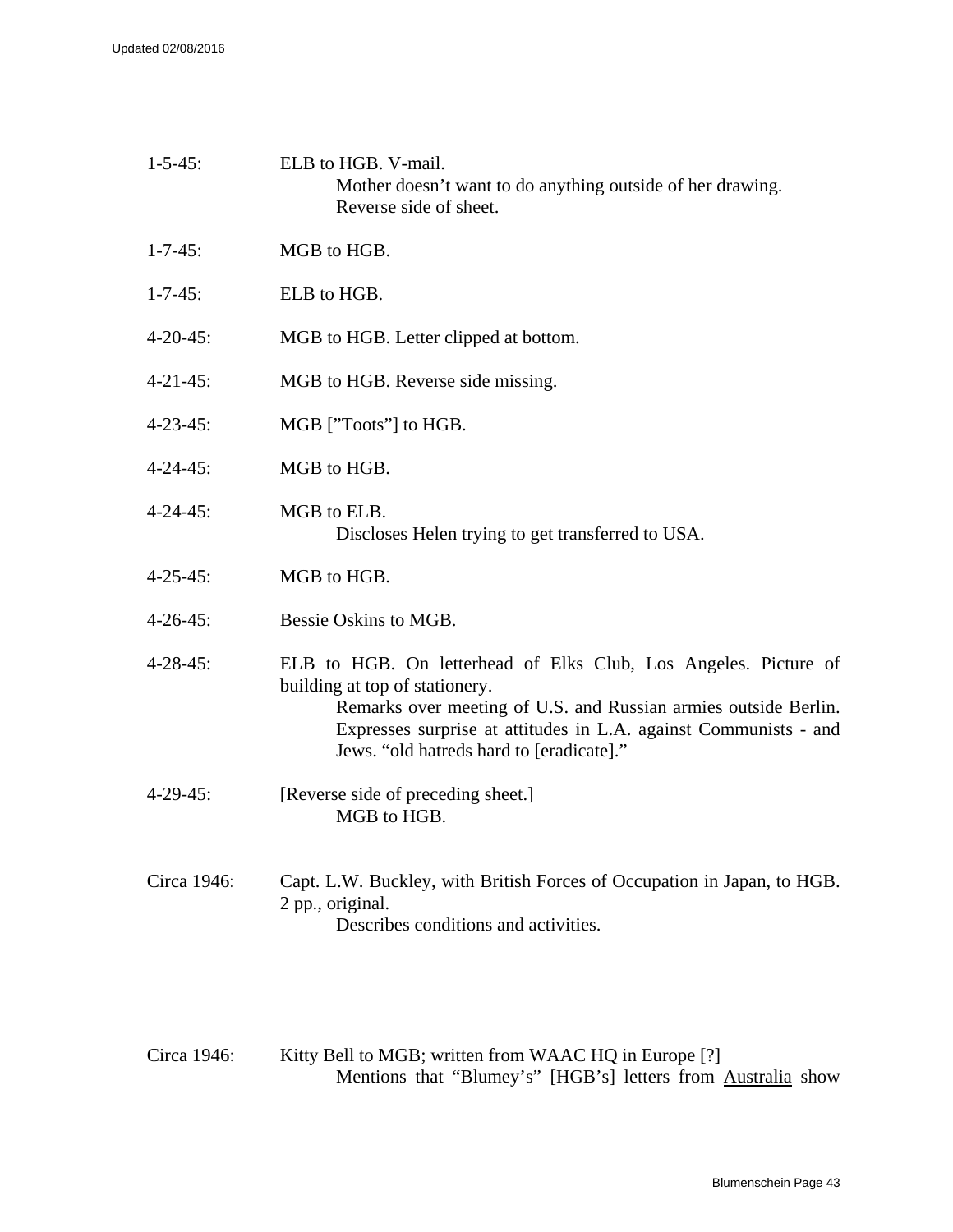|                  | her to be in "fine shape."                                                                                                                                                                                                                                                                                                                                                                  |
|------------------|---------------------------------------------------------------------------------------------------------------------------------------------------------------------------------------------------------------------------------------------------------------------------------------------------------------------------------------------------------------------------------------------|
|                  | "Amazed" to learn that HGB transferred "to New<br>Footnote:<br>Guina" [sic].                                                                                                                                                                                                                                                                                                                |
| Circa 1946:      | Kitty Bel to "Blumey,"; written from Europe.                                                                                                                                                                                                                                                                                                                                                |
| Circa 1947:      | Hester Jones to Mr. Long. Typewritten original.<br>Refers to "big picture" ELB wants to give her, which includes<br>portraits of Mabel Luhan [Dodge], Witter Bynner, D.H. Lawrence,<br>etc."<br>Subscription in pencil [ELB]: [Referring to "Annual Show" (in<br>Taos)?] "Very small landscape presented Sept. 12, 1947 with<br>Spanish colonial Ethnological plus some more pictures. ***" |
| $6 - 28 - 47$ :  | W.A. Keleher, Attorney, Albuquerque, New Mexico, to ELB.<br>Discloses ELB's award for an honorary degree at UNM;<br>congratulates him.                                                                                                                                                                                                                                                      |
| $3-6-48$ :       | ELB to National Council of American-Soviet Friendship, New York City.<br>Demands removal of his name from letters, etc and termination of<br>all connections with organization.                                                                                                                                                                                                             |
| $11-4-48$ :      | Macy's to HGB in Taos, New Mexico.<br>Confirms order of six frames for \$10.08, and attached table of<br>parcel post charges.                                                                                                                                                                                                                                                               |
| $2 - 4 - 49$ :   | Alvin B. Meyer [Merlite Industries, Inc.] to HGB.<br>Confirms order of Presto Fire Extinguisher.                                                                                                                                                                                                                                                                                            |
| $7-18-49$ :      | ELB to Hester Jones, Curator, Museum of New Mexico, Santa Fe.<br>Original. Withdraws offer to give painting of his worth "several thousand<br>dollars" for one for which he received \$400.<br>Request change in card for painting sent for Santa Fe Show to read:<br>"The Canyon"<br>\$2,000                                                                                               |
| $12 - 25 - 49$ : | The Print A Month Club, Lebanon, PA, to HGB.                                                                                                                                                                                                                                                                                                                                                |
|                  | War Department and Allowance Report.<br>Reflects HGB's foreign service at 2d Lt.: Sept 1 - Sept. 30, 1944.                                                                                                                                                                                                                                                                                  |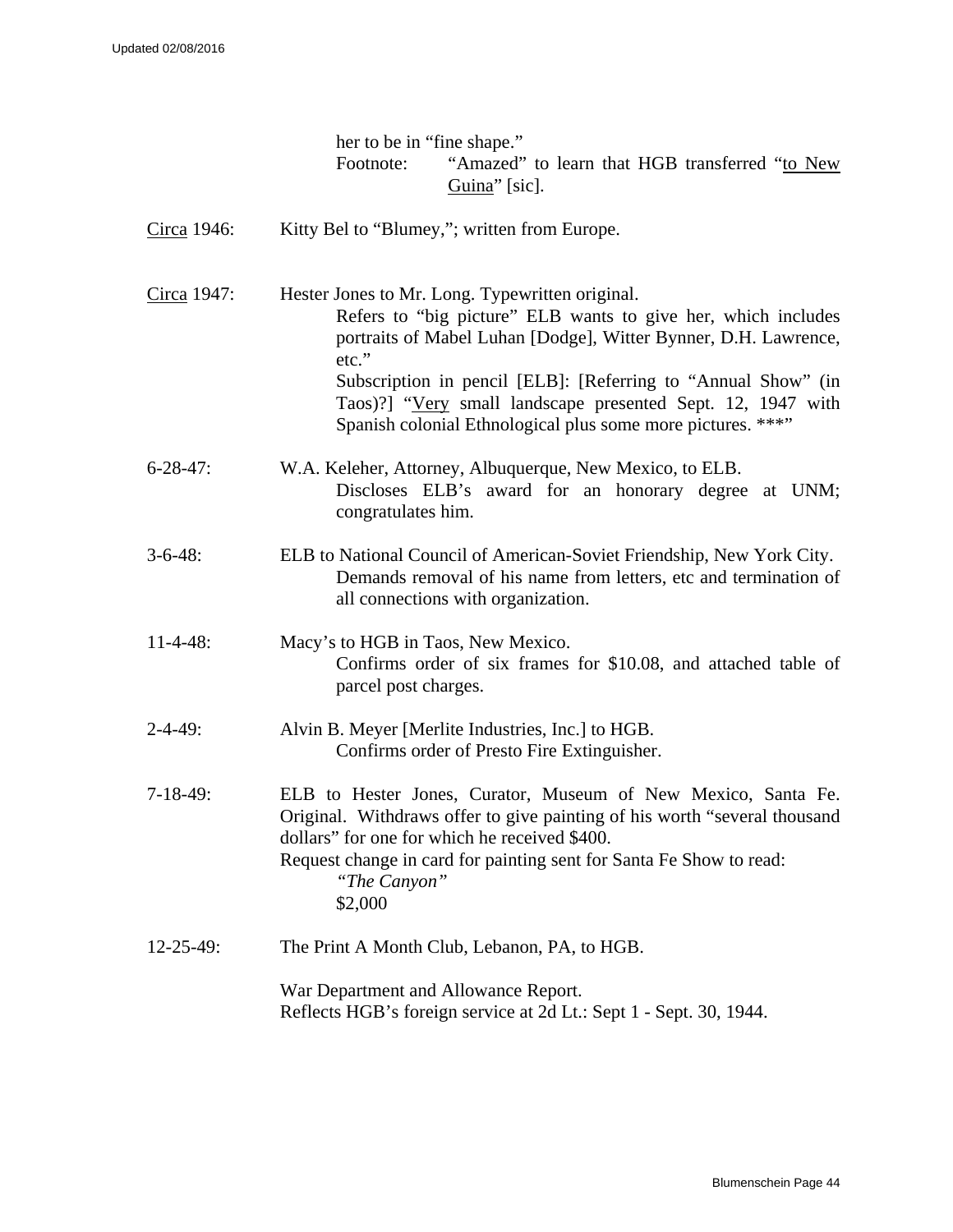### **6. 1951 - 1959**

| $1-16-51$ :     | Treasury Department, I.R.S. to HGB. Original.<br>Indicates that no tax return need be filed for 1950.                                                                                             |
|-----------------|---------------------------------------------------------------------------------------------------------------------------------------------------------------------------------------------------|
| $5 - 27 - 51$ : | Fritz Blumenschein, Erlangen, Bavaria, to ELB. In German.<br>Written to Fritz's uncle Ernest.                                                                                                     |
| $2 - 3 - 52$ :  | Mrs. J.B. Roessing to ELB. 4 pp., typewritten.<br>Reflects that MGB had a heart attack in 1951. [She lived until c.<br>1958.] Deals with local [Pittsburgh] politics.                             |
| $10-20-52$ :    | Dwight E. Eisenhower to Former Service Woman [HGB].<br>Original with facsimile signature. Campaigning for presidency.                                                                             |
| $11-23-53$ :    | Marjorie Lambert to HGB. Original, typewritten.<br>Comments about pottery, techniques.                                                                                                            |
| $11-29-54$ :    | Dan - to ELB. 2 pp.<br>Comments on metamorphosis of the world of art. ["Dan" evidently<br>is an artist.]                                                                                          |
| $12-19-54$ :    | Will Keleher to ELB [Blumy].<br>Discloses that ELB gave him paintings of Lew Wallace [former<br>territorial governor and author of Ben Hur], and Billy the Kid<br>[desperado] for Keleher's book. |
| $1 - 20 - 55$ : | John Hodgden Bradley to ELB. 3 pp.<br>Acknowledges gift of sketch of Eagle Nest Lake and booklet on<br>Taos painters.                                                                             |
| $2 - 17 - 55$ : | R.J. Scott to HGB. Original. Typewritten.                                                                                                                                                         |
| $2 - 25 - 55$ : | Will Keleher to ELB. Letterhead of Hotel Kahler, Rochester, MN. With                                                                                                                              |
| $3-19-55$ :     | pictures of hotel at top of stationery.<br>HGB to ELB. Postcard, enlarged, with picture of Rancho de Taos<br>Church, a 1772 Franciscan Mission.                                                   |
| $3 - 23 - 55$ : | HGB to ELB. Postcard, enlarged, with pictures of Taos Pueblo.                                                                                                                                     |
| $7 - 13 - 55$ : | A.V. Kidder to HGB. Original. Typewritten.                                                                                                                                                        |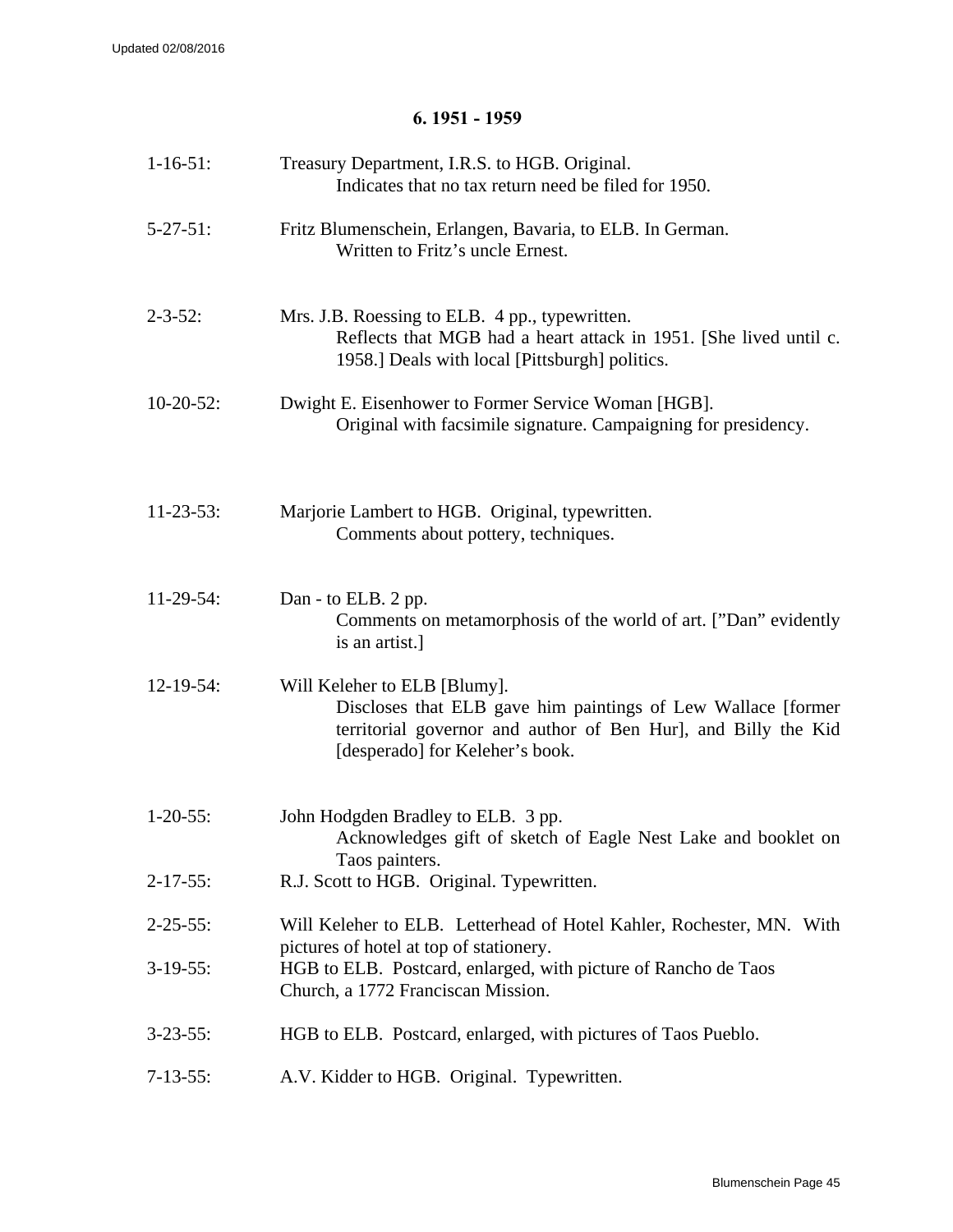| $7 - 24 - 55$ :                | Beatrice Cosley Blackwood to ELB. Typewritten. 3 pp.                                                                                                                                                           |
|--------------------------------|----------------------------------------------------------------------------------------------------------------------------------------------------------------------------------------------------------------|
| $1-20-56$ :                    | Beatrice Blackwood to ELB. 3 sheets.                                                                                                                                                                           |
| $1-22-56$ :                    | [Unsigned] to HGB. Typewritten.<br>Analysis of carbon and charcoal tree rings from Taos.                                                                                                                       |
| $3-21-56$ :                    | Jesse L. Nusbaum to HGB. Original. Typewritten.<br>Doing pipeline archeological work that precludes him from<br>assisting her [on some undisclosed project].                                                   |
| $1 - 27 - 57$ :                | U.S. Department of Interior [Leland J. Abel, Archeologist] to HGB.<br>Original, Typewritten, 2 pp.<br>Analyzing a black and white potsherd, and discussing the early<br>distribution of basket-molded vessels. |
| $4-16-57$ :                    | Howard [Cook] to ELB. 2 pp.                                                                                                                                                                                    |
| $4-16-57$ :                    | John Hodgdon Bradley to ELB. 2 pp.                                                                                                                                                                             |
| $4 - 25 - 57$ :                | Randall [Davey?] to ELB.                                                                                                                                                                                       |
| $5 - 28 - 57$ :                | John Hodgdon Bradley to "Blumys." 2 pp.                                                                                                                                                                        |
| $10-25-57$ :                   | Missouri Botanical Garden [Hugh Cutler, Acting Director] to HGB.<br>Original, typewritten.<br>States willingness to study her charred corn specimens<br>Note: "Sent November 4, 1957."                         |
| $3 - 8 - 58$ :                 | MGB to ELB. 2 pp. [Altered handwriting.]                                                                                                                                                                       |
| $3-27-58$ :<br>$3 - 28 - 58$ : | MGB to ELB. 2 pp. [Same comment.]<br>MGB to ELB. 2 pp. [Same comment.]                                                                                                                                         |
| $5 - ? - 58$ :                 | Charles Bensco to ELB.<br>Condolences over passing of MGB.<br>[Died circa $5-24-58$ .]                                                                                                                         |
| $9 - 25 - 58$ :                | Erna Fergusson to ELB.                                                                                                                                                                                         |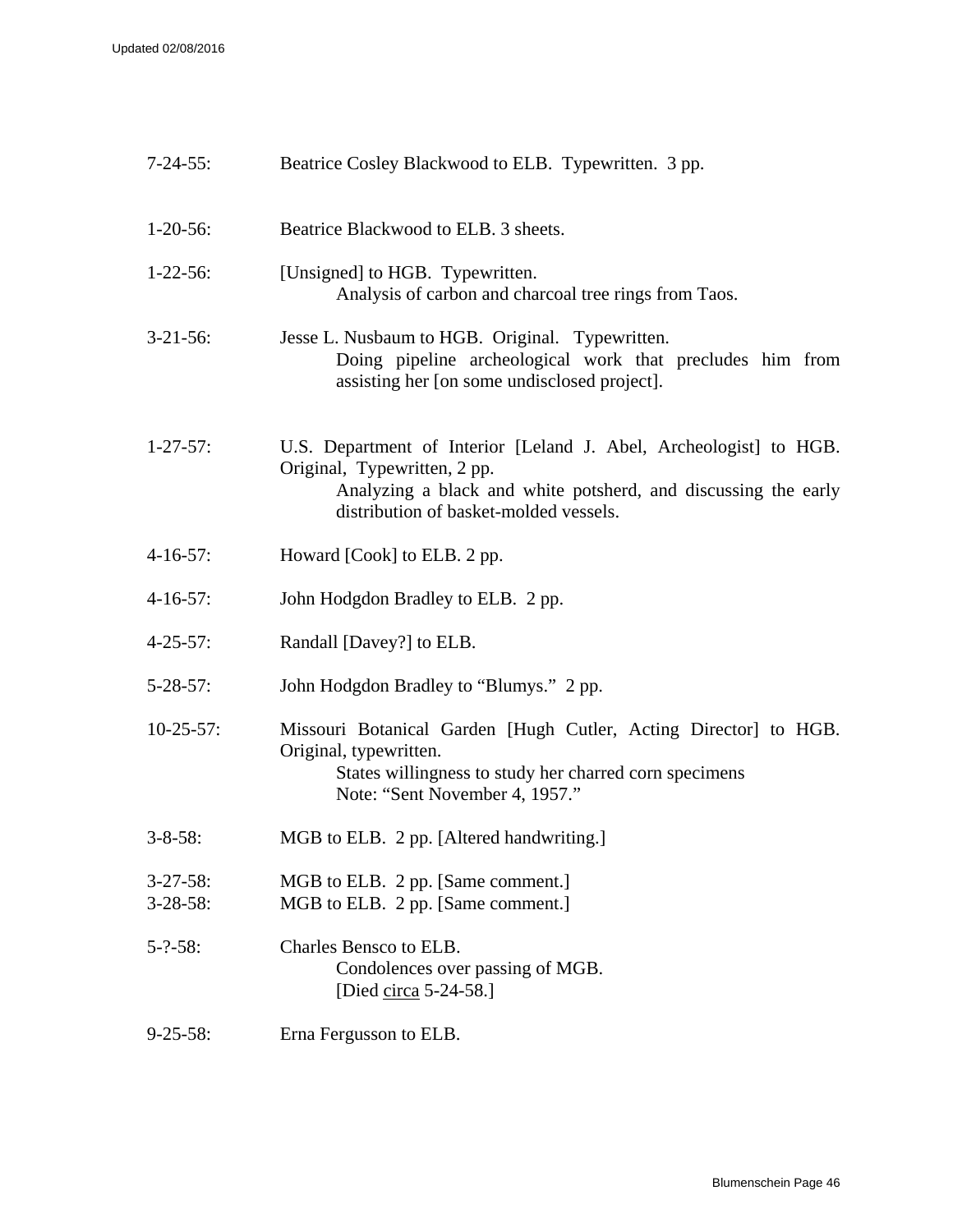| $5 - 12 - 59$ :  | ELB to Mr. Lafuente. 5 pp.<br>Signed, ELB with note at end: "dictated to Helen GB."<br>Note by ELB at top of first page: "Had this typewritten."                             |
|------------------|------------------------------------------------------------------------------------------------------------------------------------------------------------------------------|
| $5 - 27 - 59$ :  | H.D. (Bill) Bugbee to ELB. Stationery (1) has HDB sketches at top of<br>roping cowboys.                                                                                      |
| $6 - 8 - 59$ :   | John Hodgdon Bradley to ELB and HGB. 3 pp.                                                                                                                                   |
| $7-16-59$ :      | Peter - , San Patricio, New Mexico to ELB. 2 pp.<br>Shares ELB's view in deploring lack of training of contemporary<br>artists.                                              |
| $9 - 8 - 59$ :   | Ft. Burgoin Research Center, Wichita Foundation, Inc. [Fred Wendorf,<br>Conf. Chairman, to HGB.] Original. Typewritten. Thanks for the patio<br>party.                       |
| $9-11-59:$       | Pencil note from Marion B. Sulzberger, M.D. to HGB, attaching color<br>photo, $2 \frac{1}{2} \times 3 \frac{1}{2}$ depicting Victor Higgins painting over her bed. Original. |
| $11 - 11 - 59$ : | Alfred [Ted] V. Kidder to HGB. Original. Typewritten.<br>Condolences over mother's [MGB's] demise.                                                                           |

### **7. 1960 -1969**

| $11 - 1 - 60$ : | Sarah Bowen [?] to HGB.<br>Thanks her for portrait drawing of a typical Spanish-American.                             |
|-----------------|-----------------------------------------------------------------------------------------------------------------------|
| $7-4-61$ :      | [Unsigned] to HGB ["Dearest Helen"]. 4 pp. Typewritten.                                                               |
| $5 - 20 - 63$ : | Taos Art Association [O.E. Berninghaus (Mrs.) Pres.] to HGB.<br>Original. Typewritten. Acknowledging her resignation. |
| $2 - 2 - 64$ :  | Madelaine Thatcher, New York City to HGB. 3 pp.                                                                       |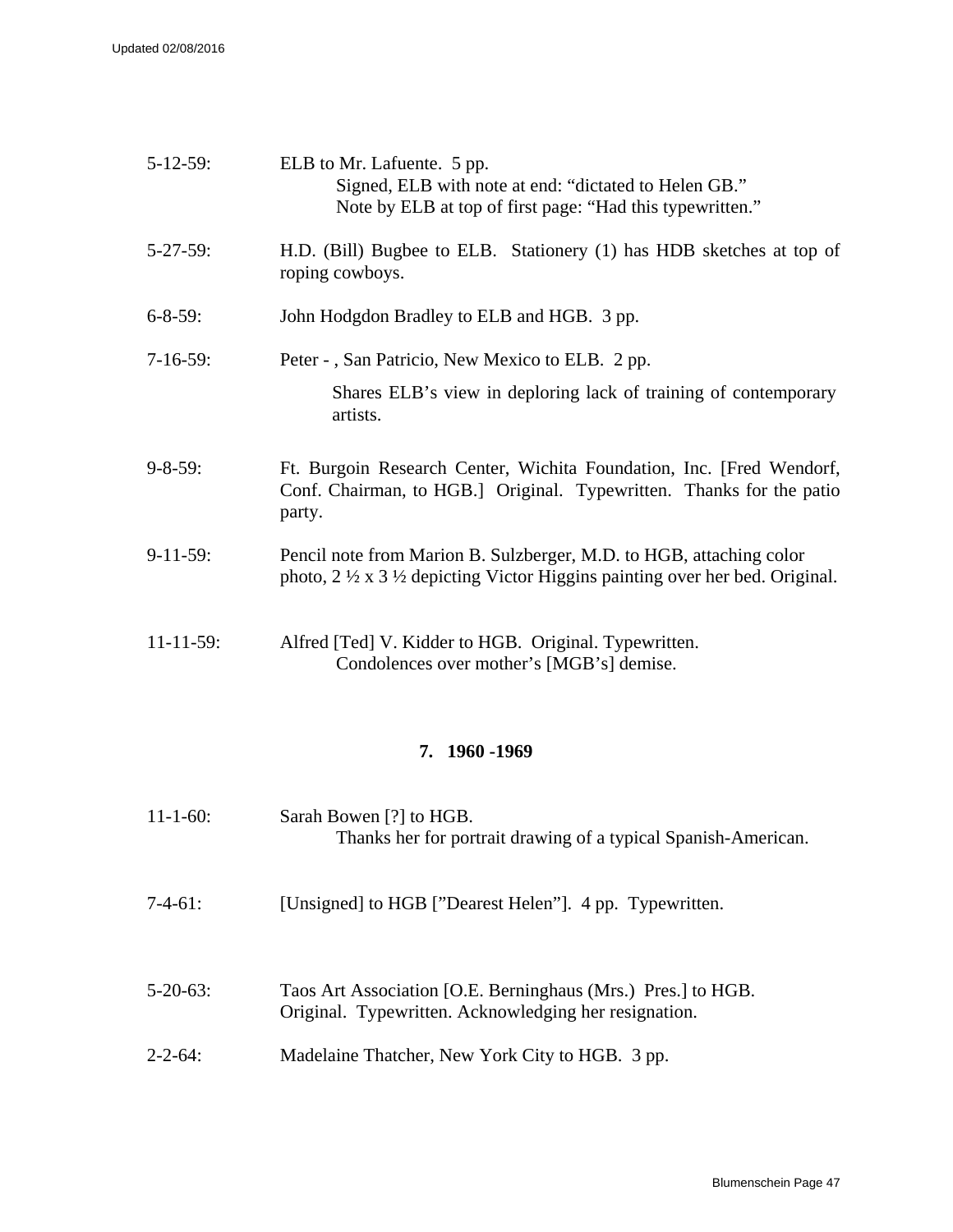| $4 - 22 - 65$ : | Helen H - to HGB. 2 pp. Typewritten. Sheet contains copy of incomplete<br>letter to "Dear Cousin Helen." Source unknown.                                                                                                   |
|-----------------|----------------------------------------------------------------------------------------------------------------------------------------------------------------------------------------------------------------------------|
| $5 - 12 - 65$ : | Joseph M. Montoya, U.S. Senator, to HGB.<br>Letterhead of Committee of Public Works.                                                                                                                                       |
| $7-10-65$ :     | Corem [?] - to HGB. 12 pp.<br>From Hamburg, Germany.<br>Relates experiences in travels through Europe.                                                                                                                     |
| $9-29-65$ :     | U.S. Forest Service [Don D. Seaman] to HGB. Original. Typewritten.<br>Announces her term of office on the Carson National Forest<br>Multiple Use Advisory Council expired on July 1; he wishes to<br>reappoint her.        |
| $11-30-65$ :    | 1965 Denver Posse to HGB. Original. Typewritten.<br>Acknowledging her membership.                                                                                                                                          |
| $12-65:$        | [Signature illegible] to HGB. In French. 2 sheets.                                                                                                                                                                         |
| $1 - 2 - 66$ :  | John Howard Lathrop, D.D., Berkeley, CA to "Beloved Helen" [HGB]. 2<br>pp.                                                                                                                                                 |
| $2-16-66$ :     | Ernest Auerbach, Corpus Christi, TX to HGB. 3 pp.<br>Attached: Letter, Louise [Auerbach] to HGB, three photos<br>[photocopies], two possibly HGB.                                                                          |
| 11-28-66:       | National Archives and Records Services to HGB.<br>Responding to several questions re Southwest history.                                                                                                                    |
| $10-23-67$ :    | Mrs. Robert Lacy Jackson [Children of the American Revolution] to<br>HGB. Inquiries as to painting [and cost] as a gift to outgoing<br>president.                                                                          |
| $1-26-68$ :     | Forest Service, Carson National Forest, Taos, New Mexico to Taos<br>County Historical Society [Ernest Lyckman, Pres.]. Copy to HGB.<br>Original. Typewritten.<br>Sooke views on interstate project for highway name change |

Seeks views on interstate project for highway name-change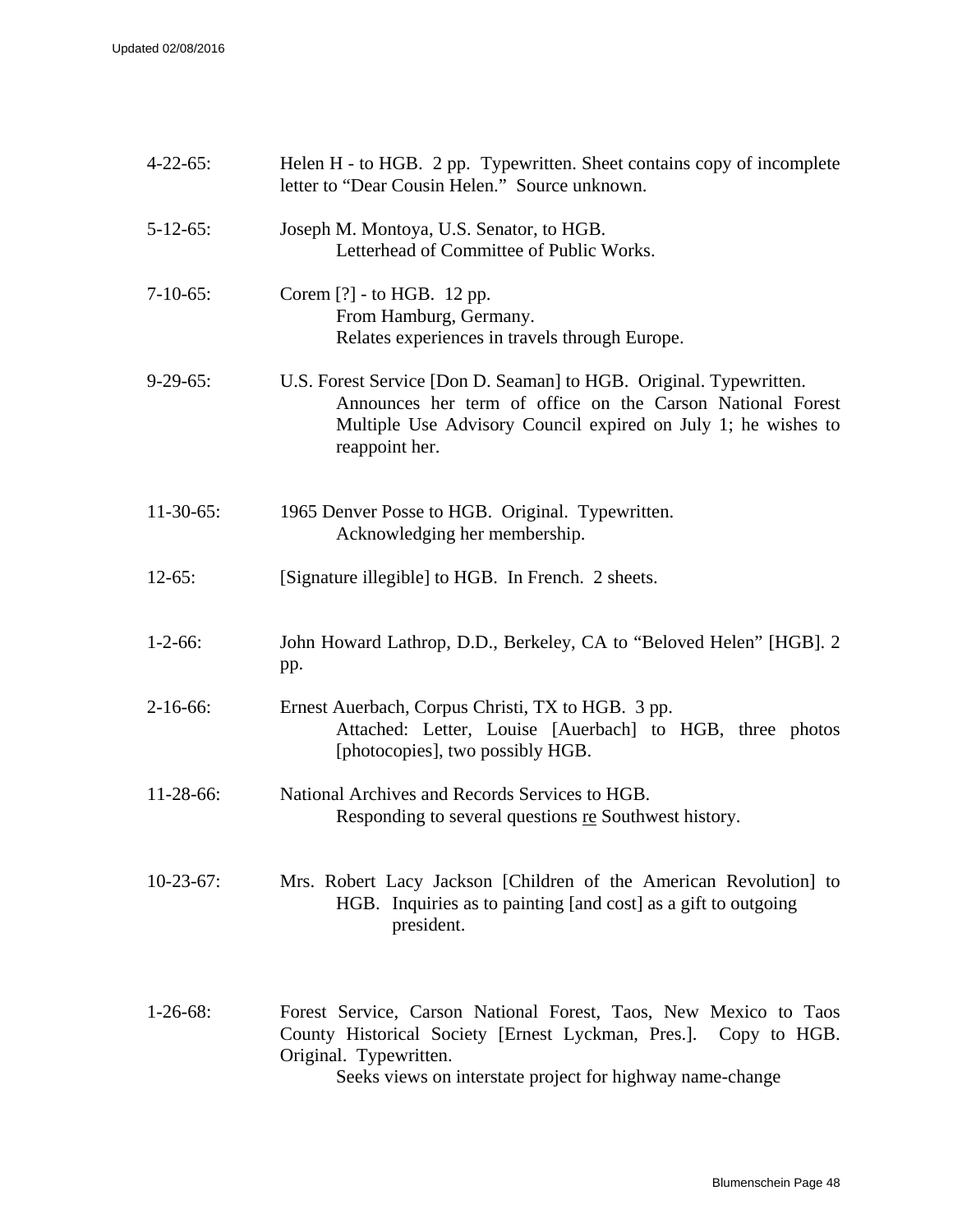|                 | Reverse side:<br>2-1-68: HGB to Don -.<br>Discusses various trails in the southwest.                                                                                                                |
|-----------------|-----------------------------------------------------------------------------------------------------------------------------------------------------------------------------------------------------|
| $3 - 3 - 68$ :  | Forest Service, Southwestern Region to HGB. Original. Typewritten.<br>Congratulates her on her article. "Historic Roads and Trails to<br>Taos." Published by El Palacio Magazine.                   |
| $5-21-68$ :     | Forest Service, Carson National Forest to HGB. Original. Typewritten.<br>Provides analysis of plant sent for classification.                                                                        |
| $1 - 3 - 69$ :  | Forest Service, Southwestern Region, to HGB. Original. Typewritten.                                                                                                                                 |
| $1-19-69$ :     | Children of American Revolution, National Society. To HGB. Original.<br>Typewritten.<br>Refers to her drawing of Camino Real Headquarters, to be used as<br>cover illustration for its March issue. |
| $2 - 2 - 69$ :  | [Same parties.] Original, Typewritten.                                                                                                                                                              |
| $5 - 28 - 69$ : | Forest Service to HGB. Original. Typewritten.<br>Congratulations on article [not described] in New Mexico<br>Magazine.                                                                              |
| $5-29-69$ :     | HGB to Mrs. Robert Lacy Jackson. Carbon copy. Unsigned. Typewritten.                                                                                                                                |

### **8. 1970 - 1979**

7-24-70: Taos Art Association to HGB. Original. Typewritten. Announces it is still short of its goal of \$150,000.

1-7-71: Taos Indian Children's Art Book [Fred N. Iverson] to HGB. Original. Typewritten.

> Thanks for donating her book [not identified]; Andrew Dasburg, "dean of Taos artists," will add an autographed print.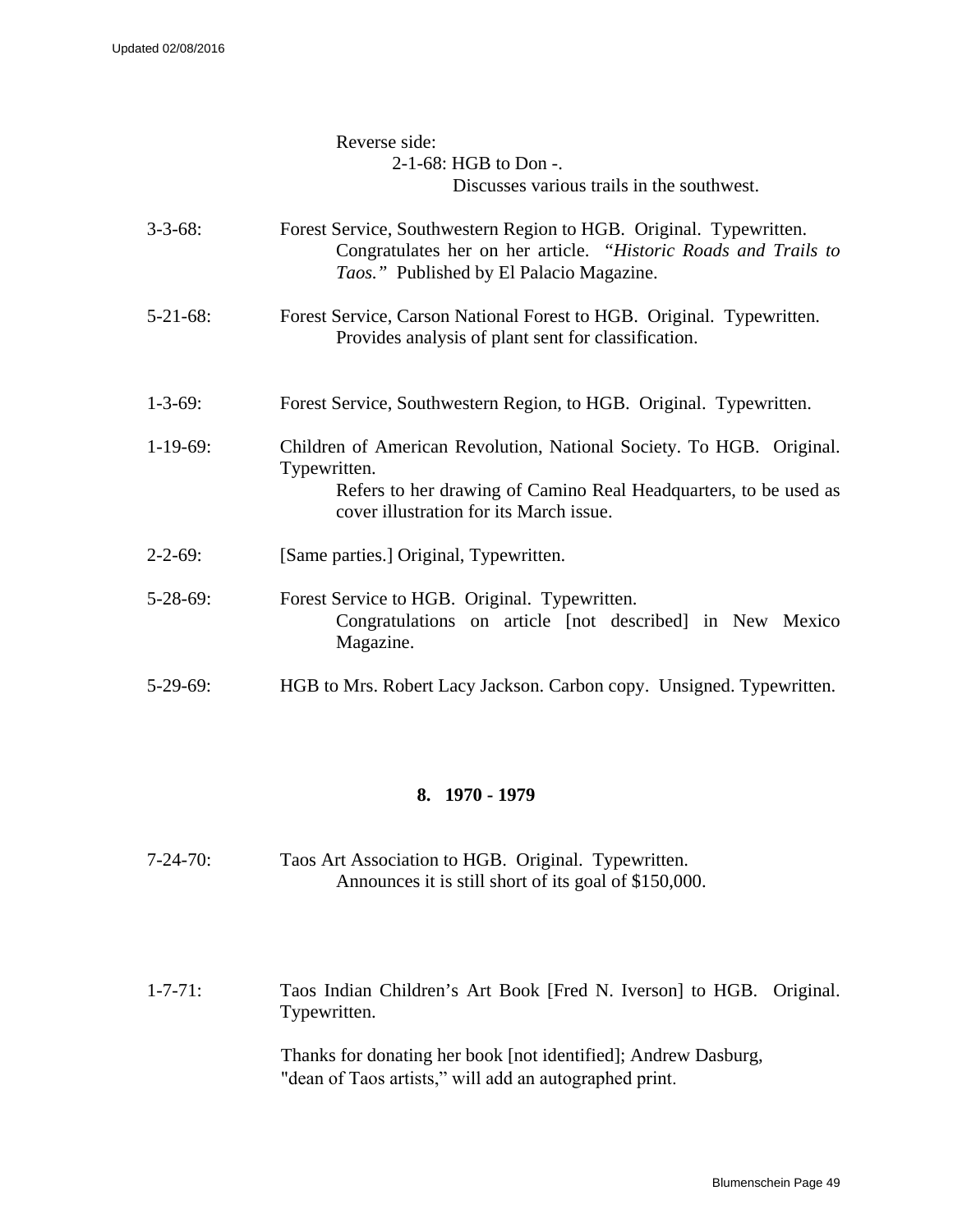| $3-14-72$ :     | Ellis Research Associates to HGB. Original. Typewritten.                                                                                                                                                     |
|-----------------|--------------------------------------------------------------------------------------------------------------------------------------------------------------------------------------------------------------|
| $3 - 22 - 72$ : | "Sye" "Sue"???? (illegible) Feldman to HGB. Original.<br>[Purchased one of her paintings, not identified.]                                                                                                   |
| $4 - 20 - 72$ : | Doubletree Inn [Ernie Blake] to HGB. Original.                                                                                                                                                               |
| $5 - 3 - 72$ :  | Forest Service, Region 3 to HGB. Original. Typewritten.                                                                                                                                                      |
| $5 - 12 - 72$ : | S.B. Feldman to HGB. Original.<br>[Discloses purchase of second painting.] Encloses snapshot, $3 \frac{1}{2} x$<br>5, black and white, depicting HGB painting. Unidentified.<br>Inscription on reverse side. |
| $3-16-73$ :     | C.L. [?] to HGB. Original.                                                                                                                                                                                   |
| $6 - 27 - 73$ : | American Heritage Publishing Co. to HGB. Original. 2 pp.<br>Typewritten.                                                                                                                                     |
| $8 - 2 - 73$ :  | Forest Service, Region 3 to HGB. Original. Typewritten.                                                                                                                                                      |
| $9 - 5 - 73$ :  | Kit Carson Memorial Foundation, Inc. [Jack K. Boyer, Dir.] to HGB.<br>Original. Typewritten.<br>Acknowledges receipt of application for Curator of Art.                                                      |
| $9-12-73$ :     | Concern, Inc. [Aileen Train] to HGB. Original.<br>Discusses return of Blue Lake to Indians. [Q.v. Joan Higgins Reed]<br>Collection, Section V: Blue Lake Land Collection.]                                   |
| $9-17-73$ :     | Elizabeth Anthony to EGB. Original.                                                                                                                                                                          |
| $9-19-73$ :     | [Same parties.] Original.                                                                                                                                                                                    |
| $10-12-73$ :    | Connie Modrall to HGB. Original.<br>Discusses plan to draw HGB's mother [MGB's] portrait.<br>Mentions purchase of charcoal by Ufer of his grandmother.                                                       |
| $10-15-73$ :    | Taos Art Association to HGB. Original.<br>Solicits contribution.                                                                                                                                             |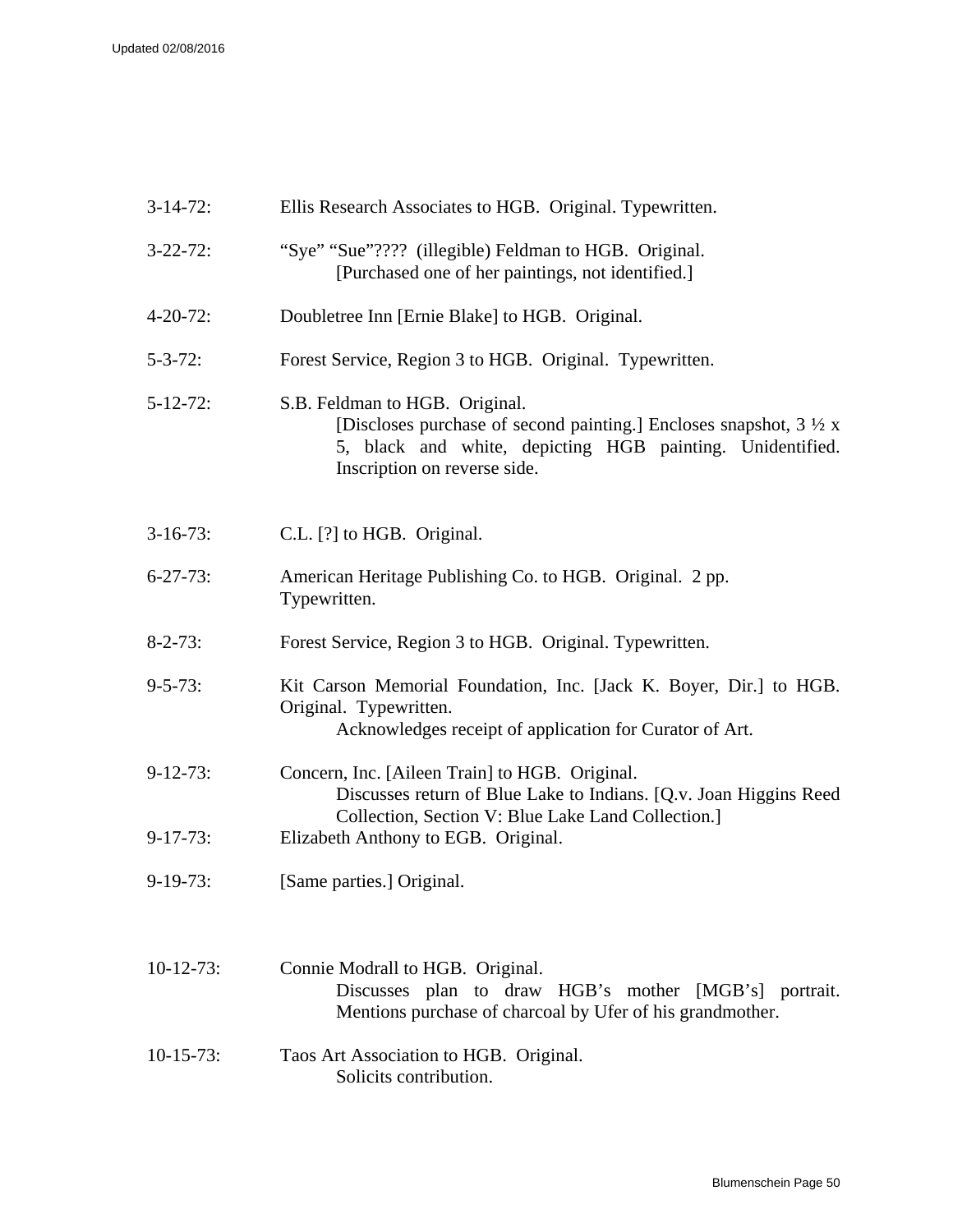| $10-19-73$ :     | Kenneth C. Haley to HGB. Original.                                                                                                                                                                        |
|------------------|-----------------------------------------------------------------------------------------------------------------------------------------------------------------------------------------------------------|
| $10-29-73$ :     | HGB to The American Heritage Publishing Co. Original. Typewritten.<br>Complains over omission of Santa Fe - Taos area of Western<br>artists, and over other omissions.                                    |
| $11 - 3 - 73$ :  | [Sender illegible. From Limoges, France] to HGB. Original. In French.                                                                                                                                     |
| $11-6-73$ :      | The American Heritage to HGB. Response [ineffectual] to her 10-29<br>letter, supra.                                                                                                                       |
| $11-6-73$ :      | Forest Service, Carson National Forest to HGB. Original. Typewritten.<br>Deals with conservation problems.                                                                                                |
| $7 - 17 - 75$ :  | Valerie J. Hume to HGB. Original. Typewritten.                                                                                                                                                            |
| $12 - 27 - 77$ : | Ellen Bine to HGB. Original.                                                                                                                                                                              |
| $3-10-78$ :      | Ellen Butler to HGB. Original.                                                                                                                                                                            |
| $4 - 25 - 78$ :  | Joan [Mack and Joan] Magary to HGB. Original.                                                                                                                                                             |
| $7-13-78$ :      | Montgomery, Andrews & Hannahs, to Dr. & Mrs. W. Stedman. Original.<br>Typewritten (2).<br>Attorneys for EGB discusses terms of proposed agreement<br>covering sale of painting, Arizona, Dam done by ELB. |
| $7-18-78$ :      | [Above law firm] to HGB. Original. Typewritten.<br>Encloses draft of purchase agreement. [Not found].                                                                                                     |
| $10-3-78$ :      | Julien [Gerald P. Peter's office]. Typewritten.<br>Discussing oil and book by ELB.<br>Attached: letters 9-25 (2); and note re picture on consignment.<br>Written<br>by ELB $[?]$ .                        |
| $11-6-78$ :      | Montgomery, A. & H. to HGB. Original. Typewritten.                                                                                                                                                        |
| $2 - 13 - 79$ :  | Jean Davis to HGB. Original.                                                                                                                                                                              |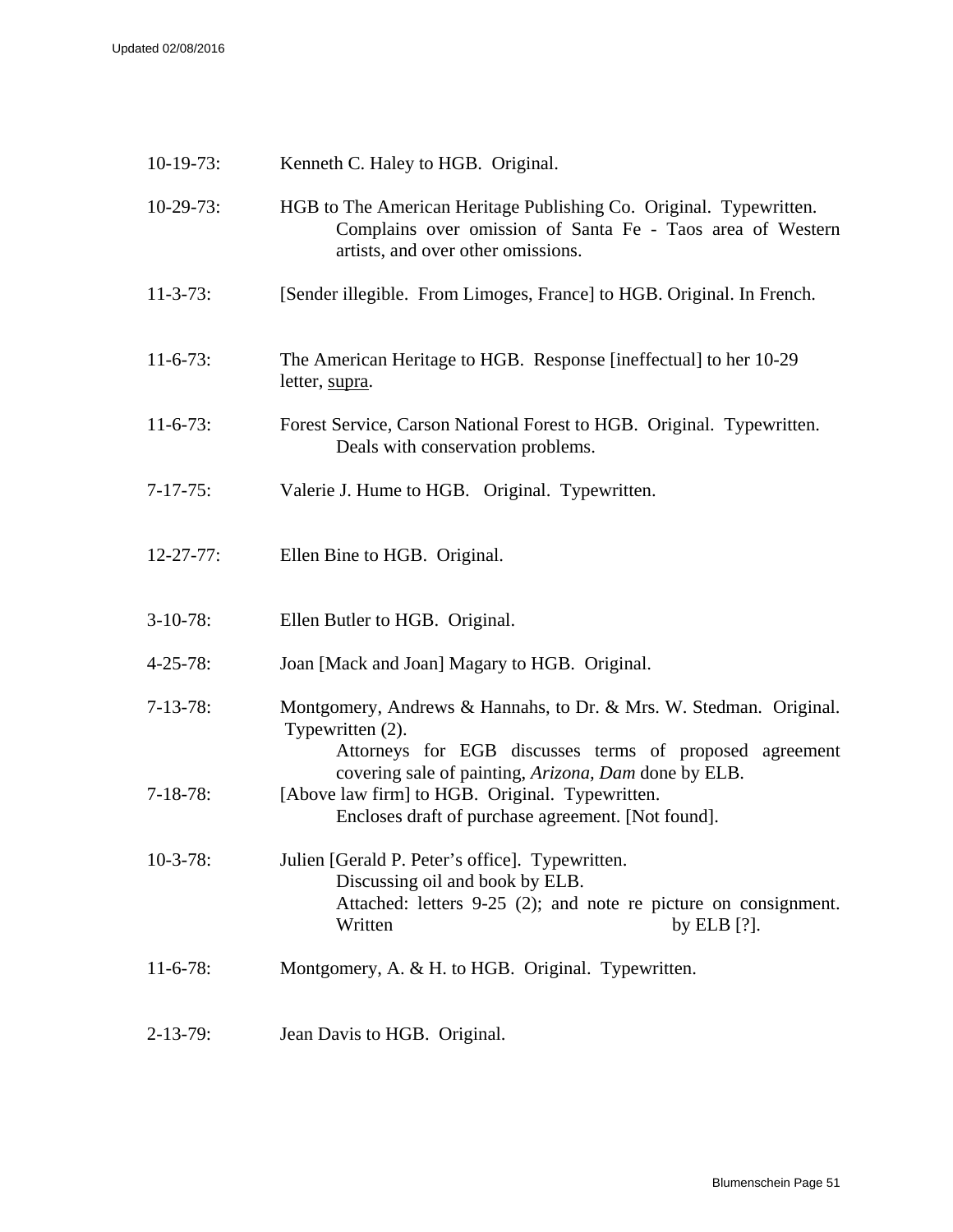| $2 - 27 - 79:$  | Laurance S. Rockefeller to HGB. Original. Typewritten. 30 Rockefeller<br>Plaza, New York City.<br>Acknowledges condolence note upon death of Nelson R.                                                                                                 |  |
|-----------------|--------------------------------------------------------------------------------------------------------------------------------------------------------------------------------------------------------------------------------------------------------|--|
| $3 - 7 - 79$ :  | Frank [Waters] to HGB. Original.                                                                                                                                                                                                                       |  |
| $7-9-79:$       | Art & Design Magazine to HGB. Original. Typewritten.<br>Thanks for sending her "marvelous book" on the ELB family.                                                                                                                                     |  |
| 9. 1980 - 1985  |                                                                                                                                                                                                                                                        |  |
| $11-2-80$ :     | Nancy Nadler to HGB. Original. Enclosing pictures.<br>- Silent Night in Arctic Alaska, a card signed The Nadlers.<br>- Photo, $3 \frac{1}{2} \times 3 \frac{1}{2}$ , color (2) of painting (black and white) of couple<br>at dinner. [No attribution.] |  |
| $5 - 28 - 81$ : | Bea O'Donnell to HGB. Original.<br>Encloses Greeting Card from "Our Family." $3 \frac{1}{2} \times 5 \frac{1}{4}$ . Color photo.                                                                                                                       |  |
| $7 - 7 - 81$ :  | [Sender unknown] to HGB. Original. 2 pp.                                                                                                                                                                                                               |  |
| $8-18-81$ :     | Ed - to EGB. Original.                                                                                                                                                                                                                                 |  |
| $7-26-82$ :     | Suzanne R. Gates to HGB. Original. Owns portrait, 15 3/4 x 17 1/4, oil on<br>board, signed "Mary Greene-Blumenschein - Paris, 1907." exhibited at<br>Paris Salon in 1907. [Enclosed snapshot [missing].<br>Seeks more art of family.                   |  |
| $8-27-82$ :     | [Same parties.]<br>Discusses works of contemporary artists.                                                                                                                                                                                            |  |

10-21-82: Montgomery & Andrews to Senior Curator of Collections [Museum of Fine Arts]. Original. Inquiries whether ELB painting (oil), *Portrait of the Artist and Family*, is on loan or a gift. Copy of letter to HGB.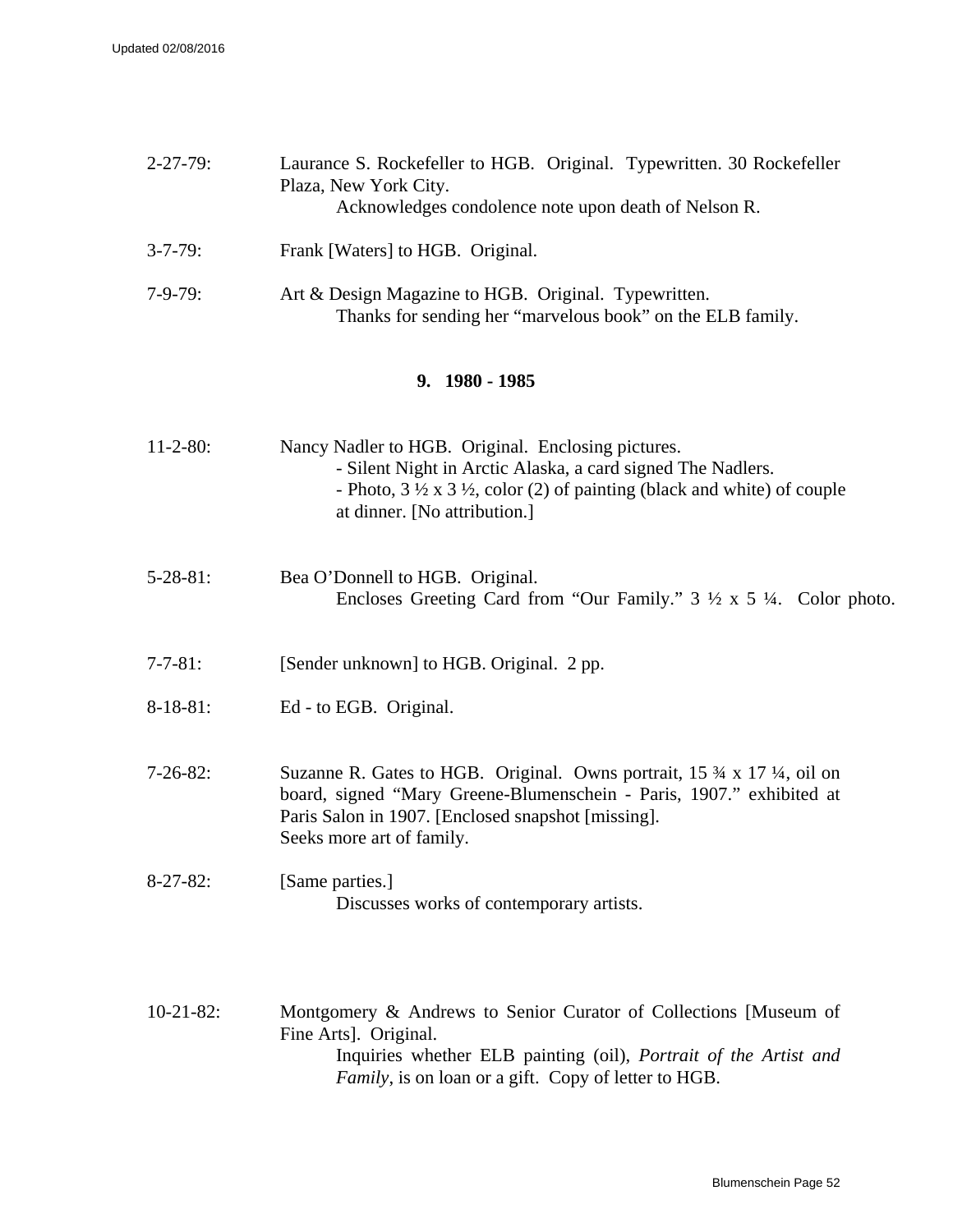| $10 - 28 - 82$ : | [Same parties. HGB now "Dear Helen."]                                                                                                                                                                                                                 |
|------------------|-------------------------------------------------------------------------------------------------------------------------------------------------------------------------------------------------------------------------------------------------------|
| $11 - 17 - 82$ : | Suzann Gates to HGB. Original.                                                                                                                                                                                                                        |
| $12 - 7 - 82$ :  | Edith & Wilfred - to HGB. Original.<br>Discusses payments on HGB painting. [Wilfred - is a sculptor.]                                                                                                                                                 |
| $2 - 14 - 83$ :  | Sarah J. - [Carlsbad, New Mexico] to HGB. Original.                                                                                                                                                                                                   |
| $3 - 24 - 83$ :  | Jim Hall [Ghost Ranch Conference Center, Abiquiu, New Mexico] to<br>HGB. Original.<br>Announces fire destroyed all records. Encloses newspaper<br>clipping reporting fire.<br>Note on envelope of HGB: "Did it include my picture? Value<br>\$2,000." |
| $4 - 15 - 83$ :  | Orchestra of Santa Fe to HGB. Original. Typewritten.                                                                                                                                                                                                  |
| $4-29-83$ :      | State Records Center and Archives to HGB. Original. Typewritten.                                                                                                                                                                                      |
| $10-10-83$ :     | Taos Arts Festival to HGB. Original.                                                                                                                                                                                                                  |
| $11-28-83$ :     | Texas Panhandle Library System to HGS. Original. Typewritten.                                                                                                                                                                                         |
| $1 - 16 - 84$ :  | Sunwest Bank to Los Palomas de Taos. Typewritten. Remitting HGB<br>donation of $$1,000$ .                                                                                                                                                             |
| $4 - 12 - 84$ :  | Texas Panhandle Library System to HGB. Original. Typewritten                                                                                                                                                                                          |
| $9 - 22 - 84$ :  | HGB to John F. Warren, Bookseller, Philadelphia, PA. Carbon copy.<br>Lists HGB's three books:<br>Recuerdos.<br>\$10.00<br>Sounds & Sights of Taos Valley. \$5.00<br>Petroglyphs. \$1.25                                                               |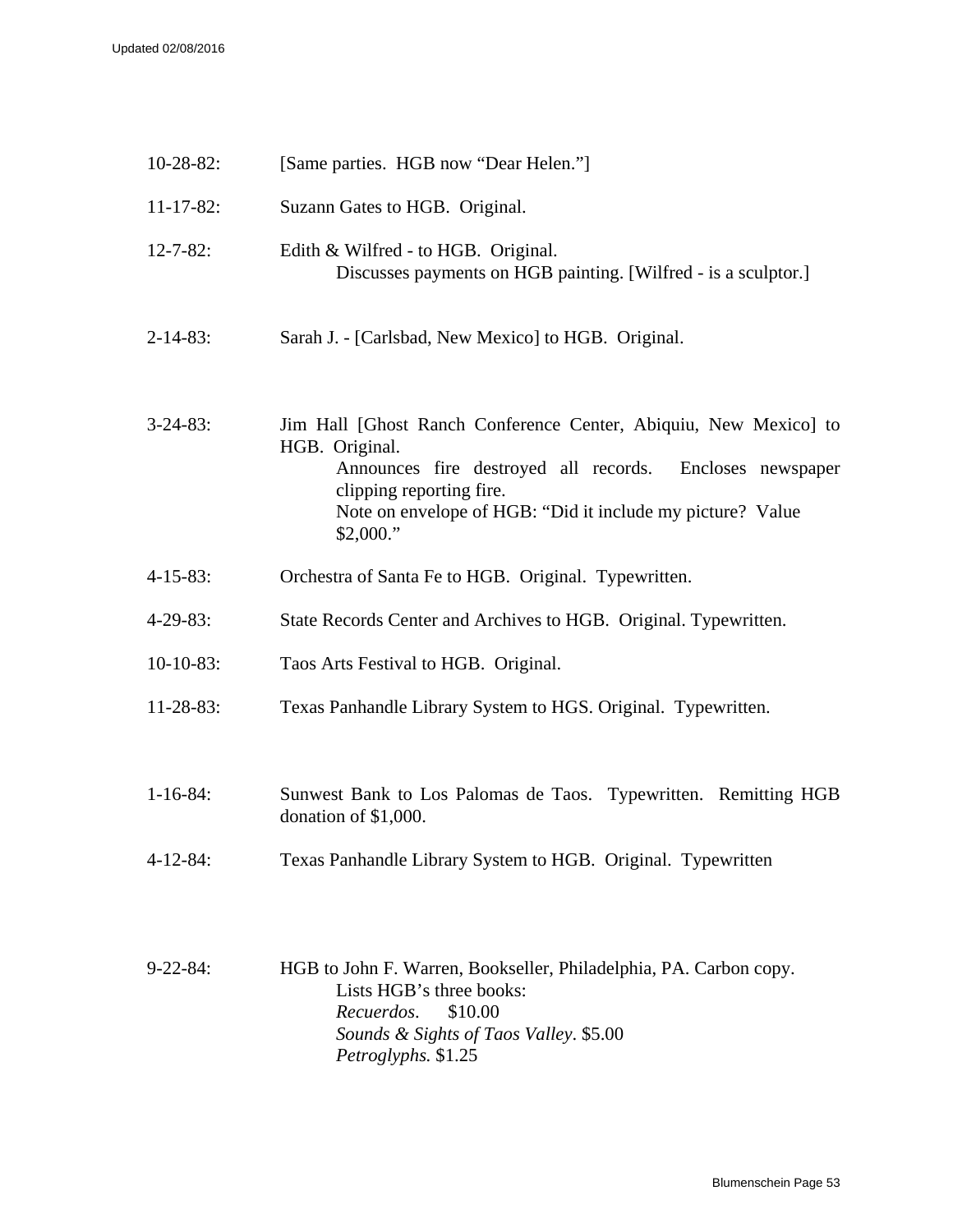### 1-9-85: Pantechnicou to HGB. Original. Thanks for the interview for the series, *The West of the Imagination.*

### **10. Undated**

[The letters in this Folder are undated. It is not appropriate to guess or estimate their dates.]

- Westchester County Departments of Laboratories and Research [Charlotte ] to HGB. Original. Returning pictures exhibited in recent shows.
- ELB to HGB. Original
- HGB to ELB. Tuesday.
- HGB to ELB. Thursday
- Howard and Barbara [Cook] to ELB.

Discloses that ELB is hospitalized.

- 7-26-: Frederick O'Hara to ELB. Typewritten. Thanks for enjoying O'Hara's show at Galeria Escondida. [Albuquerque].
- 9-23-: Victor [Higgins?] to ELB. Typewritten.
- HGB to ELB. Friday. 2 pp.
- Mrs. Willem J. Luyten to HGB. Original.
- R.M. to HGB. 3 pp. Original.
- Michael P. Marshall to HGB.
- Natalie to HGB. Original. Typewritten.
- Taos 350th Anniversary. Inc. [Natalie] to HGB. Original. Typewritten.
- Doris & Edward F. Dana to HGB. 2 letters.

Stephanie - to HGB. Original.

[HGB died at 80 years on September 9, 1989.]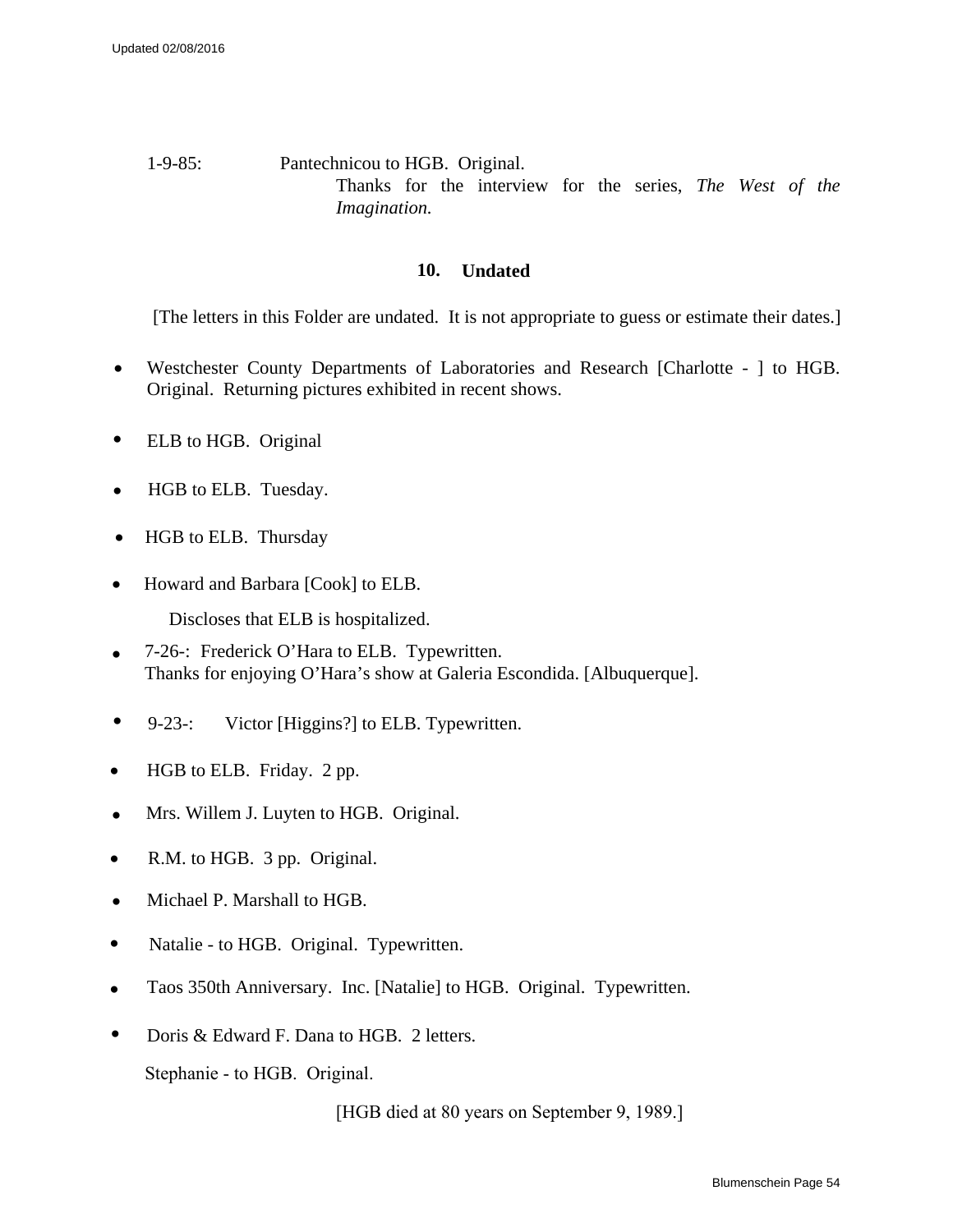## **Section XI : Postcards and other Cards**

<span id="page-54-0"></span>The Folders in this Section contain assortments of cards sent or received by HGB, or obtained and collected from other sources. They are assembled in these Folders in the following categories.

Cards with etched pictures done by HGB.

Travel postcards sent or received by HGB, the pictures on which, predictably, are generally of greater interest than the messages conveyed.

Christmas cards.

Miscellaneous cards, the pictures on which, once again, are of equal interest to the messages of the senders.

Photocopies of the postcards and holiday cards, many of which are illustrated by etchings of HGB.

No attempt has been made to organize each group. Those persons interested in them, will find them self-explanatory.

- **1.** Cards with etchings by HGB (11). The initials of HGB are usually found at the bottom borders.
- **2.** Travel postcards (38).
- **3.** Christmas cards (9).

### **4.** Miscellaneous cards (9). Of special interest are-A card with photographs of sculptures by William Stedman. A card with a painting of San Marco [St. Mark's Cathedral in Venice] done by Christine Chagnoux of France. A card with a painting of Old Walpi Village by Lee Rommel.

**5.** Photocopies.

Holiday cards (4 sheets with composites), etchings by HGB. Travel postcards (4). Holiday card from Larry Harrington.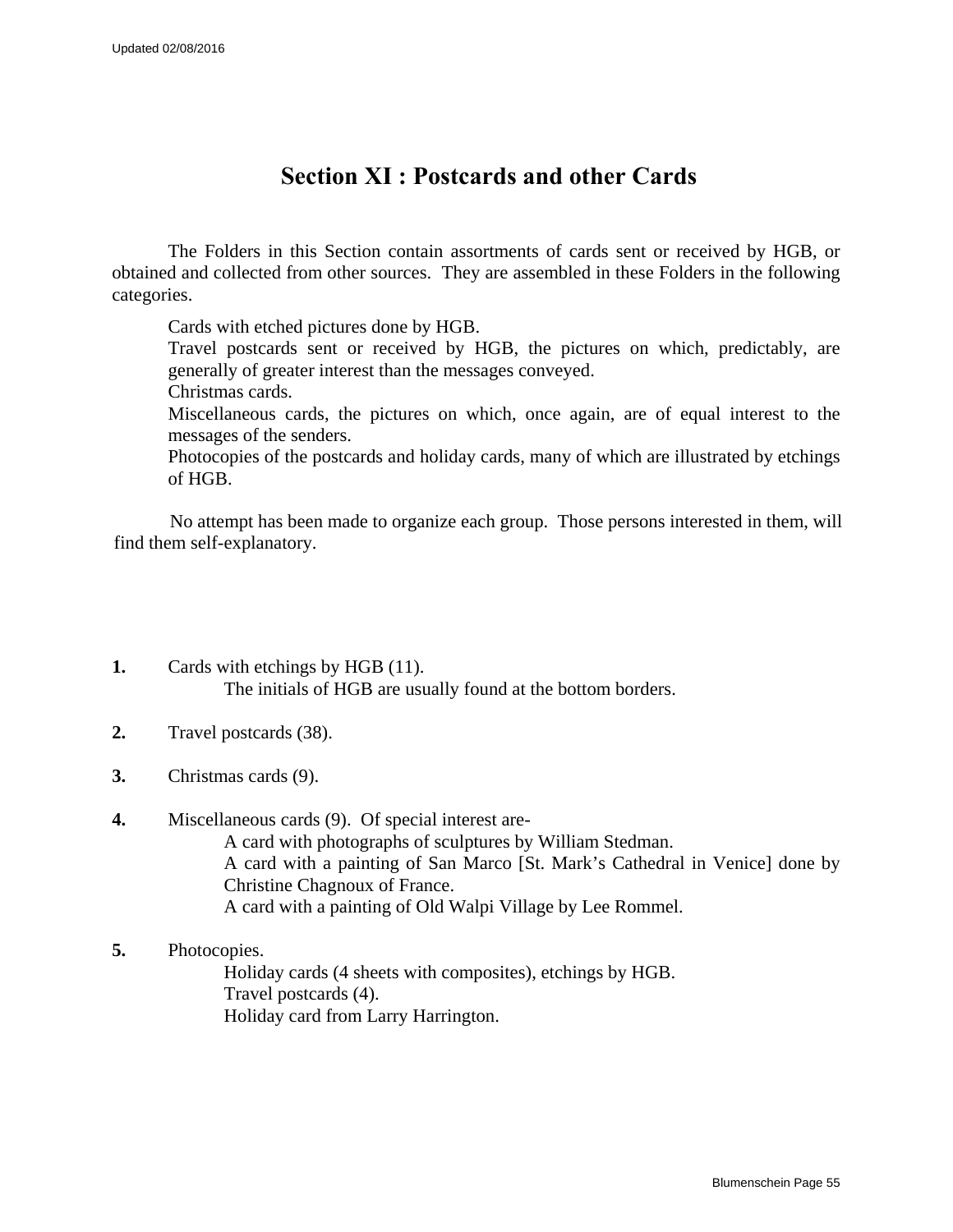## **Section XII : Taos Calendars**

<span id="page-55-0"></span>The calendars in this Section were designed by HGB. The art work, however, is by different artists each year, some by ELB, MGB, and HGB.

- **1.** Calendar by Taos Artists. 1937. Photocopy. Biographical sketches of the various artists precedes the January calendar. ELB did March; MGB did July; and HGB did October.
- **2.** Calendar by Taos Artists. 1938. Photocopy. The art work for each month is by different individuals. HGB did March and April; MGB did June; and ELB did September.
- **3.** Calendar by Nine Artists. 1939. Photocopy. Biographical sketches of the various artists precede the January calendar. Mary Greene [Blumenschein] did July; and HGB did September and November.
- **4.** Taos Calendar [1947]. Photocopy. The art work for each month is by different artists. MGB did October. Most months are missing.
- **5.** Taos Calendar [1948]. Original and photocopy. Introductory page explains that series are black and white reproductions of original drawings [by various artists] - "a church series which are linoleum cuts." HGB did January; March; May; June; July; October; November. Introductory page lists Taos Fiesta Dates.

**6.** Rocky Mountain Calendar by HGB (2). [No year indicated.] Originals. Preliminary page describes the scene for each month. Notes for January, February, November, and December are of especial historical interest. All pages contain drawings by HGB. One page missing from second set; monthly calendars missing from both sets. Original blue ribbons bind both sets.